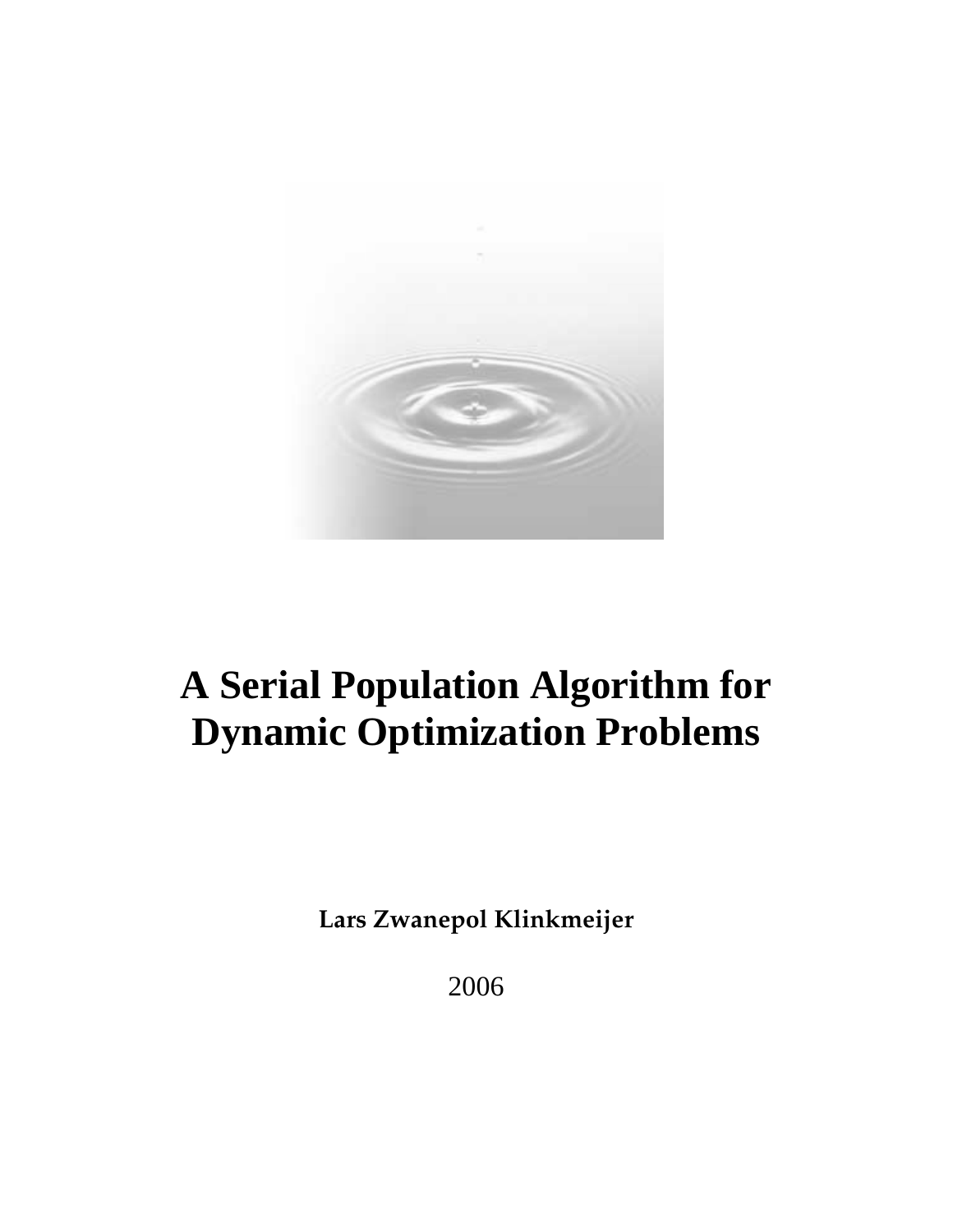Concluding thesis for Cognitive Artificial Intelligence Utrecht University

> 1<sup>st</sup> supervisor: Dr. Marco A. Wiering 2<sup>nd</sup> supervisor: Dr. Ir. Edwin D. de Jong 3<sup>rd</sup> supervisor: Prof. Dr. Albert Visser

> > Utrecht University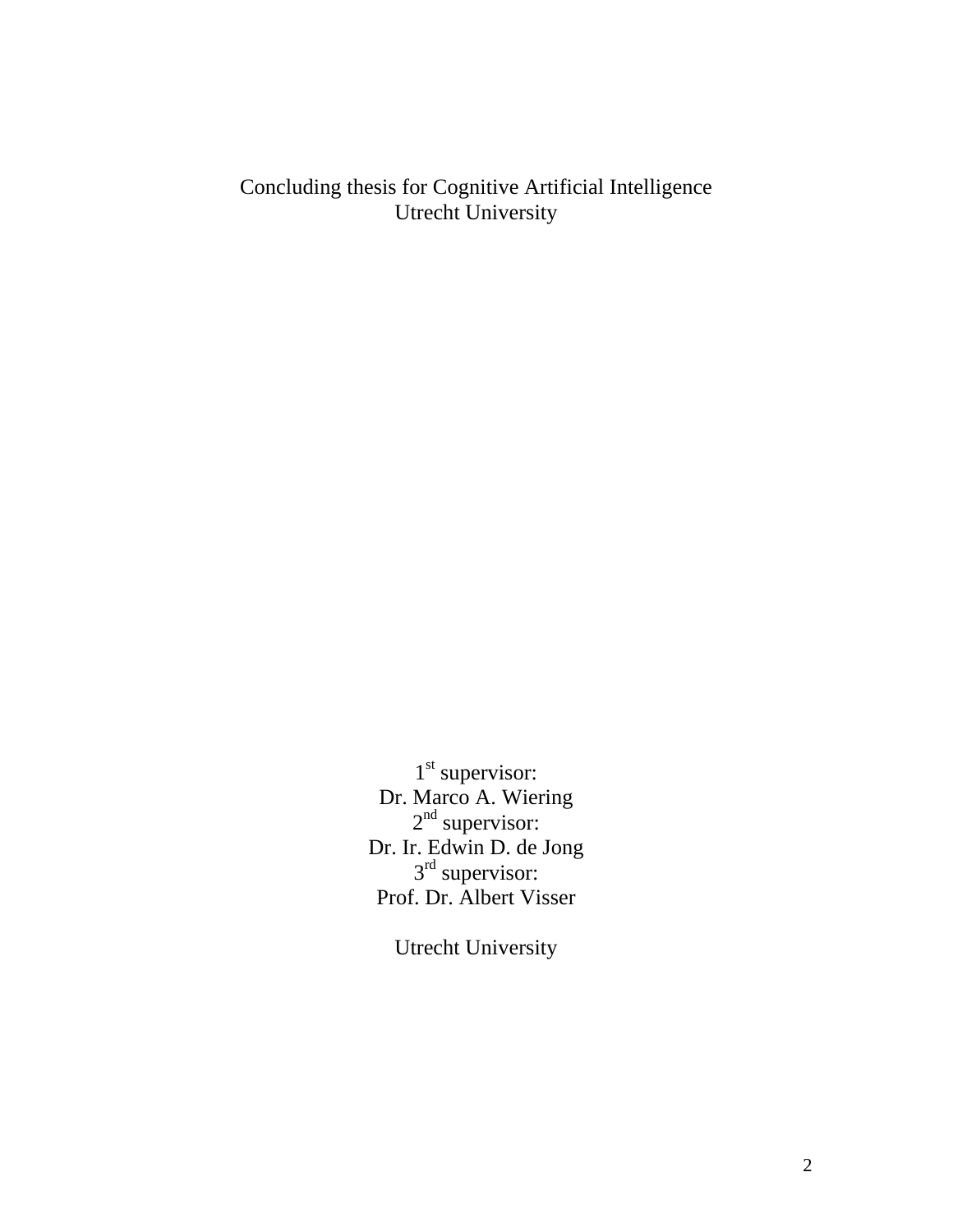## **Table of Contents**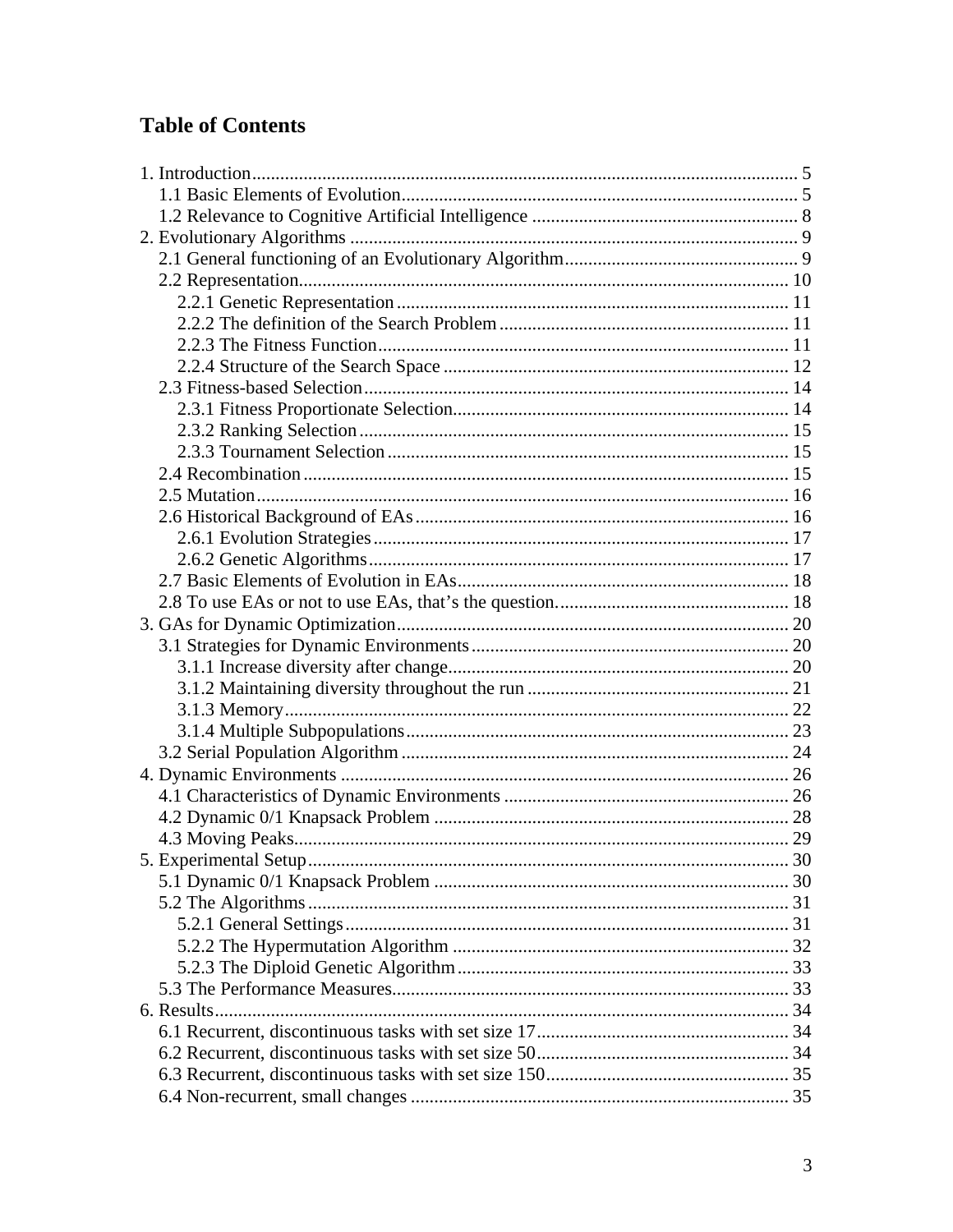I dedicate this work to my mother Ruth.<br>For every drop of sweat I put into this thesis, she sweated and worried twice more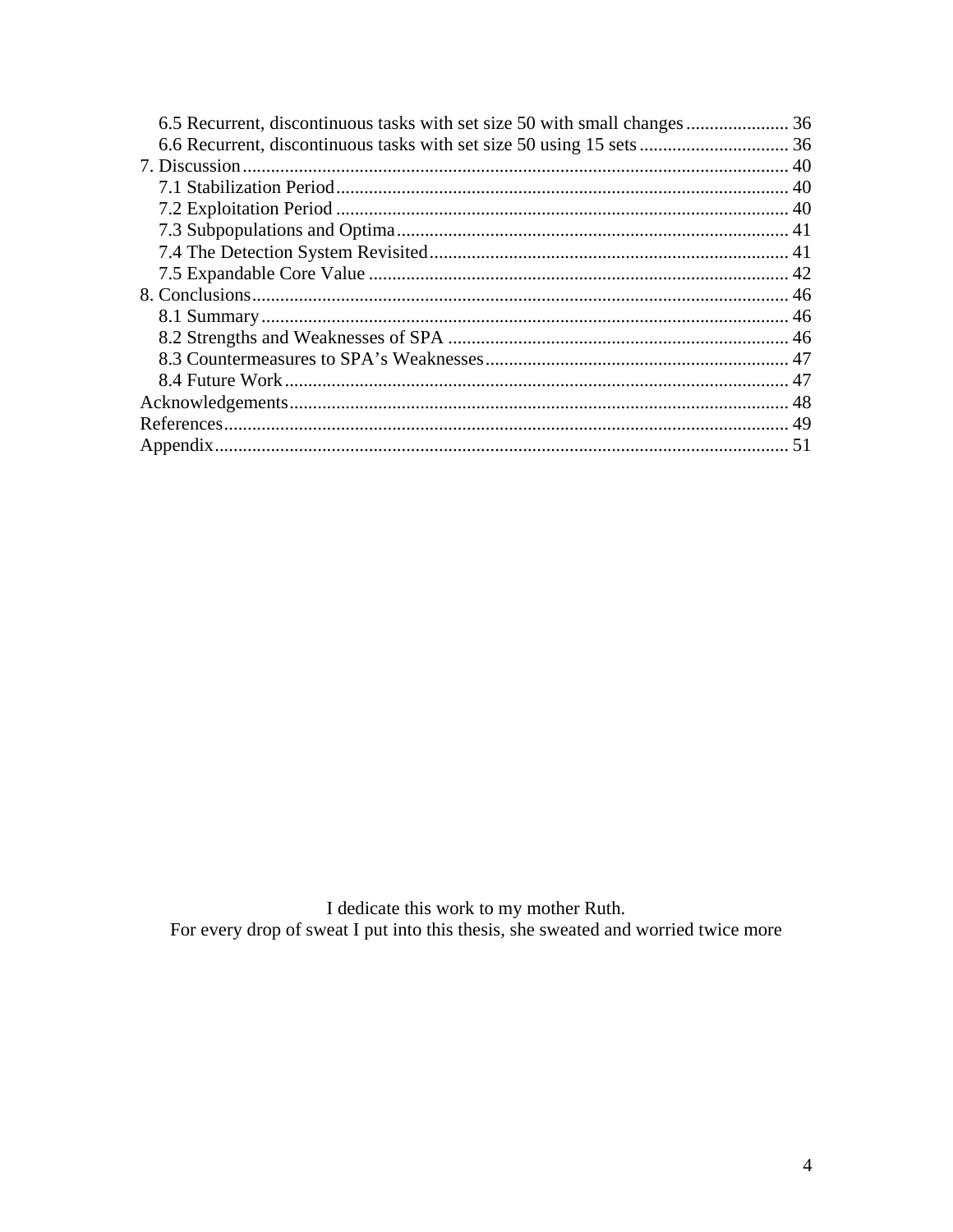# **1. Introduction**

To some deeply religious people the theory of evolution is a great evil, to them evolution denounces the importance or even the existence of God and, with that, destroys all decent morals, imposes the rule of the strongest and turns people into fascists or communists. Other people feel the need to merge their traditional religious view of the creation of life with those from the scientific community. The most recent effort is Intelligent Design (ID), where the basic idea of evolution, that selection and variation can cause shifts in the characteristics of a population is accepted but still calls for an Intelligent Designer as a start of it all. The people supporting ID try to keep their theories scientific but by incorporating an un-falsifiable, supernatural designer they fail to do so, as a recent court ruling pointed out (Jones 2005). Other people, most notably Richard Dawkins, see a much more positive influence on society from knowledge of the theory of evolution as it takes people away from unfounded superstition toward a more scientific and falsifiable worldview.

This thesis will not go into this snake pit of religion versus science, although the author's position on these viewpoints may somewhat be guessed. Instead it will focus on a useful, applicable form of evolution: Evolutionary Algorithms (EAs). EAs are computer programs which mimic the process of evolution. Over the years many different algorithms have been written. Particularly in the last twenty years, research in this field has boomed. In most cases these algorithms were intended to solve stationary problems or problems with multiple objectives. More recently, researchers have been applying EAs to problems that change over time. This is the focus of this thesis as well. We developed and tested a new algorithm and compared it to two other algorithms. We tested the algorithms on several dynamic, discontinuous optimization problems.

### **1.1 Basic Elements of Evolution**

The developers of such Evolutionary Algorithms were inspired by natural evolution, by the adaptability of species to changes in the environment and the arms race between predators and their prey. One often cited example of this is the adaptation of the peppered moth during the onset of the industrial age in Victorian England. As the countryside of the industrializing areas grew darker caused by the increasing pollution, the coloration in the peppered moth population was darkening as well. At nighttime the moths are active and rest during the day. At that time they were preyed on by birds that use vision to locate their prey. Because the industrial pollution darkened their surroundings, the moths with darker wings became less conspicuous to predating birds than the lighter ones. This caused a shift in the gene frequency in the population towards darker wings. Similarly, as environmental policy came into effect making the air cleaner, the coloration in the peppered moth population became lighter again. This classic example nicely demonstrates the adaptive ability of the evolutionary process through natural selection; in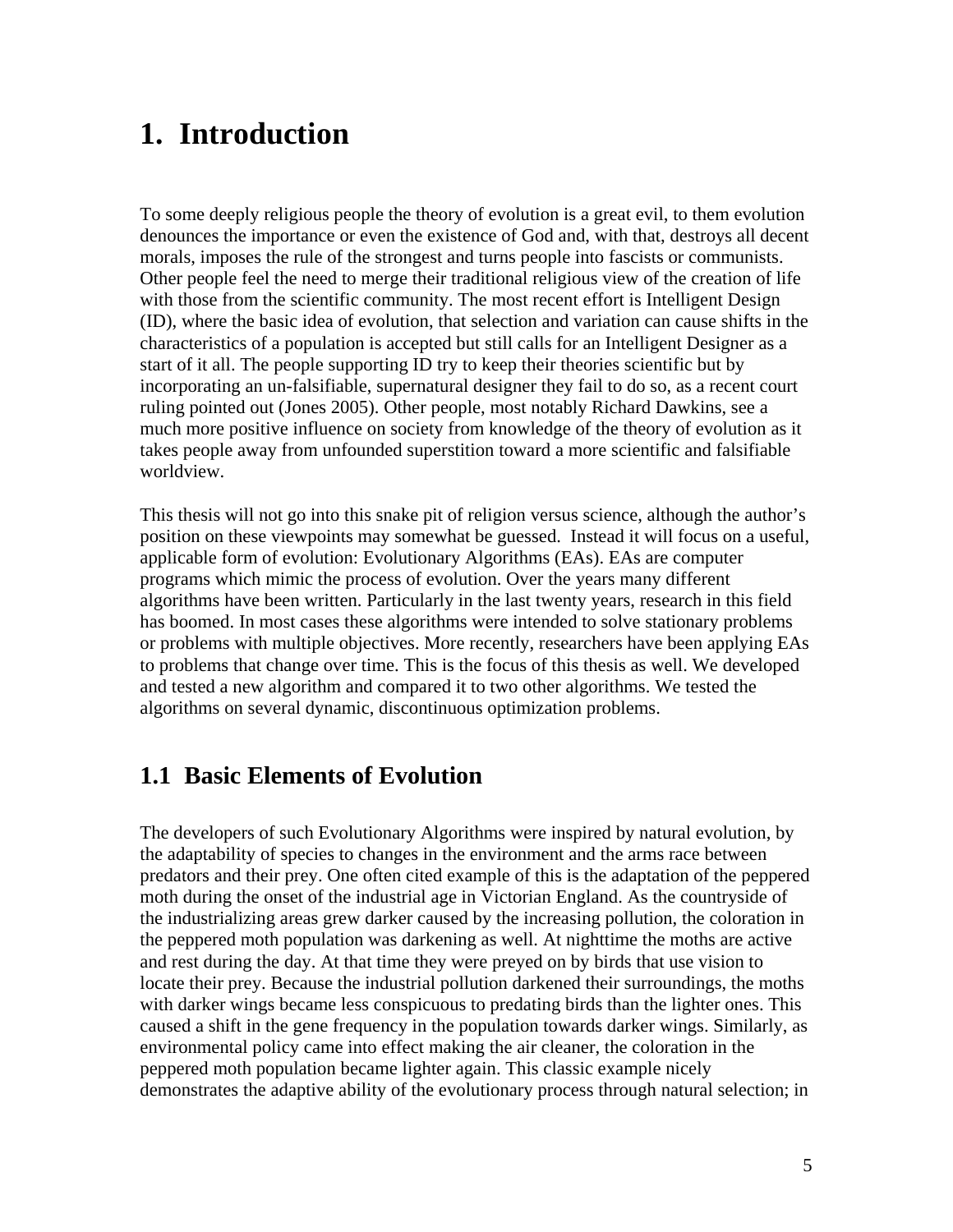this case the selection is done by the predating birds. Nevertheless it can not be seen as proof that evolution can actually create new species. Something the more intellectual critiques on the theory of evolution will gladly point out. Proponents will most likely reply to this by saying that this form of adaptation, combined with geographical separation over a long period of time can create different species. But enough about this discussion and let us focus more on what this thesis is really about: evolutionary algorithms, particularly evolutionary algorithms for dynamic optimization tasks. To understand where the research field of EAs comes from we will first look at what evolution is, how does this adaptability come about and what is needed to make it function? These are important questions that need to be answered if we want to implement them into an algorithm. Here we distill three basic elements for evolution to function:

- 1. A population of structures that can carry information and that can be copied. *(reproduction)*
- 2. Methods for exchanging information and inducing new variations within the population. *(variation)*
- 3. A form of selecting individuals for reproduction. *(selection)*

So, for evolution to function, be it in the natural world or as a computer program, these basic elements need to be present. In this chapter we will consider how nature has resolved these issues.

#### 1. Reproduction

If you don't reproduce, you won't have children who will have children. Since no organism lives forever it means that all currently living organisms stem from reproducing ancestors. But for the reproduction to be of any real value to the evolutionary process the offspring must resemble their parents. For this heredity we need some form of replicable, information carrying structure. DNA is obviously the information carrying structure we find in nature. All living and reproducing things, from viruses to vertebrate animals are built up from the information carried in their DNA and it is the DNA that is handed down through the generations. Each individual has its own unique genetic sequence<sup>1</sup> which defines in a very large part how we are built, what we can learn and even how we behave. Of course this end result, or phenotype to put it in biological terms, is influenced by many environmental factors as well but no matter how hard you try, you can never become a bird, grow a third eye or get an IQ of 500. The importance of reproduction for the evolutionary process has left its prints on the organisms that have evolved. Much of the behaviors of organisms is not merely aimed at survival but also aimed to fertilize or be fertilized.

#### 2. Variation

 $\overline{a}$ 

For evolution to function it is vital for several reasons that the genetic code doesn't stay the same. Firstly, the diversity is essential so not all individuals in a population are susceptible to, for instance, one single virus. Secondly, changing the genetic code allows for adaptation on the long run. This allows plants and animals to spread to different

<sup>&</sup>lt;sup>1</sup> With the exception of clones, twins, triplets etc. stemming from a single cell.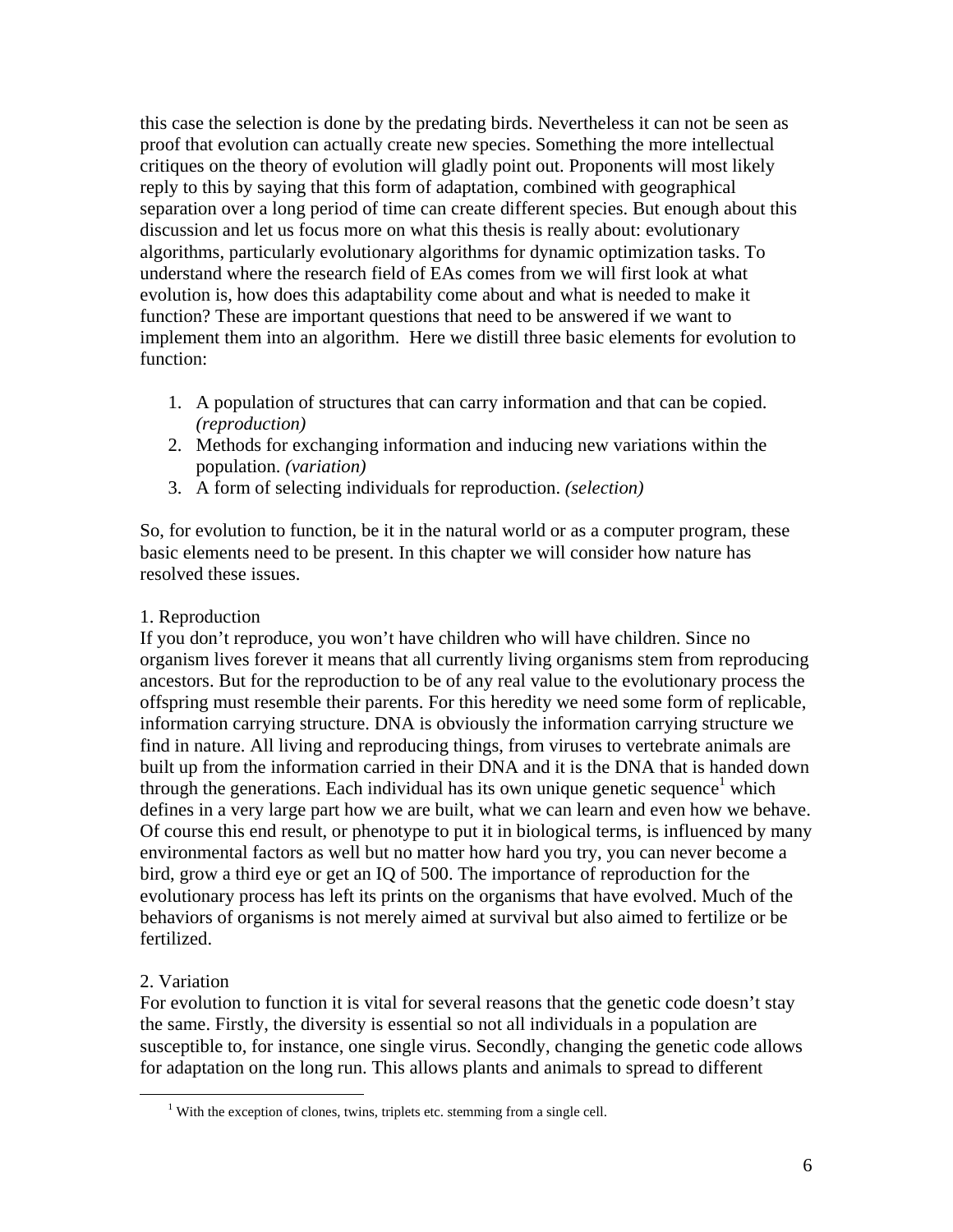environments or adapt to climatic or environmental changes. There are several ways variation is preserved in nature.

- mutation
- exchanging genes

Mutation induces new variation within the genetic code. A mutation results from errors when genes are copied. Most mutations have a negative effect on the organism as it distorts the way it is built or functions. A high copying fidelity therefore is essential for offspring to survive but on some rare occasions the error may turn out to be either neutral or even positive.

Exchanging genes can be done in very different ways, mostly depending on the way organisms reproduce. Sexual reproducing organisms combine their genes when they create new offspring. Mammalian parents copy roughly fifty percent of their genes to each child thereby creating new phenotypes through new combinations. More on this in chapter three where we discuss a diploid genetic algorithm.

Asexual reproducing organisms such as some bacteria have the ability to exchange snips of genes during their lifetime through a process called 'lateral gene transfer'. The frequency and the extent of the use of lateral gene transfer is not yet clear.

By recombining genes organisms have the ability to quickly spread the rare positive mutations through their population. Also, combining good genes from one parent with those from another may result in an even better individual.

#### 3. Selection

Selection is what comes closest to what most people know about evolution, neatly captured is the sound bite "survival of the fittest". This phrase was coined several years before the publication of Darwin's 'The Origin of Species' by a philosopher named Herbert Spencer but became almost synonymous with evolution. Often this phrase is misinterpreted as survival of the *strongest* but instead should be read as survival of the *best adapted*.

All breeders understand the powerful combination of hereditary trades and selection. By picking the plants or animals that show the basic trades he/she likes the breeder can create a new organism that shows those features even stronger. Charles Darwin, a hobbyist pigeon breeder and naturalist, combined his breeder's knowledge with things he noticed during his voyage on The Beagle. Most notably are his observations of the beaks of the finches on the different Galapagos Islands. The beaks had adapted to the differing food sources on the different islands. He saw that nature had been doing the breeder's work by selecting the finches with the right type of beak-features and so adapting the populations on each of the islands to their surroundings. This 'Natural Selection' (as opposed to the breeder's selection) caused the birds to adapt, to fit to their separate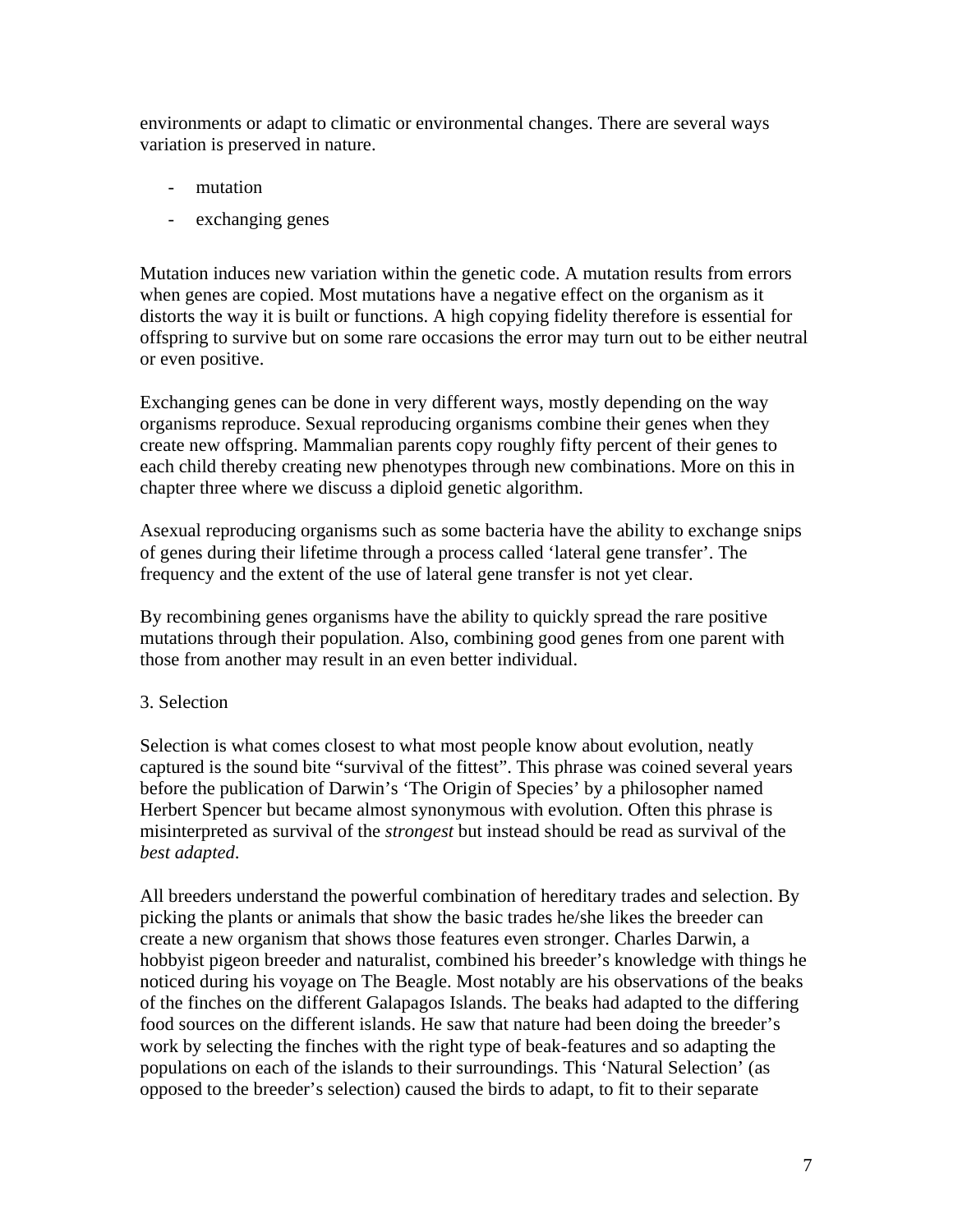environments. Natural selection is somewhat difficult to put into exact terms. There are so many different factors that play a role. Basically an organism has to survive to a reproductive age and produce fertile offspring who, just like their parents, survive to a reproductive age and produce fertile offspring. Any obstacle that has to be overcome for this cycle to continue can be seen as a part of the natural selection for that organism.

So, because all living organisms that exist today stem from creatures that had to survive, reproduce and adapt, it should be little surprising that they evolved behaviors that promote these very aspects of evolution. In general the skills an animal is forced to have can be summarized by the four F's: Feeding, fleeing, fighting and reproducing.

### **1.2 Relevance to Cognitive Artificial Intelligence**

Now that we have gotten a bit of understanding of what natural evolution is, we will move on to the artificial version. This is something which is very much part of the research in the field of Artificial Intelligence. Part of the aim of Cognitive Artificial Intelligence is to understand what knowledge is, how it is represented and functions within natural organisms and, similarly, how we can represent and make it function in (computer) models. Evolutionary Algorithms are one way of representing and developing knowledge in such computer models. Also, Machine learning plays a major role within the computer science tract of AI. Therefore, EAs being part of Machine Learning is part of AI as well.

This thesis focuses on EAs as an engineering tool specifically for dynamic optimization. We have developed our own algorithm which we tested on tasks with several different settings. These results we compared with two other popular algorithms which were tested on the same tasks.

In this chapter we tried to give the reader a bit of an understanding of natural evolution since it is the source of inspiration for most of the work discussed in this thesis. In chapter two and three we discuss how EAs function, we look at some of its history and we look at how researchers have adapted them to work on dynamic optimization problems. We end chapter three by putting forward our own genetic algorithm designed to handle dynamic optimization problems. This algorithm, with the acronym SPA which stands for Serial Population Algorithm, was tested on several dynamic versions of the 0/1 knapsack problem together with two other GAs; Cobb's successful hypermutation algorithm and a version of a diploid genetic algorithm. Chapter four describes several characteristics of dynamic environments on which EAs have been used. The experimental setup is given in chapter five. In chapter six we discuss the results from the experiments followed by chapter seven where we look at what the results tells us about how SPA functions. We round it all up in chapter eight where we draw our conclusions on the strengths and weaknesses of SPA and propose some future work.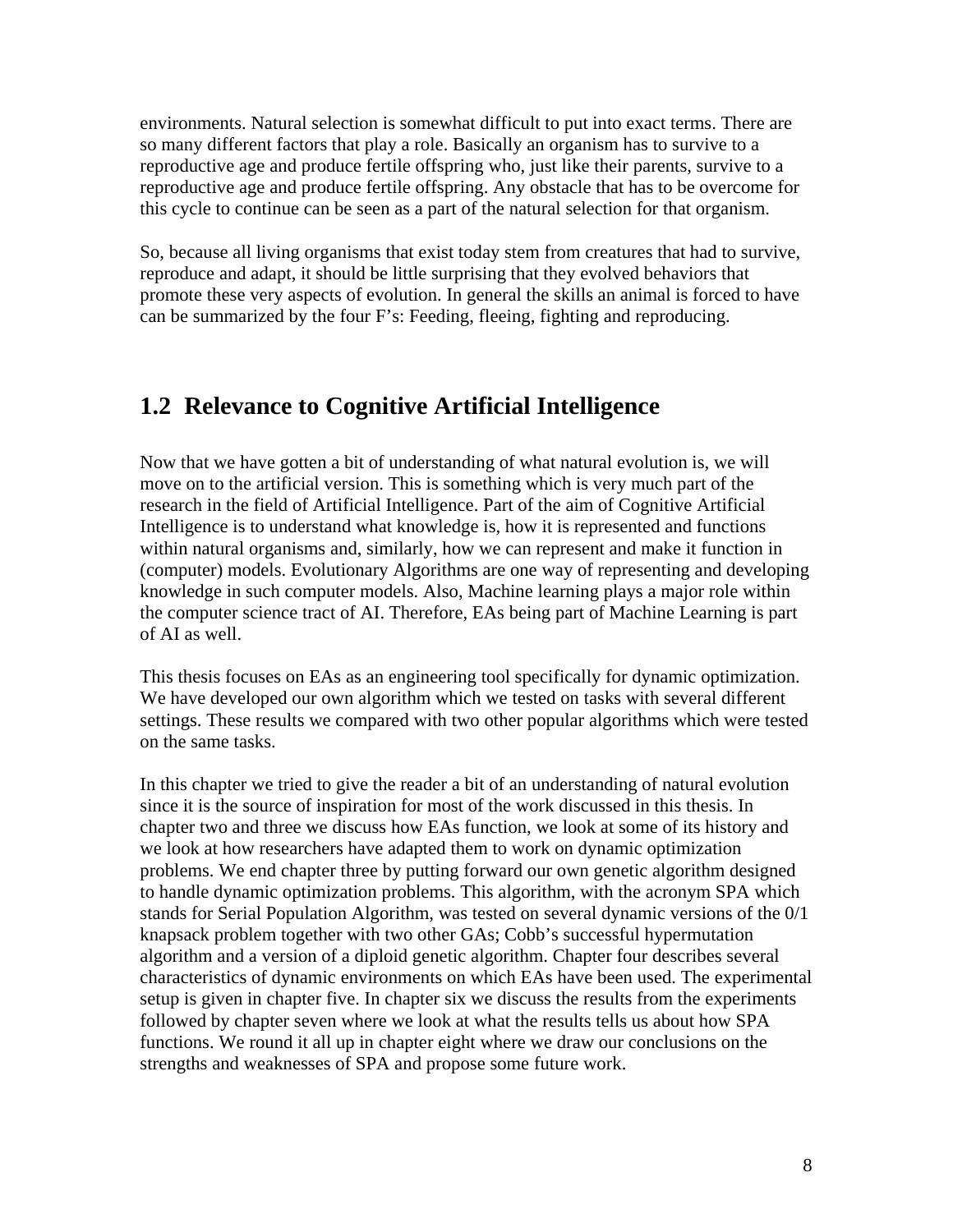# **2. Evolutionary Algorithms**

In the first chapter we stated the basic elements needed for evolution to function, furthermore we looked at the forms in which these elements can be found in nature. In this chapter we will discuss artificial evolution otherwise known as Evolutionary Algorithms (EAs). We will describe how EAs function and how the basic elements of evolution relate to the elements of EAs. Furthermore, we will look at some of the history of EAs and at some of the different classes that exist in the field of EAs.

# **2.1 General functioning of an Evolutionary Algorithm**

An Evolutionary Algorithm consists of the following parts:

- a population of individuals or 'possible solutions'
- a method of evaluating these possible solutions
- a selection method

 $\overline{a}$ 

- operators to alter the possible solutions

Because we are trying to solve a problem, in this case an optimization problem, we refer to the individuals as possible solutions. Each individual in the population is represented by a genetic code which is translated to the problem by a mapping from the genotype to the solution space<sup>2</sup>. The aim of an EA is to improve the quality of the solutions over several timesteps called generations. A rough pseudo code for a general EA is given in figure 2.1. During each generation the EA starts out with a population of possible solutions or also referred to as individuals. Often the individuals in the first generation are generated at random but this is not always necessarily the case. Once the algorithm is running, the individuals in the next generation will be based on individuals from the current generation's population.

The individuals in the population are evaluated on the problem at hand, assigning a value to each individual depending on how well they perform during the evaluation. This value is commonly referred to as a fitness value. The evaluation process can be very simple and fast, as we will see when we discuss the Knapsack Problem in section 5.2 which we use in our experiments. Other tasks may take much longer to evaluate. One may have to wait on complex simulations to finish which may last for minutes or even days. In such cases you may want to avoid many evaluations and for that reason maintain small populations or use heuristics for initializing the first population.

 $2^2$  The solution space is the set of all possible solutions, both good and bad.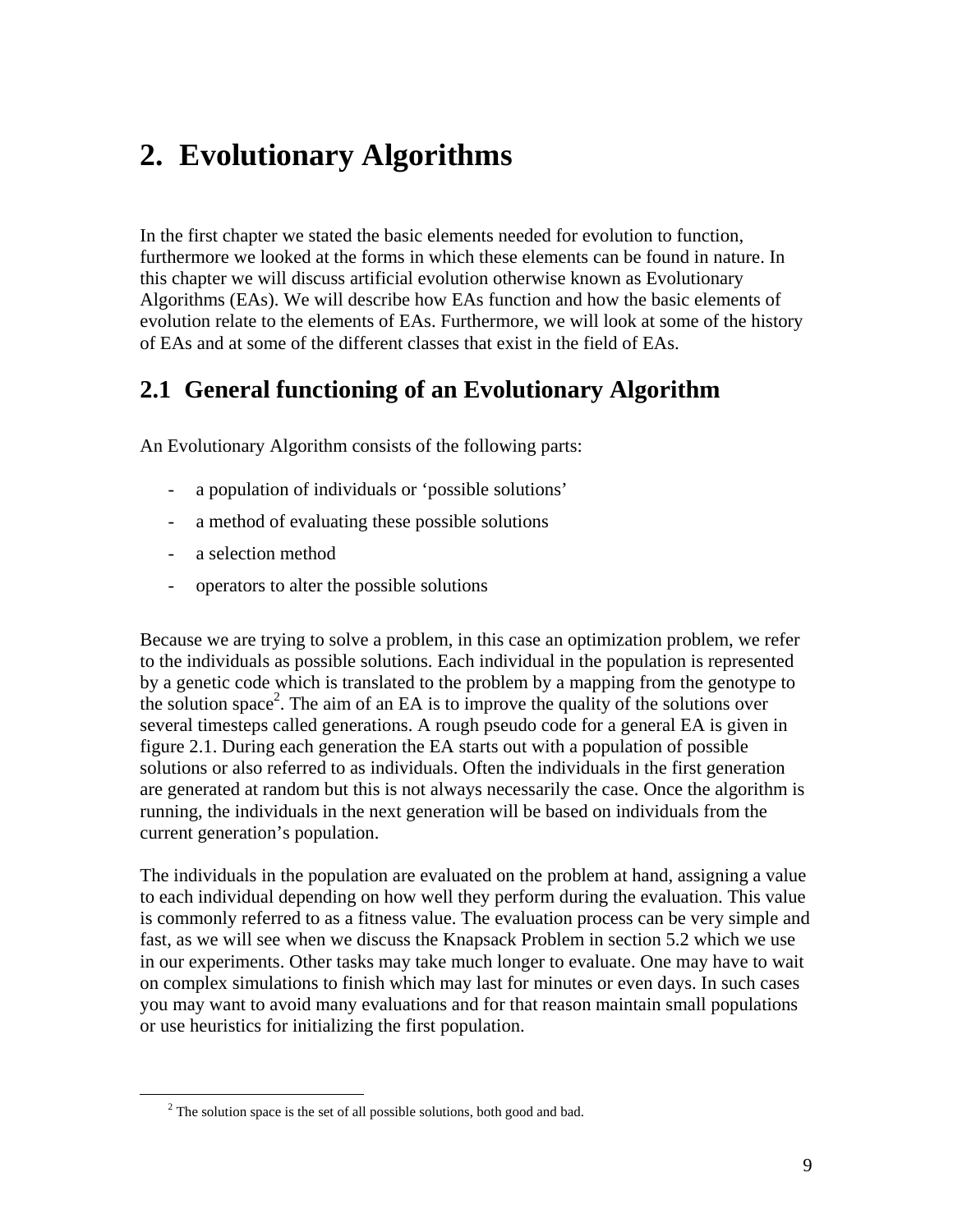Once the individuals have been evaluated the algorithm starts selecting individuals whose descendants will form the next generation. Because usually there exists a genetic difference between the individuals in a population, individuals will show a difference in the values associated to them. Based on this difference some individuals will have a higher chance of being selected than others. When we have selected some good individuals we can start transforming them through recombination and mutation. Two individuals can be recombined to form one or more offspring. These offspring can then be mutated slightly. One may even find it desirable to use only recombination or only mutation but this is a designer's choice. When you have created sufficient offspring you can go to the next generation and run through the steps we've just discussed. Many of the decisions on the exact nature of these steps, such as the size of the population, the mutationrate, the kind of selection used etc. are all for the designer to be made.

It is important to notice that each EA is an artifact of the designer who by no means is bounded to any natural realistic form of how his EA functions. For instance he may even go as far as to incorporate Lamarckian evolution into his algorithm, something that is believed not to be possible in nature.

```
Generate initial population Pt
evaluate Pt
while(stopping_criteria) 
           P'_{t} = recombine(P_{t})P''_t = \text{mutate}( P'_t)F_t = \textbf{evaluate}( P^{\prime\prime}_t)P_{t+1} = select(P_{t}<sup>t</sup>, F_{t})
          t=t+1end
```
Figure 2.1 *pseudo code for a general EA*

We now will take a closer look at the workings of the various parts of an EA.

# **2.2 Representation**

As stated above, by far most Evolutionary Algorithms consist of a population of individuals. These individuals are part of the representation space which itself is the set of all possible and legal genotypes. The way these individuals represent their solutions is dependent on several aspects:

- genetic representation
- the definition of the search problem
- the fitness function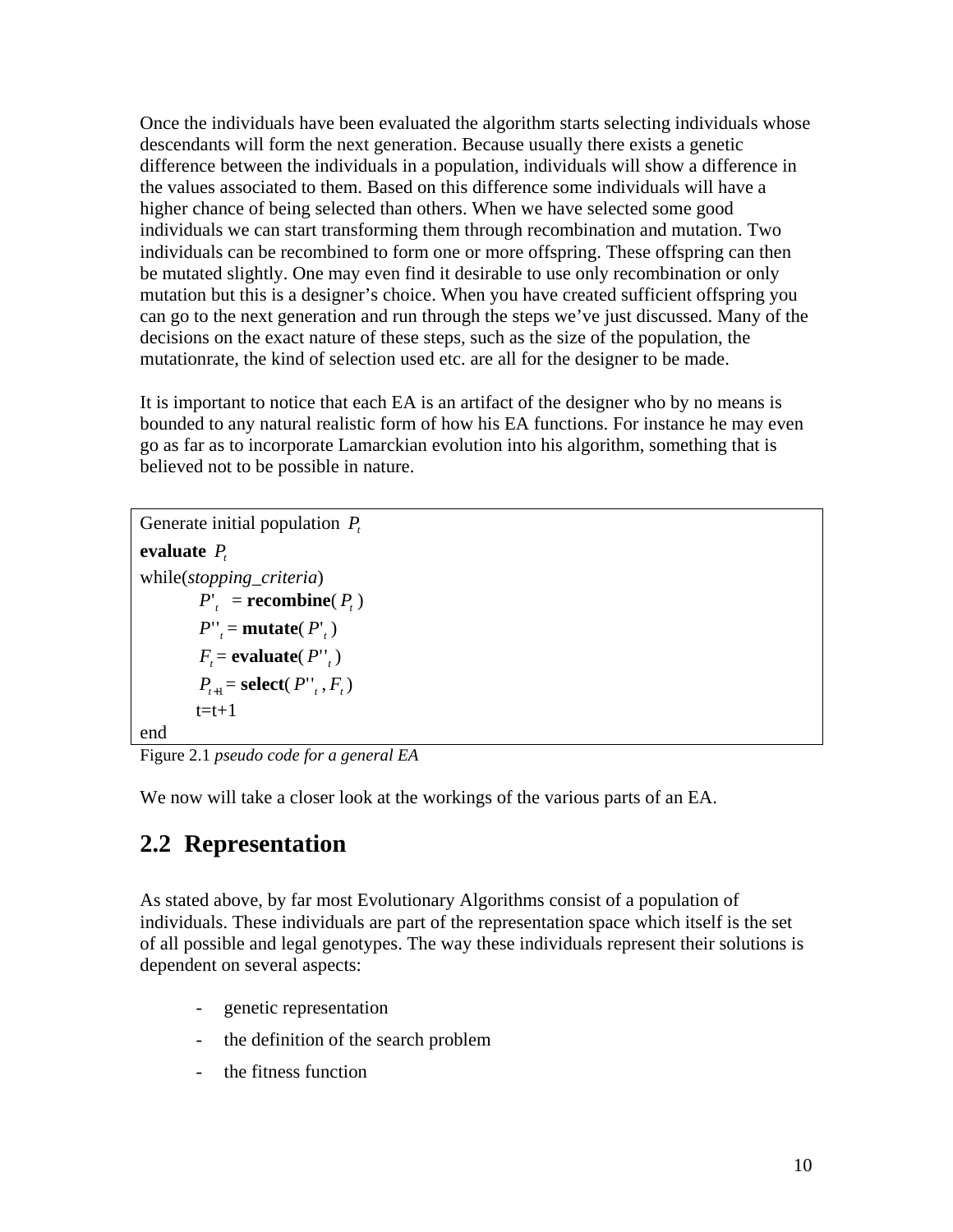#### 2.2.1 GENETIC REPRESENTATION

The genetic representation can have several forms. Here we will mention the most common:

- Binary
	- Example: genotype: [0,0,1,0,1,0,1,1,0]
- Real values  $(R)$ 
	- Example: genotype: [10, 1.5, -2, 4.1, 531]

Many researchers in EA have used the binary coding for their representation (Calabretta, R., Galbiati, R., Nolfi, S. & Parisi, 1996, Golberg & Smith, 1987). Some even go as far as to transform real valued numbers into binary strings. This transformation is not necessarily needed and some researchers even believe it is better to use real valued representations when your problem has real values (Giraldez, Aguilar-Ruiz & Riquelme, 2003).

#### 2.2.2 THE DEFINITION OF THE SEARCH PROBLEM

The definition of the search problem relates your genetic code to the search space. For instance, with the 0/1 dynamic knapsack problem you tell which gene belongs to which item and what the weight and value of that item is. The story that goes with this problem is the following: You have several objects, for instance gold nuggets, each of which has its own weight and value. You want to take along as much value as you possibly can, but because the total weight of the objects is more than your knapsack can handle, you cannot take them all. So now you have to make a choice: which items to take along and which item to leave behind. The definition of the search problem in this case tells you:

- which item is linked to which location on the binary genotype
- the weight and value of each item
- '1'in the genotype means put in knapsack and '0' means leave out
- The goal of the problem: find a set of items that maximize the total value, limited by a maximal weight.

### 2.2.3 THE FITNESS FUNCTION

The fitness function, or objective function as it is also known, rates the individuals on their specific property or properties. In a sense it tells you how 'good' an individual is. In simple theoretical problems the fitness function can be very simple and straightforward. In the max-one problem for instance, where the genetic representation is a binary string and the fitness function is simply the summing of the number of 'ones' in the genotype. The problem definition is almost identical to the actual fitness function. For the  $0/1$ Knapsack Problem it is slightly more complex. Here the fitness function is a combination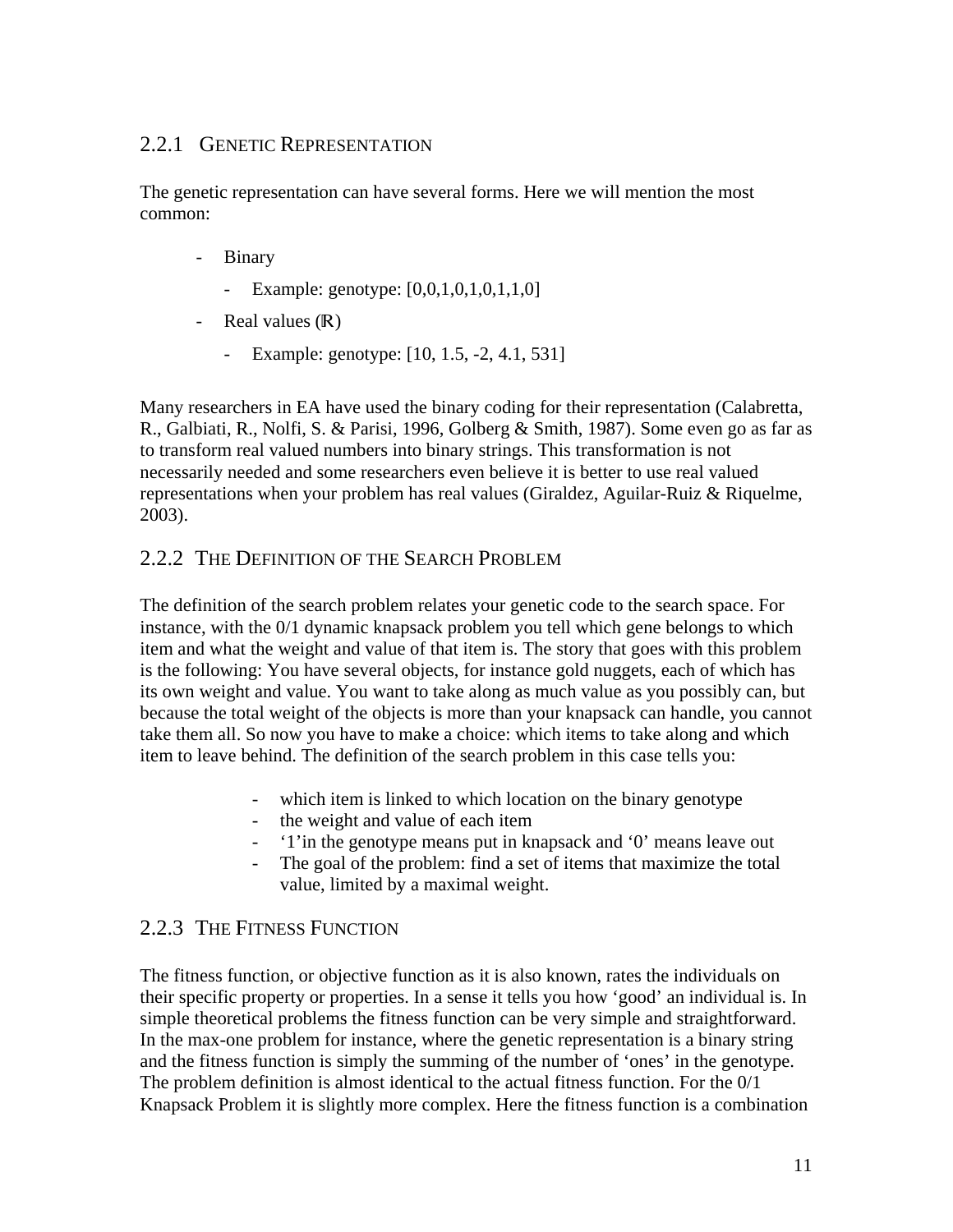of a penalty function combined with parts of the problem definition, namely the objective to find a set of items that maximize the total value, limited by a maximal weight.

In some cases, particularly the simplest theoretical problems it can be difficult to clearly distinguish the definition of the search problem from the fitness function. Take for instance the simple max-one problem. The genetic representation is binary and the objective is to get a binary string with as many 'ones' as possible. Here both the definition and the fitness function are simply counting the number of occurrences of 'one' in a string.

Because the selection process uses the outcome of the fitness function to decide which individuals to use to create the next generation, it is an essential part in guiding the path of evolution. If you reward the wrong characteristics of an individual, your EA will never end up with the solution you initially intended it to find. In the case of multi-objective optimization, where two or more, often opposing, goals are to be met, this can be especially difficult. Changing the balance of how important each goal is may give very different results.

#### 2.2.4 STRUCTURE OF THE SEARCH SPACE

In most cases an Evolutionary Algorithm is supposed to find the global optimum in the search space without getting stuck on local, less good optima. To get a better understanding of what we mean when we talk about local and global optima it is useful to look at the structure of the search space, or fitness landscape. For this we will use some very low dimensional search spaces. If we have a two dimensional search space the fitness landscape could look like figure 2.2



Figure 2.2 *a two dimensional search space, with only one gene 'x'*

The genotype in this case has only one gene which can have a value ranging from '1' to '100'. Let's say we want to find the highest point in the landscape. There are several peaks to choose from but only one is the highest. All other peaks are optimal only for their local area; globally they are dominated by the global optimum.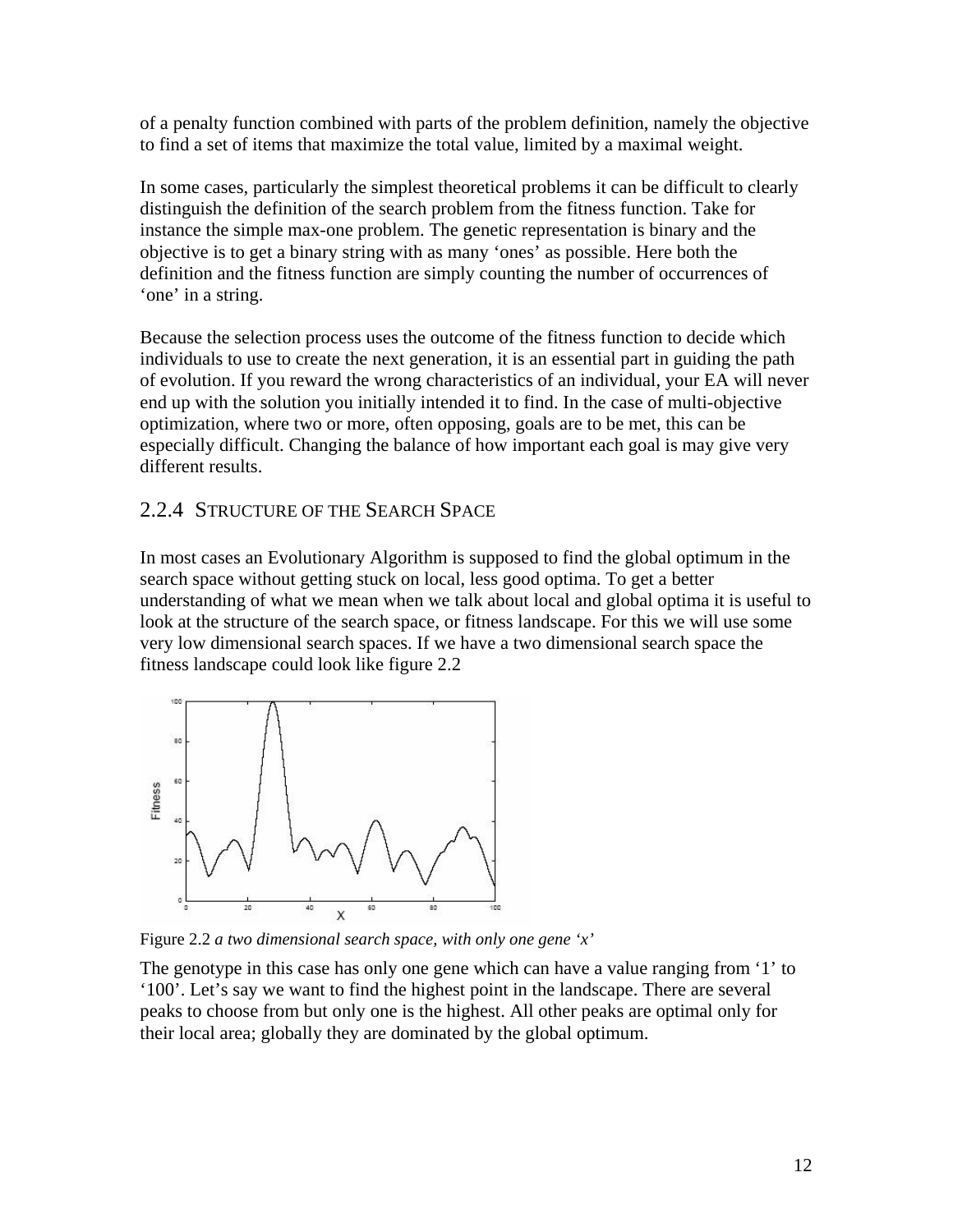

Figure 2.3 *a three dimensional fitness landscape* (image taken from http://nc25.troja.mff.cuni.cz/~soustruznik/GA.html )

In figure 2.3 we see an example of a landscape based on two genes. The values of these genes are set out against the x and z axis whereas the fitness is set out on the y axis. Here it is much clearer why it is called a fitness landscape. Again there is one peak that globally dominates all others.

The representation space does not necessarily have a one on one match with the solutions space. For instance, through using complex genotypes or complex expressions of the genotypes, we first create a phenotype from the genotype before relating it to a solution space. This may cause different genotypes to have the same location on the fitness landscape. An example of this is shown in figure 6.1 where a population of diploid individuals often converges to the same phenotype resulting in having the same fitness values.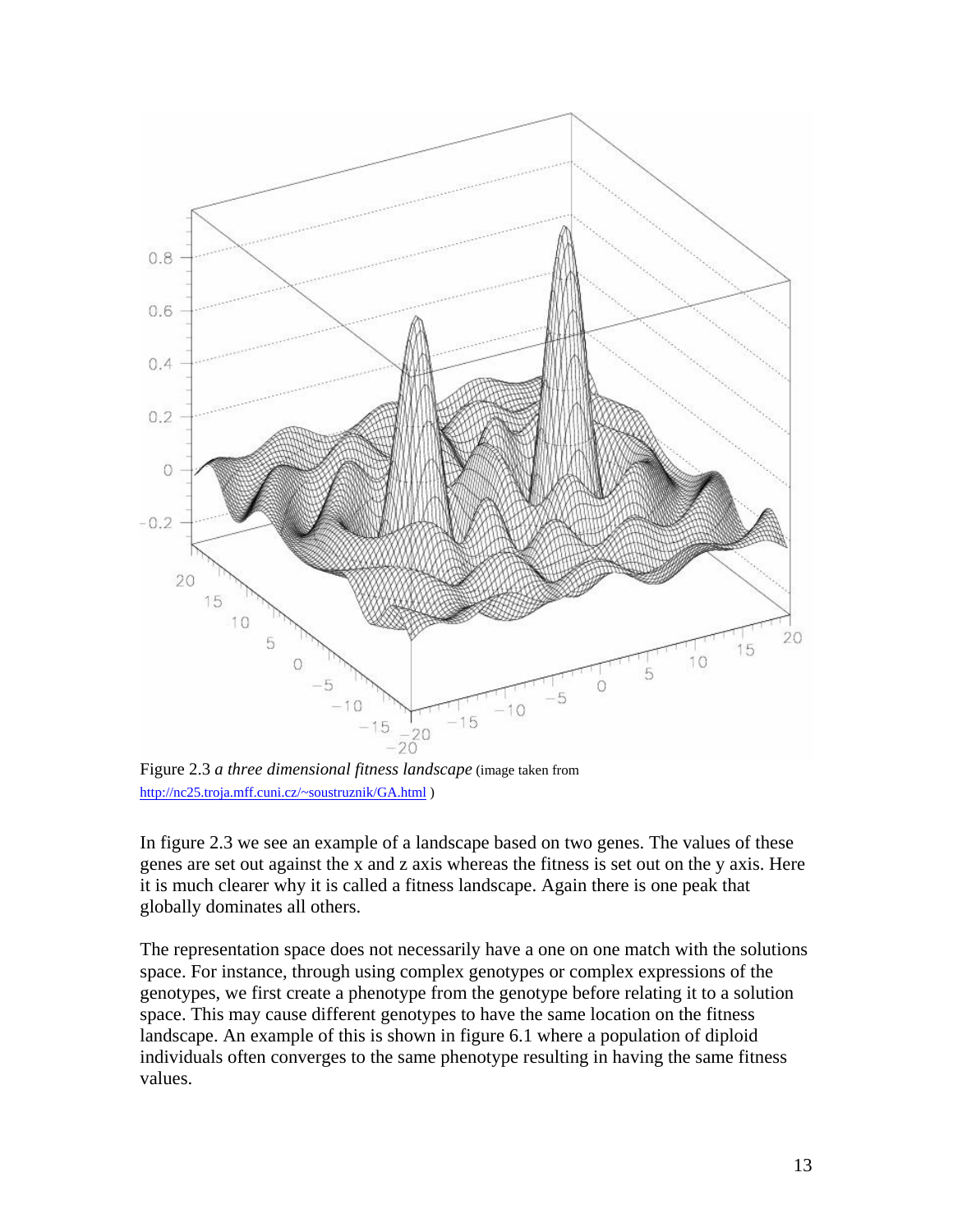## **2.3 Fitness-based Selection**

Fitness-based selection is the driving mechanism that steers the population to a higher average fitness. Individuals are selected from the population to produce offspring. Because the selection is based on the genotype's fitness value, the higher a genotype's fitness is relative to the populations' average fitness, the more like it is for that genotype to have offspring in the next generation.

Here we will mention some of the most common forms of selection systems found in the field of EAs followed by a short explanation:

- Fitness proportionate selection
- Ranking selection
- Tournament selection

#### 2.3.1 FITNESS PROPORTIONATE SELECTION

Fitness proportionate selection is a rather literal implementation of the selection principle described above. The chance that an individual is selected is equal to the individual's fitness relative to the population's average. A common example of this form of selection is roulette wheel selection where each individual in the population occupies an area of the roulette wheel proportionate to its fitness. So whenever an individual has to be selected you spin the wheel and pick the individual where the ball lands. A well known problem with this form of selection is the loss of diversity in the population. If one individual is many times better than all others in the population it will occupy most of the roulette wheel, causing it to be selected almost every time. Such individuals are referred to as a 'supersolution' and are generally seen a problem for EAs because after a few generations they take over the population resulting in a loss in variation.

Maintaining diversity in a population is vital to an EA for two reasons:

- Parallel search
- Selection pressure

Identical individuals occupy the same point in the search space and therefore do not search the space in parallel, loosing some of the power of an EA.

When individuals have similar fitness values there is less selection pressure causing the algorithm to drift randomly through the search space. This slows down the speed with which the algorithm will find the solution.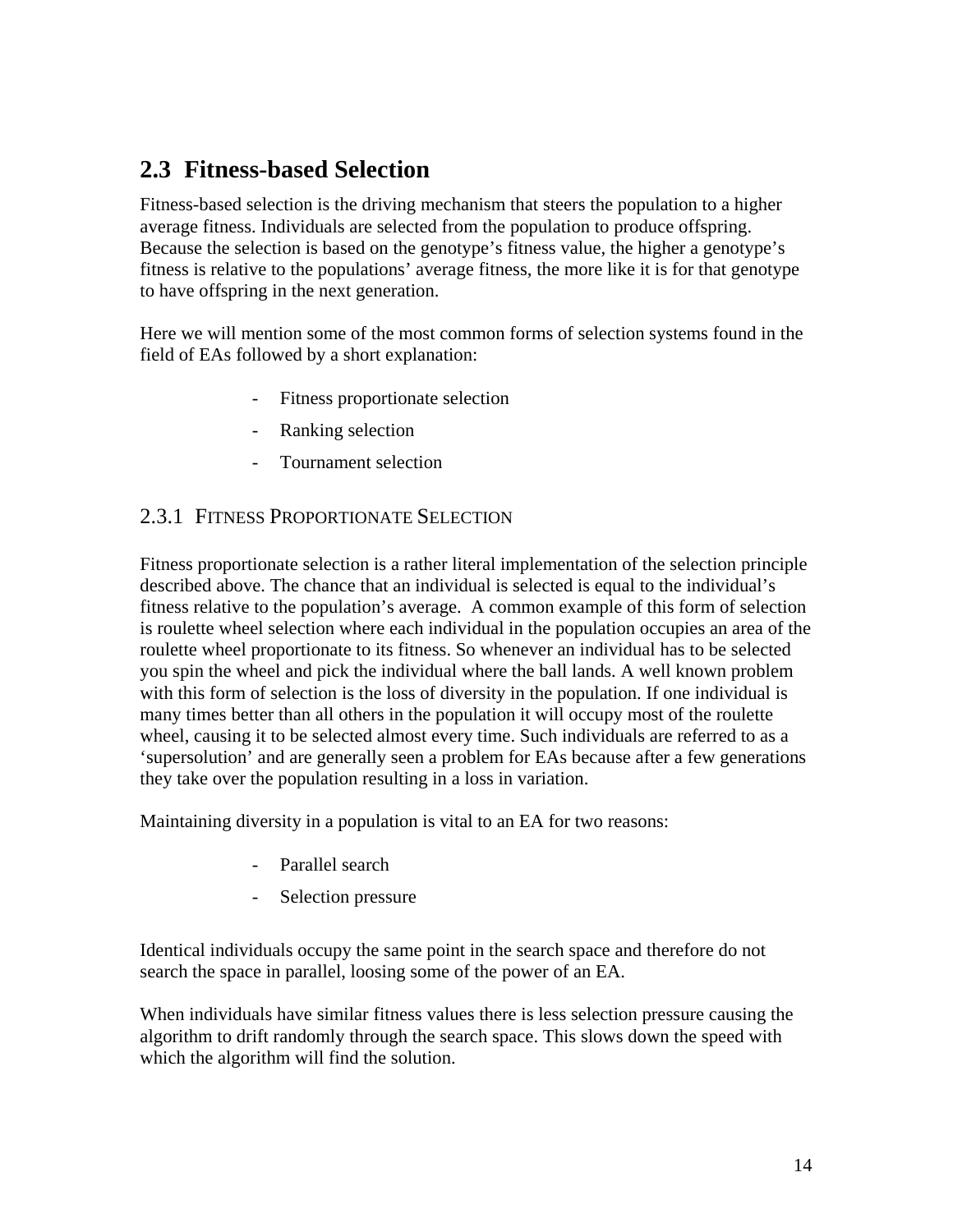#### 2.3.2 RANKING SELECTION

With ranking selection the occurrences of supersolutions are eliminated. Here we no longer select based upon their relative fitness but proportionate to their rank in the population. So the individual with the highest fitness gets the highest rank and accordingly the highest chance of being selected. The second best gets a slightly less high chance of selection and so on.

#### 2.3.3 TOURNAMENT SELECTION

With tournament selection, every time you want to select one or two individuals, you hold a small tournament. The size of the tournament may vary depending on the amount of selection pressure the designer wants. With a tournament size of for instance four, you randomly select four individuals from the population. This random selection does not look at the fitness of an individual so each has an equal chance of being selected. Once we have the four individuals we order them according to fitness and we keep the best. A smaller tournament size, which has low selection pressure, means that low fit individuals have a better chance of surviving. Although this comes at the cost of slower finding the optimum it does maintain a higher diversity and so increases the odds of finding the actual optimum. The nice thing about tournament selection is, is that with only one parameter, namely the tournament size, one can easily control the selection pressure and thereby the amount of variation in the population.

## **2.4 Recombination**

The learning ability of an EA is based for a large part on the fact that it uses a population of individuals to search the solution space in parallel and by selecting from the population better solutions to be combined to find possible better solutions. One example of recombination in EAs is one-point crossover. Say, you have two good individuals  $I_A$  and  $I_B$ . When the genes that score well for  $I_A$  are in the first portion of the genotype and for  $I_B$ in the second part cutting the two genes in half and mending the beginning of  $I_A$  with the end of  $I_B$  together could potentially result in a child  $I_C$  that has an even higher fitness.

Solve Max-One problem  $I_A$ :  $[1,1,1,0,0,0]$  fitness = 3  $I_B$ :  $[0,1,0,0,1,1]$  fitness = 3 Cut after third number and mend the pieces I<sub>C</sub> 1:  $[1,1,1,0,1,1]$  fitness = 5  $I_c$  2:  $[0,1,0,0,0,0]$  fitness = 1

Figure 2.2 Example of one-point crossover.

It is not necessary that the genes are cut exactly in half, as we did in the example. The important thing is that the two genes are cut at the same position. This position can be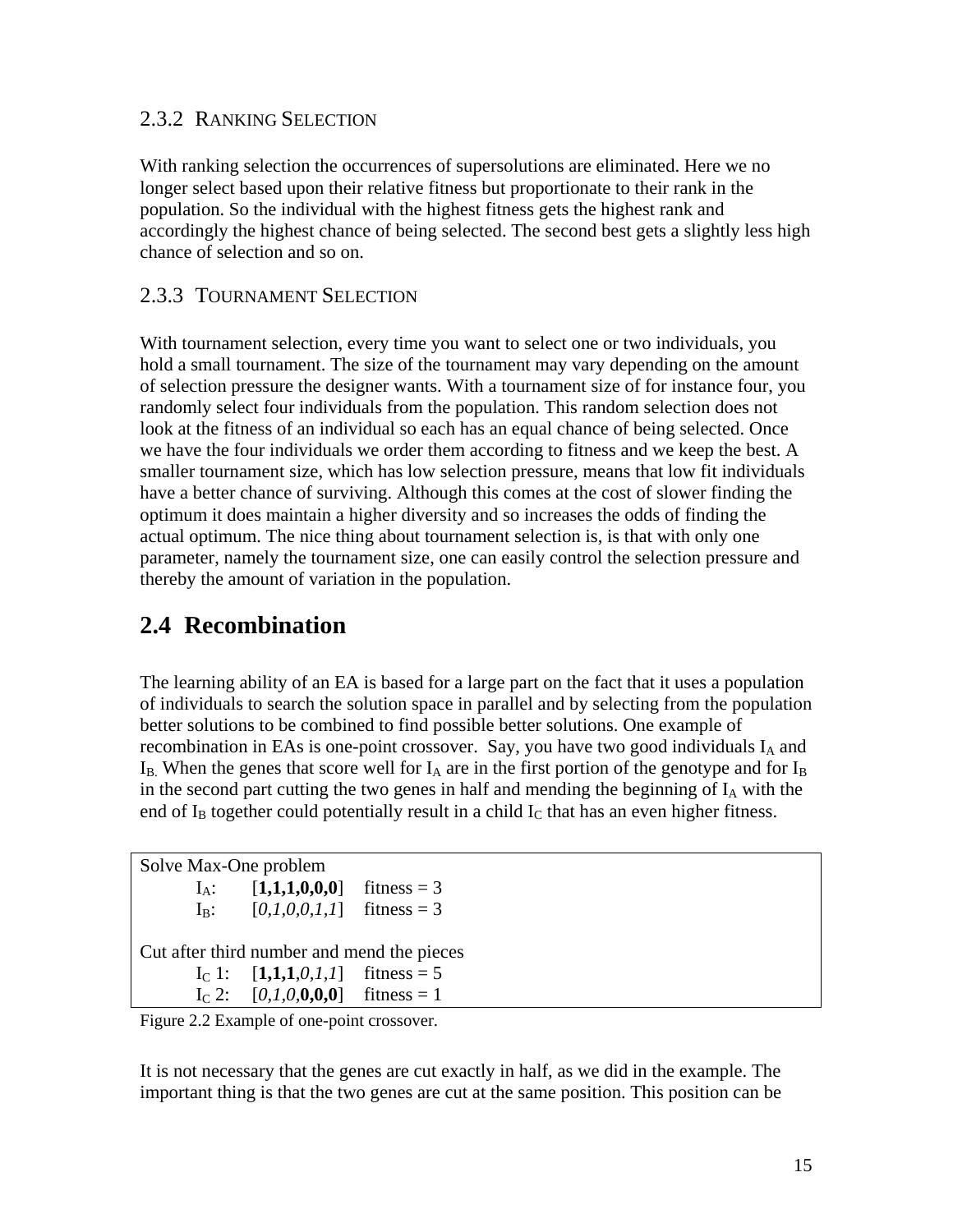anywhere on the chromosome and is chosen at random. One-point crossover is not the only form of recombination in EAs, the designer may want to select more than one place to cut the genes (n-point crossover) or swap some elements between the genes (uniform crossover).

As you can tell from this example recombining the two parents does not necessarily result in a child with a higher fitness. The same goes for mutating an individual. In fact: most changes tend to result in worse individuals. It is for this reason that many algorithms incorporate a child population size that is much larger than the original parent population size. From this larger child population the best individuals will be selected to go to the next generation.

So if: Parent population size  $= N$ Child population size  $= 3N$ N children will be selected to form the new parent population.

## **2.5 Mutation**

Mutation is used in all EAs. Some EAs only use it as a background operator for introducing new genetic material, relying mostly on crossover and a large population to find solutions (Goldberg, 1987, Holland, 1975). Others rely solely on mutation (Cobb, 1990). In most cases the rate of mutation is held at a constant mutation rate. This mutation rate determines for each gene on the chromosome the chance for it being mutated. By putting the mutation rate at  $1/L$  where L is the length of the chromosome you have a very good chance that there is on average one mutation on each chromosome. The mutation rate is often referred to as being a local search operator as opposed to crossover being a global search operator. A mutation changes the individual only very slightly. After the mutation the new individual will usually remain in the vicinity of the old individual. Crossover on the other hand is more likely to result in bigger changes, moving the individuals around over larger areas of the representation space.

### **2.6 Historical Background of EAs**

Now that we have seen some of the basic principles and operators of EAs we will take a look at its history and see what the archetypical features of the different classes are. Over the years many different forms of EAs have been developed. Usually a distinction is made based on the representation used and on their reliance on mutation and crossover. Some EAs have very distinct representations, such as Finite State Machines (Evolutionary Programming by Fogel 1964) or executable programs (Genetic Programming by Koza 1989). Such algorithms are usually seen as independent classes within EAs. Others are obvious derivatives from the more standard versions, like for instance the hypermutation genetic algorithm which is a GA adapted for dynamically changing optimization problems. Along the way the lines between the different classes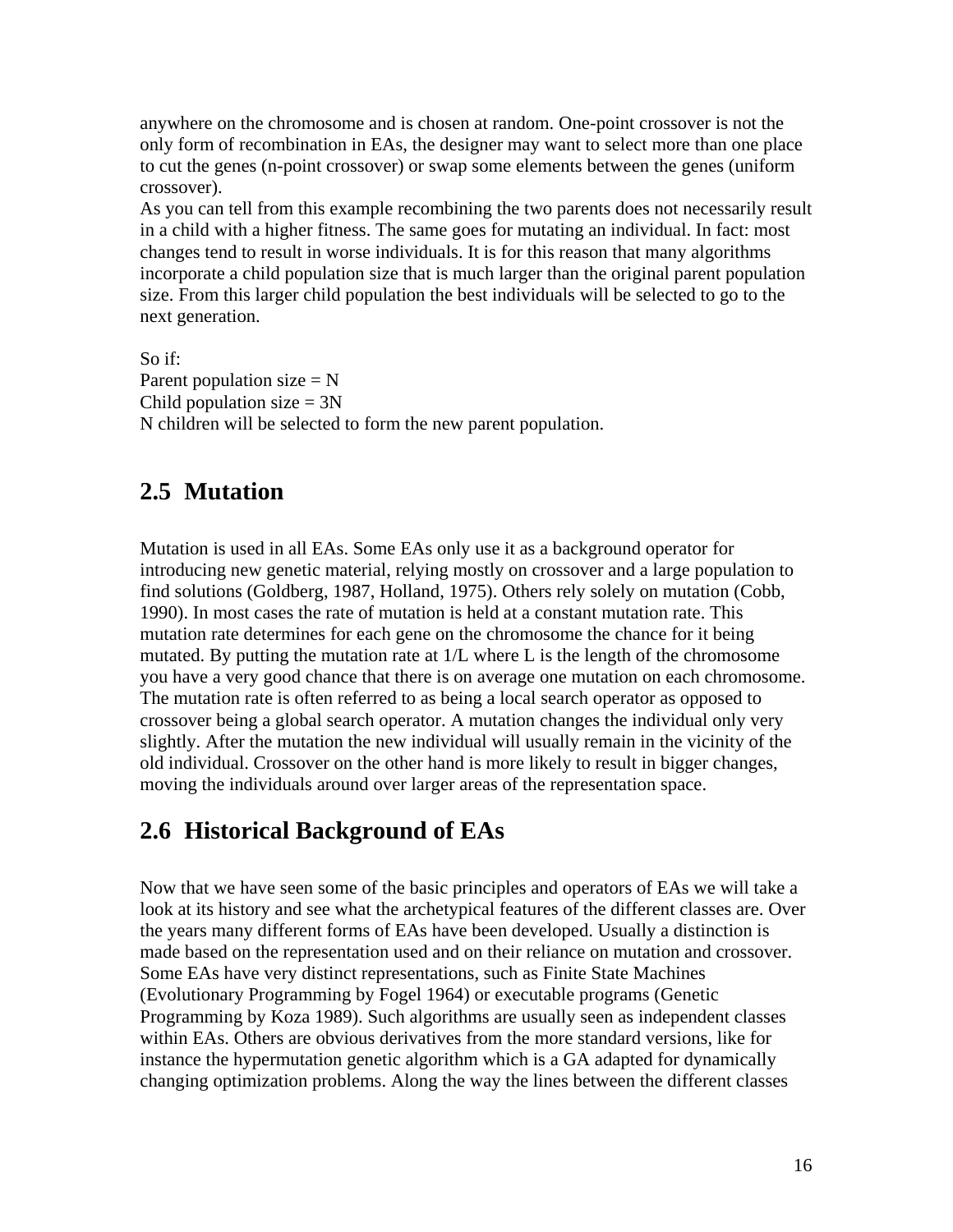have blurred, where originally GAs only used binary string representation nowadays it is not uncommon to use real values.

### 2.6.1 EVOLUTION STRATEGIES

Already in the 1950's several researchers with an interest in evolution made (computer-) models where they tested out some of the basic principles (Fraser, 1957; Friedman, 1956). The earliest research that ended up as a part of the EA family is the Evolution Strategy (ES), a name taken from the German 'Evolutionsstrategie'. In 1964 Rechenberg and Schwefel of the Technischen Universität Berlin, both with a background in aerodynamics, developed ES while searching for the optimal shapes of bodies in a flow. Over the years they extended their algorithm to solve optimization problems on computers and strengthened its theoretical basis (Rechenberg 1973; Schwefel 1977).

Let's look at the archetypical features of ES. ES rely heavily on mutation. From this the most noticeable feature is the fact that the size of the mutation itself is subjected to evolutionary change. The genetic representation consists of real valued numbers, so individual  $\vec{v}$  is a vector of elements  $x_i \in \mathbb{R}$ . Every element  $\vec{v}$  ( $x_i$ ) has a normal distribution associated to it that controls how big the mutation of that element will be. By controlling the size of the normal distributions you can control the speed with which each element evolves. Elements that perform well need only a small normal distribution whereas elements that perform not so well can make bigger changes. The size of the normal distributions is not controlled by the designer but it too is changed by random mutations, albeit using some heuristics for deciding when to change the size. Schwefel (1995) gave some implementations of this.

### 2.6.2 GENETIC ALGORITHMS

At the University of Michigan John Holland worked on what we now know as Genetic Algorithms (GAs). In 1975 he published a book on adaptation in natural and artificial systems. Leaning heavily on a biological basis he described an algorithm with genetic operators as selection, crossover, mutation and inversion. Though the last one, inversion, is rarely used as it is unclear what its benefits are (Hill, Newell, O'Riordan 2004). The standard version of a GA has three archetypical features:

- Binary representation
- Proportional selection
- Crossover emphasized for inducing variation

Over the years many researchers altered some of the features of the algorithm, particularly the selection method. As we have seen above this form of selection has its shortcomings and nowadays ranking and tournament selection seem more popular to use.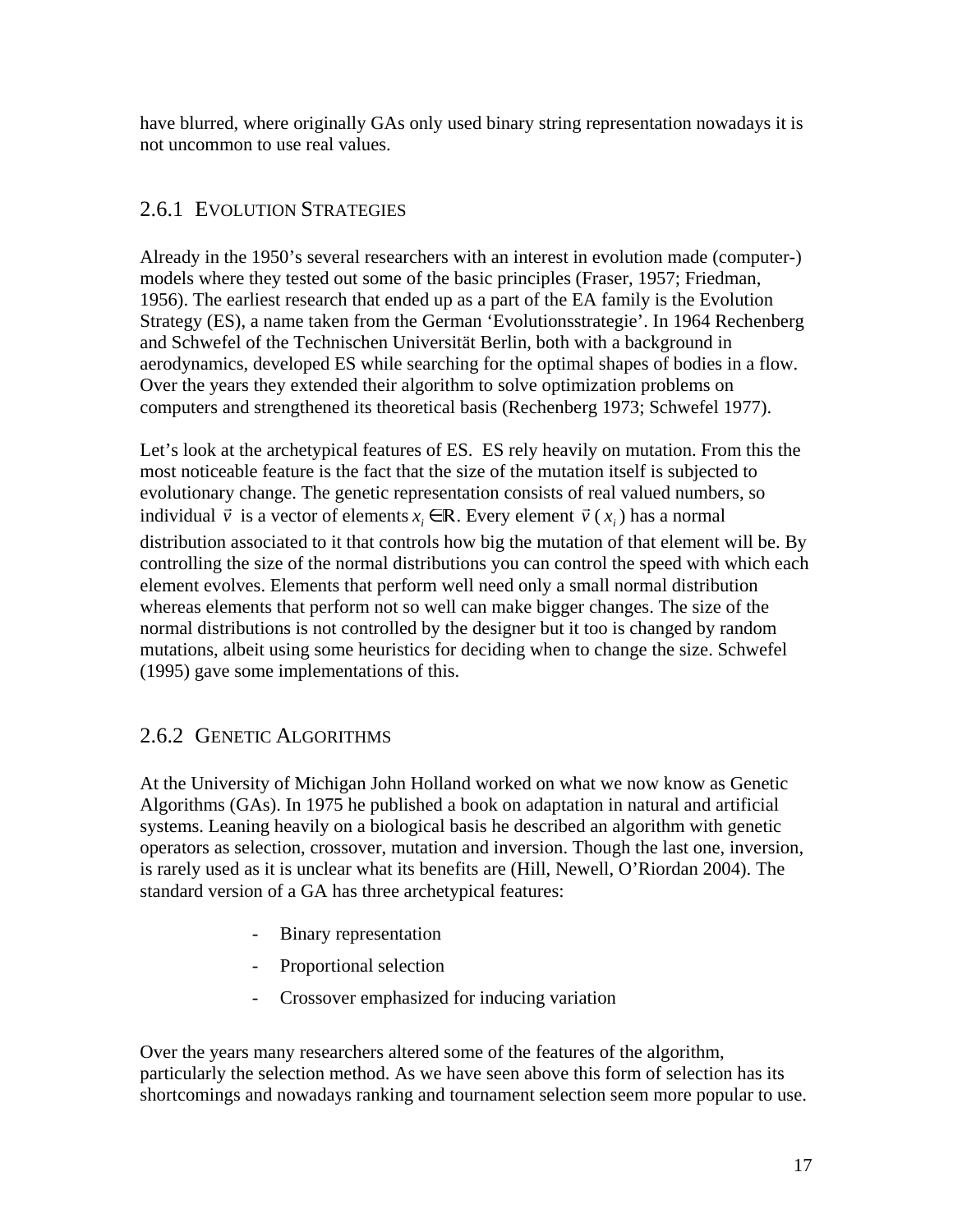Holland showed the potential of Genetic Algorithms through examples in game theory, control and optimization, economics and artificial intelligence; areas where GAs are still used today. Interestingly enough most of these research areas have problems that are more of a dynamic nature than static. Furthermore he proposed the schemata theorem; a system with which you can observe the dynamics within a population over several generations.

A decade past and still little research was being done on EAs. It was not until the late eighties when the number of EA researchers rapidly increased. This was also the time the first real textbook on GAs appeared, written by David E. Goldberg. Building upon the schemata theorem Goldberg developed the Building Block theorem. This theorem gave a more mathematical insight into the processes of GAs and thus opened up a road to more theoretical research. The general idea is that in the beginning of a search some individuals have a combination of genes that have a high fitness. By recombining individuals you can bring building blocks together, creating building blocks with even higher fitness. The building blocks can be analyzed using the schemata theory and some functions Goldberg proposed which consider aspects of the schemata such as length and fitness.

# **2.7 Basic Elements of Evolution in EAs**

As one can tell from earlier sections, the basic elements of evolution which we discussed in the first chapter are in many cases explicitly defined or otherwise quite obvious. Let's look at the three elements one by one.

1. Reproduction

The replicable, information carrying structure in EAs are usually strings of numbers. Some of these strings are copied to form the next generation.

2. Variation

Variation is valued very highly within the field of EAs. Much of the research has focused on finding ways to avoid the population to converge to a single solution prematurely. A low amount of variation in a population causes the algorithm to learn slower or prevents it from finding the best solution.

3. Selection

As seen above, selection is an explicit operation in EAs. Several different kinds of selection have been developed mainly with the aim of supplying strong selection pressure while maintaining sufficient variation.

# **2.8 To use EAs or not to use EAs, that's the question.**

So far we have seen how EAs function, but this does not tell us what they can be used for. EAs can be used for a very wide range of problems. In fact, as long as you can formulate the problem mathematically and there are parameters to be tuned, EAs can be applied. But as so many things in the world, EAs have their advantages and disadvantages. For instance; when the problem is mathematically simple, such as a linear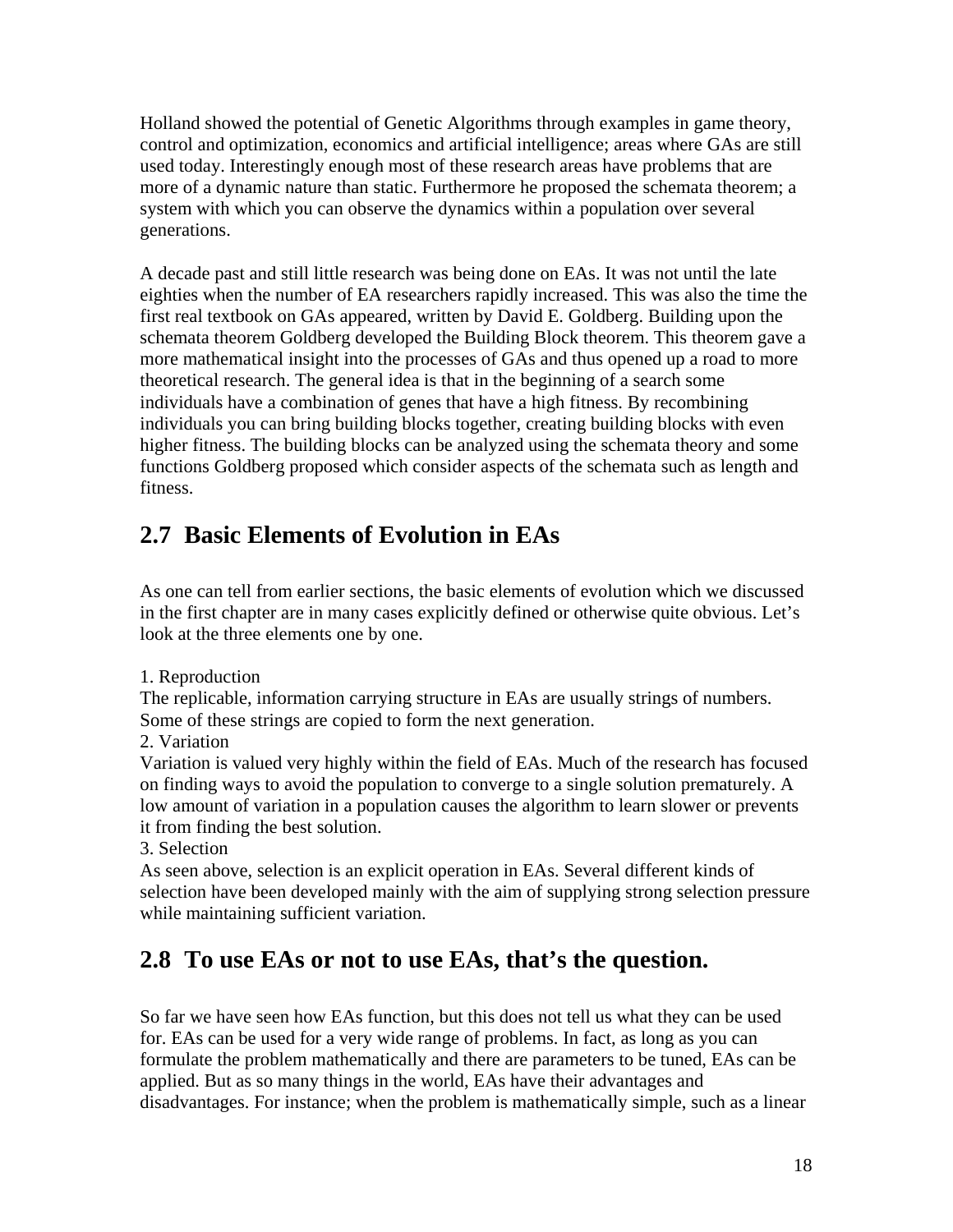or a convex problem, a classical optimization technique like Dynamic Programming will generally outperform most EAs. But when the task is more difficult, such as discontinuous or non-differentiable problems or tasks which have multiple criteria to be optimized, EAs are much better at finding solutions within reasonable time.

Another interesting aspect of EAs is that no knowledge of the problem is incorporated into the algorithm. This means that no full knowledge of the underlying mechanisms of the problem is needed to solve the problem. For example when Rechenberg and Schwefel were trying to find a shape that would minimize the total drag of three-dimensional bodies in a turbulent flow, they used a physical model to evaluate the solutions they created using their ES. They ended up with a shape very different from their expectations and for which, at the time, no theory existed to explain it. Similar unexpected results have been shown by Adrian Thompson (Thompson, 1997) who used a GA to design circuits on a FPGA<sup>3</sup>. Here, some parts of the FPGA were not connected to the functioning circuit yet they still influenced the output of the circuit probably through electromagnetic coupling.

 $\overline{a}$ 

<sup>&</sup>lt;sup>3</sup> FPGA stands for Field Programmable Gate Array. These are chips with an easily modifiable circuitry.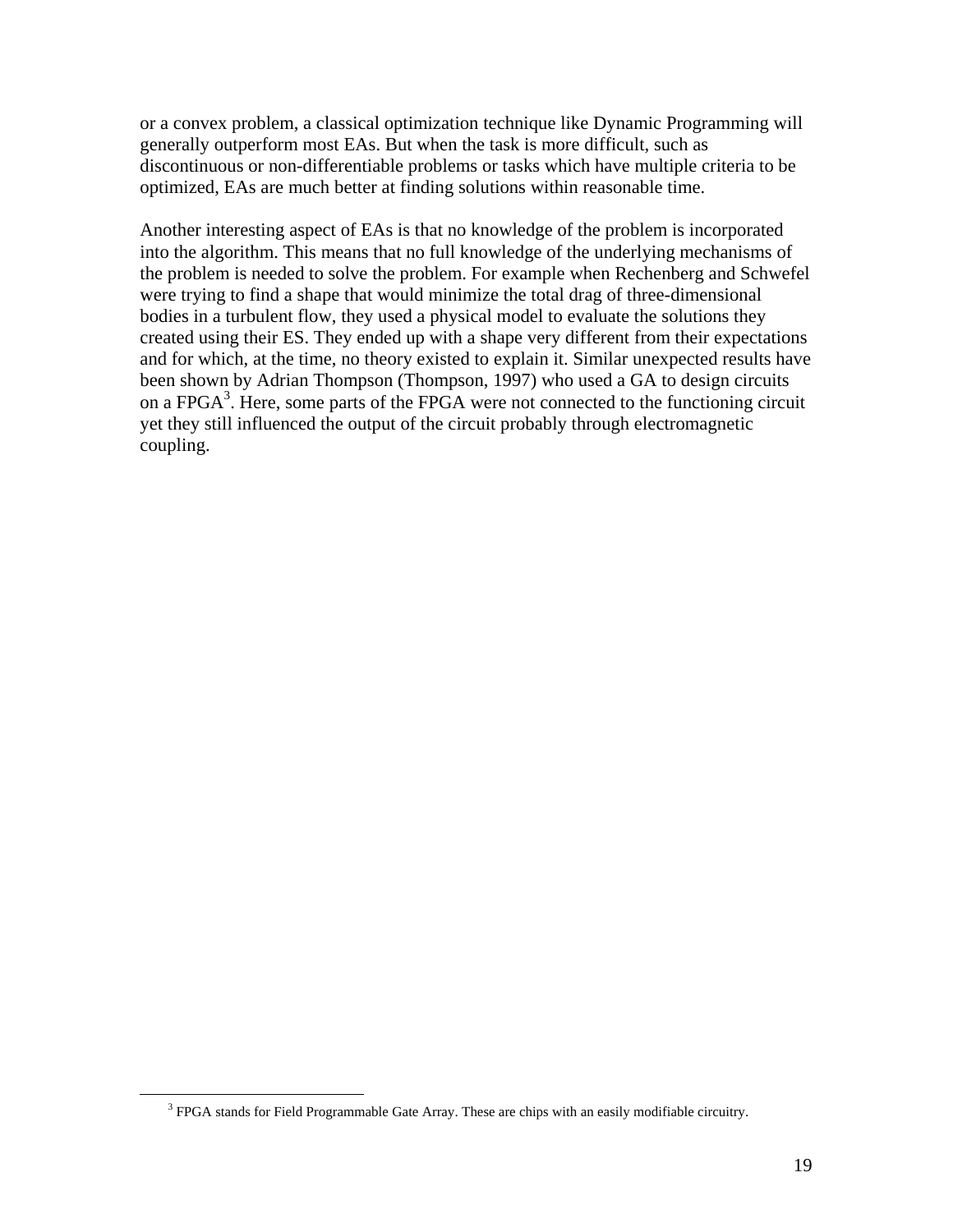# **3. GAs for Dynamic Optimization**

From here on we will consider only the class of Genetic Algorithms and leave all other classes be. We will take a look at how GAs have been adapted to function for dynamic optimization and look at some specific algorithms. At the end of this chapter we will introduce our own Algorithm: the Serial Population Algorithm or SPA for short.

Dynamic problems change over time as opposed to static problems which stay the same. Normally, Genetic Algorithms are designed to find the optimal solution for a static problem. The fact that static problems do not change over time makes them very GAfriendly. Genetic Algorithms need some time to find the optimal solution and many tend to loose a lot of diversity in the population along the way. If the problem changes, the loss of diversity can cause the algorithm to never be able to find the new optimal solution. So, in order to apply Genetic Algorithms to dynamic environments we need to make some adjustments to the standard Genetic Algorithms. One can adopt several kinds of strategies, each having its own advantages and disadvantages. Jürgen Branke (2003) gave a nice overview which we will repeat in short here accompanied by a more in-depth look into two algorithms; diploid GA and triggered hypermutation GA.

# **3.1 Strategies for Dynamic Environments**

In the literature four broad strategies can be distilled:

- Increase diversity after change
- Maintaining diversity throughout the run
- Memory
- Multiple subpopulations

#### 3.1.1 INCREASE DIVERSITY AFTER CHANGE

Triggered Hypermutation (Cobb, 1990) and Variable Local Search (VLS) (Vavak, Jukes & Fogarty, 1998) are two well-known examples of this strategy. Once a change in environment has been detected the mutation-rate will be increased. This can happen either in one dramatic burst followed by a period of decay as with Hypermutation or by gradually increasing the rate as with VLS.

The (Triggered) Hypermutation GA (HMGA) is an elegantly simple algorithm that works well on dynamic environments. For most of the time the algorithm works like a regular GA using mainly crossover and selection to search for a good solution. When a change in the environment is detected the algorithm increases the amount of variation in the population by raising the mutation rate to a very high level. Cobb changed the rate from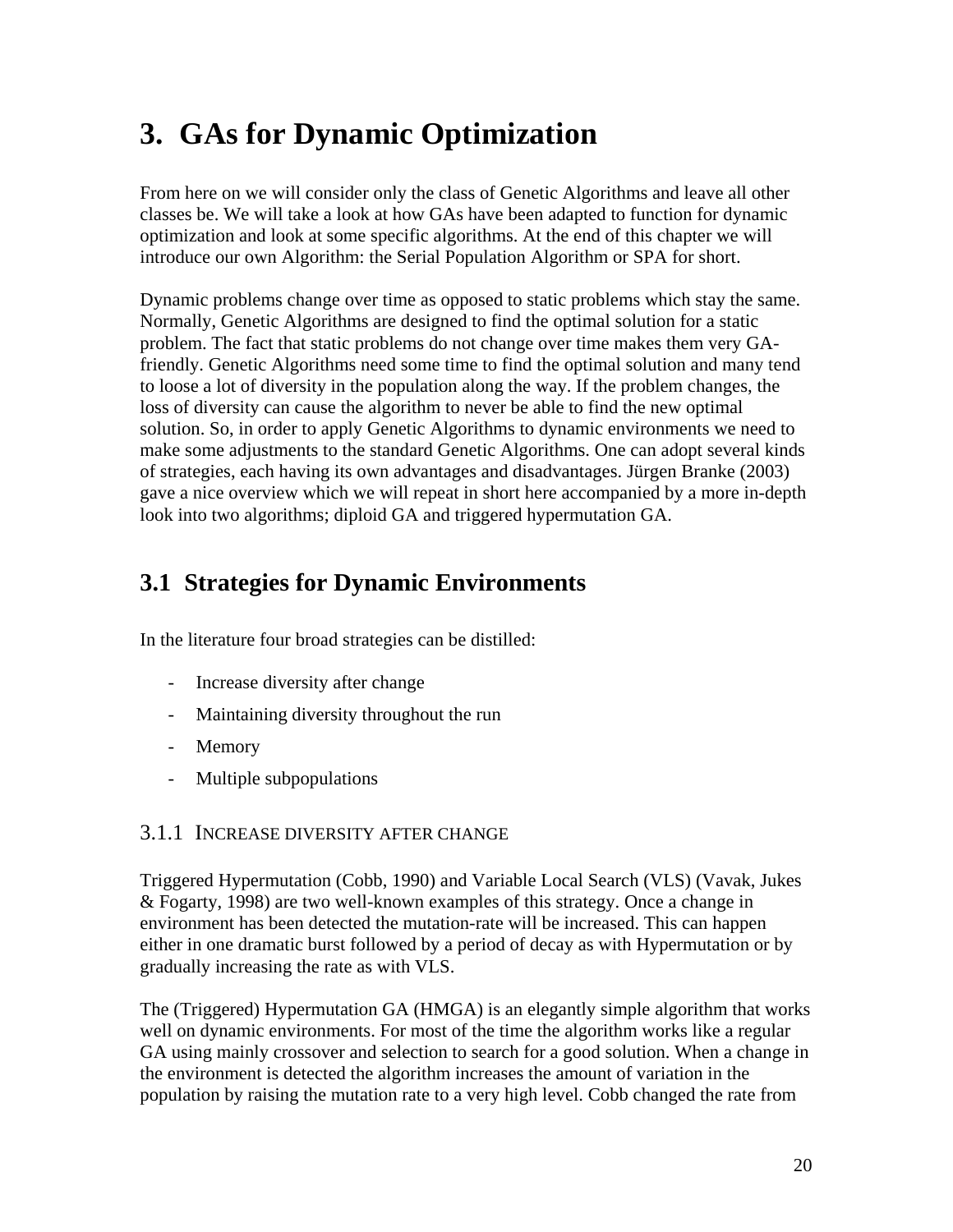0.001, which is very low, up to rates of 0.5. The increase in mutation rate is followed by a period of decay where the rate decreases back to its base rate. Very high mutation bursts like 0.5 are similar to reinitializing the population. Lower levels of mutation bursts retain some parts of the old solution and so are better capable of adapting to smaller changes. Furthermore Morrison and K. de Jong (2000) showed that larger hypermutation bursts track the optimum better when the environmental changes are frequent while lower hypermutation levels perform better when the changes are less frequent.

Cobb tried detecting the change by monitoring the fitness of the best performer in the population. When this value declines over several generations, a burst of hypermutation is triggered. Not all changes are detectable this way. Adding peaks in the multiple peaks problem or raising the maximum allowed weight in a knapsack problem may go undetected leaving the algorithm stuck on a suboptimal solution.

Over the years this algorithm has shown itself not only to work well on continuously changing environments but also on discontinuous environments which show large changes to the optima (Lewis, et al., 1998; Morrison & K. de Jong, 2000; Simões & Costa, 2003b). Problems may occur when the algorithm fails to detect the change in the environment or when the change is too large (Grefenstette, 1992).

#### 3.1.2 MAINTAINING DIVERSITY THROUGHOUT THE RUN

Diversity was already important in GAs used for static environments in order to avoid getting stuck in suboptimal solutions. In dynamic environments this importance is amplified. If a change occurs, your once optimal solution is destined to become suboptimal at best. Diversity maintenance mechanisms such as Fitness Sharing, Random Immigrants (Grefenstette, 1992) and Crowding are common examples of this strategy. Ensuring the population holds no multiple instances of the same solution is another example.

Crowding and fitness sharing are both niching methods. Crowding is a selection mechanism which selects individuals for reproduction partly on their similarities. Fitness sharing adjusts an individual's fitness to the number of similar individuals. The more individuals are similar the lower their fitness will be. In both cases the effects are such that they cause the population to spread out more thus increasing the population's diversity. Without specifying explicit subpopulations the individuals tend to specialize, form a niche in certain parts of the fitness space.

The Random Immigrants algorithm by Grefenstette was oddly enough inspired on Cobb's triggered hypermutation algorithm, which uses the diversity *introducing* strategy. In this case the diversity is introduced not after a change but with every generation, making it a diversity *maintaining* algorithm. Another difference with the hypermutation algorithm is the way the diversity is maintained. Instead of using high levels of mutation, Random Immigrants replaces some of the worst individuals with new randomly generated individuals.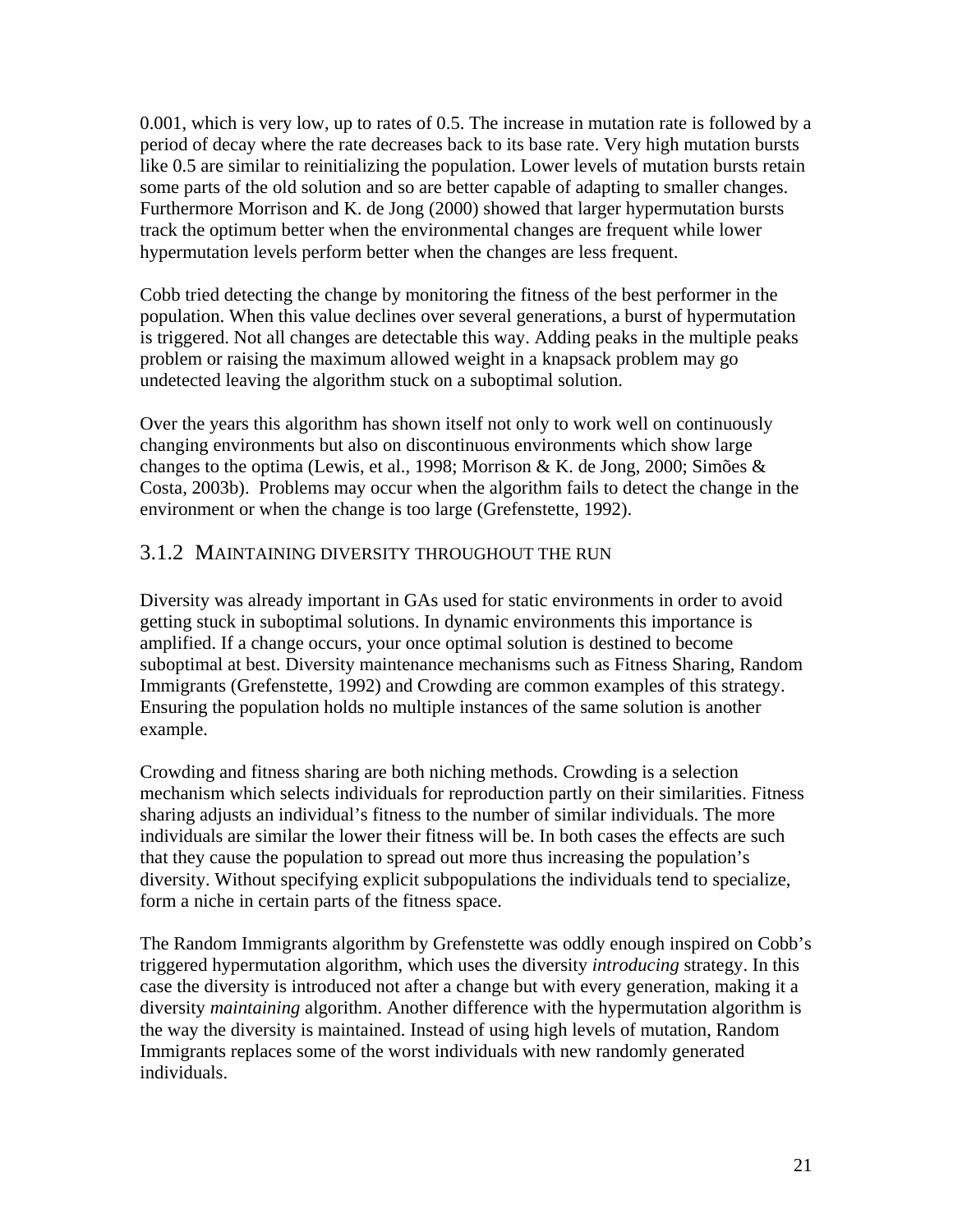### 3.1.3 MEMORY

Applying memory serves two functions: First; it provides diversity by retaining former good solutions which otherwise would have been lost in the selection process and reintroducing (parts of) these solutions on a later occasion. Second; reintroducing former solutions in repetitive environments can enable the algorithm to quickly retrieve the previously encountered optimum.

Two types of memory can be distinguished:

- Explicit memory
- Implicit memory

GAs incorporating *explicit* memory usually have strategies for storing solutions and reintroducing them on later occasions during the run (Louis & Xu, 1996; Ramsey  $\&$ Grefenstette, 1993; Bendsten & Krink, 2002; Eggermont & Lenaerts, 2002). GAs incorporating *implicit* memory usually incorporate some form of redundancy in their genetic representation. The most common example is using a diploid genetic structure. (Branke, 2001; Calabretta, Calbiati, Nolfi & Parisi, 1996; Lewis et al., 1998; Ng & Wong, 1995)

The Random Immigrants algorithm can be seen as a steppingstone toward many of the explicit memory algorithms. Instead of introducing random individuals to the population previously fit individuals, which are stored, are reintroduced. In the case of Eggermont's and Lenaerts' Case Based Memory GA (2002) such individuals are introduced when a change is detected. The memory population does not necessarily have to consist of individuals from previous generations. Bendsten and Krink (2002) for instance generated the memory population randomly at the start and update it during the evolutionary run.

A diploid GA is different from a regular GA by the fact it has a set of two chromosomes instead of the common single haploid chromosome. The consequence of this is that two genes compete for the same phenotypic trait in the same individual. In order to solve this dilemma a dominance mapping is devised, labeling some genes as dominant and others as recessive. If a dominant gene is paired with a recessive gene, only the former is expressed in the phenotype leaving the recessive gene unexpressed. Dominant genes are thus able to protect less fit recessive genes from being discarded by selection. Formerly fit genes can piggyback ride the fitter dominant genes they are paired with, hopefully coming into expression again when the environment is more favorable. It is this mechanism that is thought to give the GA a form of *implicit* memory.

Apart from this it is also possible for two dominant or two recessive genes to be paired. What happens in this case differs between the dominance mappings used by different researchers. Although over the years many researchers (Callabretta et al., 1996; Hollstein, 1971; Ng & Wong, 1995; Ryan, 1997) have devised their own dominance mappings there is one mapping that is commonly referred to; the triallelic dominance mapping.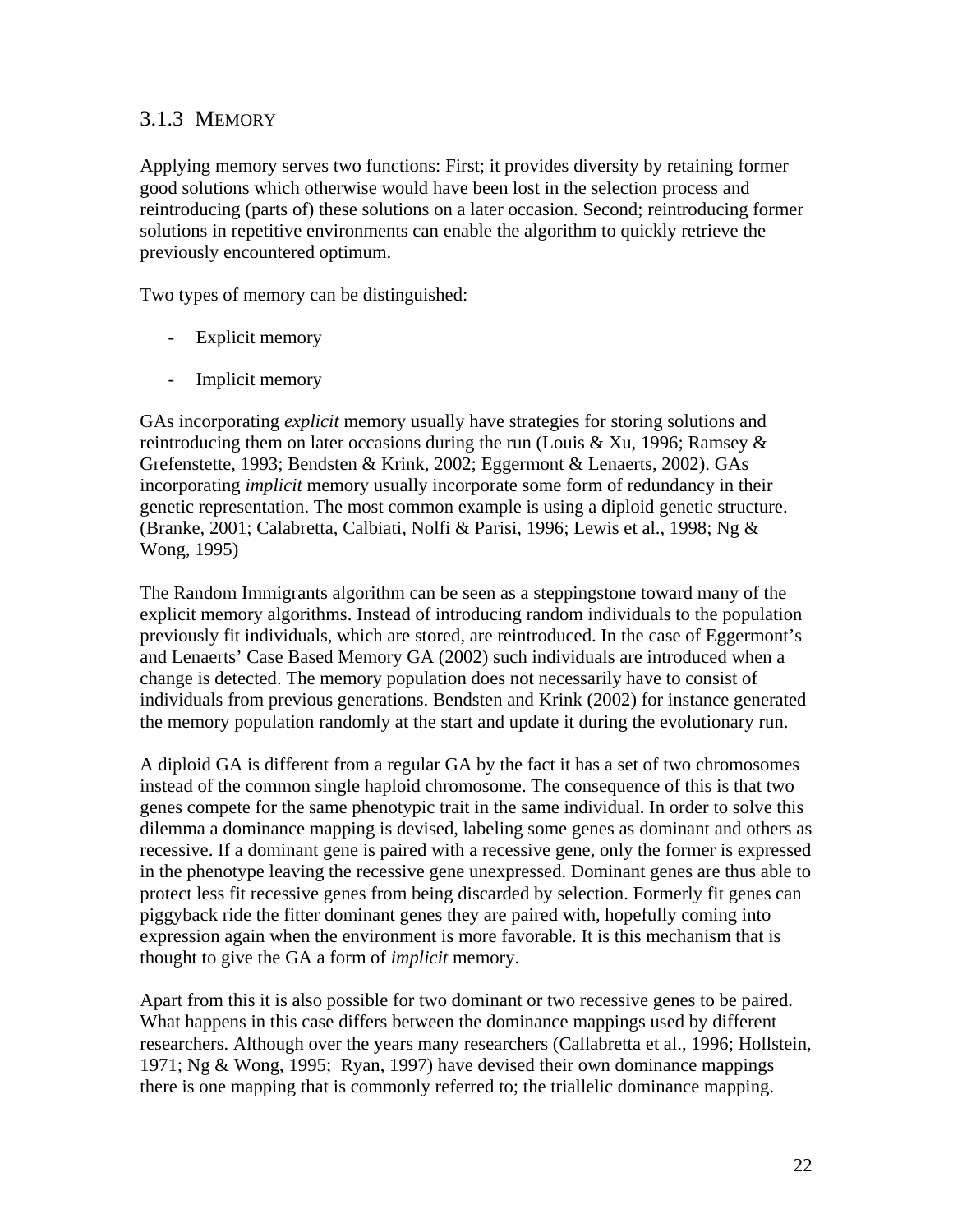The triallelic dominance mapping was first developed by Hollstein (1971) for static environments and made popular by Goldberg and Smith (1987) who first used it for a dynamic environment. The genetic strings use a trinary [0,1,2] representation instead of the regular binary [0,1].

Table 1. *A schematic view of the triallelic dominance mapping where the first row and column denote the genetic values.*

|                       | $\pmb{\theta}$   | $\boldsymbol{l}$ | $\overline{2}$ |
|-----------------------|------------------|------------------|----------------|
| $\boldsymbol{\theta}$ | $\boldsymbol{0}$ | $\boldsymbol{0}$ |                |
| $\boldsymbol{l}$      | $\boldsymbol{0}$ |                  |                |
| $\overline{2}$        | $\mathbf{1}$     | $\mathbf{1}$     |                |

The first row and column in table 1 show the genetic values (alleles) and the rest of the table shows the resulting phenotypic expression. In this mapping there is a clear bias for expressing 1's. Alternative mappings (Ng  $&$  Wong, 1995, Ryan, 1997) have been proposed to eliminate this bias. Their representations have four alleles where the probabilities of generating 0's and 1's are equal. Lewis, Hart and Ritchie (1998) showed that a diploid structure alone is not enough for a diploid GA to adapt to changing environments. Frequently switching the values from dominant to recessive and vice versa was needed to give acceptable results.

#### 3.1.4 MULTIPLE SUBPOPULATIONS

When using multiple populations, researchers usually use one population to track the best solution and the rest to track suboptimal peaks in the fitness landscape. One has to make sure that two subpopulations do not cover the same area but that each subpopulation tracks a different peak. Branke developed a strategy called *exclusion* to avoid this problem. The best individuals of each subpopulation are compared to each other spatially. If the distance between them is smaller than a predefined amount *r* the worst scoring population is marked for re-initialization (Branke, Klaussler, Schmidt & Schmeck, 2000; Ursem, 2000).

More often than not you will find that algorithms incorporate combinations of these strategies, making clear-cut distinctions difficult. Saying that many forms of multiple subpopulations could be classified as a form of niching or diversity maintenance wouldn't be all wrong.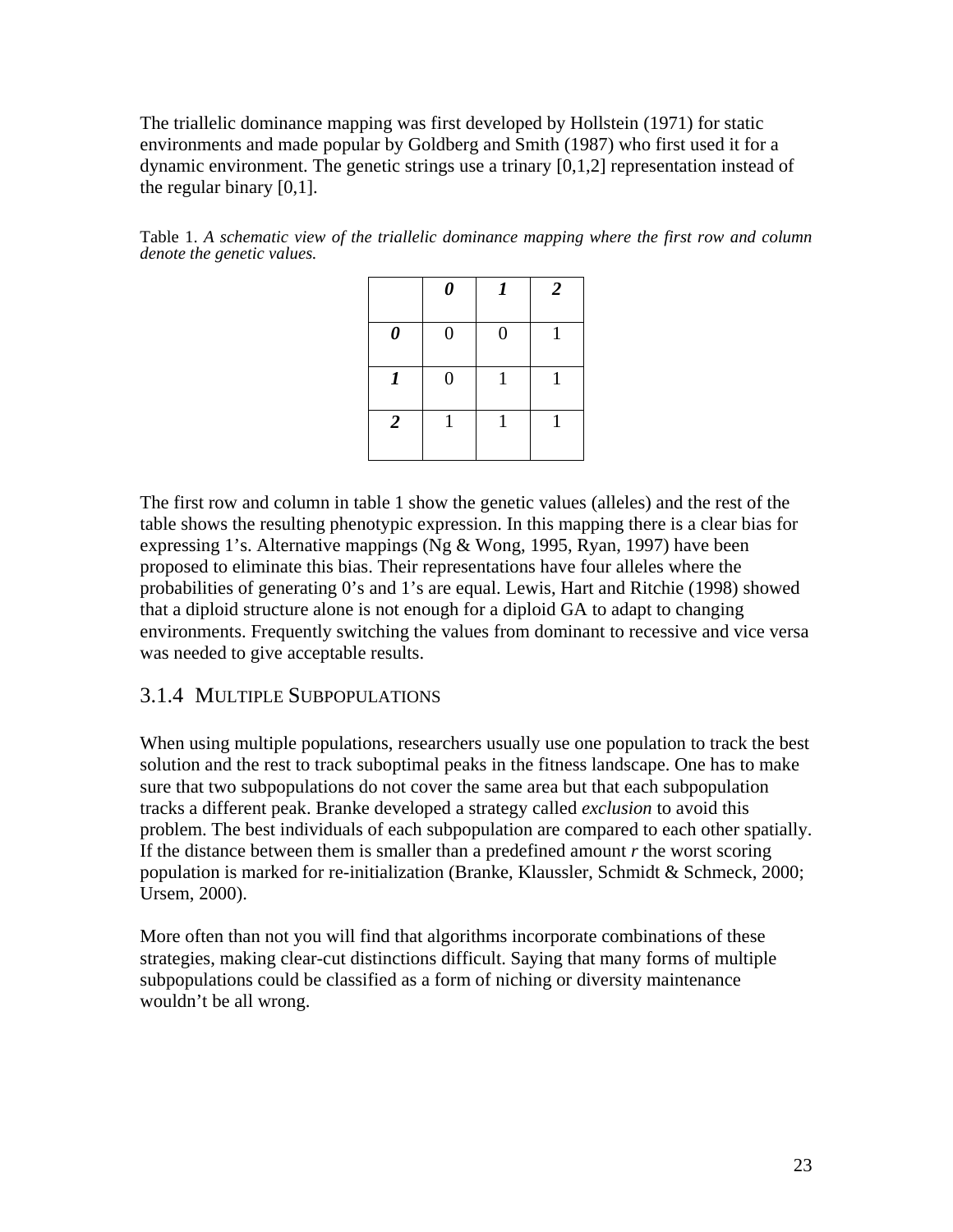## **3.2 Serial Population Algorithm**

Now that we have seen some of the strategies and algorithms used for dynamic optimization problems we will introduce our own algorithm: The Serial Population Algorithm or SPA. The strategy we use in SPA is a combination of multiple subpopulations and memory. In our case we do not use the subpopulations in parallel as with other researchers but we use them in series, thus creating a form of memory. In this section we describe how SPA functions and which mechanism we have used. In chapter 5 we give some specific details on the parameters we've used and in chapter 6, where we show and discuss the results form the experiments, we will draw our conclusions on how well these choices worked out.

The pseudo code of SPA is shown in figure 3.1. At the start of an evolutionary run a population is created and initialized randomly. The population is divided into a predefined number of subpopulations. All subpopulations are evaluated and the best<sup>4</sup> subpopulation is selected. Until a change in environment is detected only this subpopulation will be used. When a change has been detected all subpopulations will be evaluated on the new environment and again the best subpopulation will be selected. It is through this serial use of the subpopulations that we hope to create a form of memory. This memory-function will perform optimally when the number of subpopulations is equal to the number of optima.

For the detection of environmental changes we use a system similar to what Eggermont and Lenaerts (2002) used for their algorithm. We temporarily store the best individual and its fitness value at the end of each generation. We then evaluate this individual again at the beginning of the next generation. If its fitness value has changed we know a change in environment has occurred and in our case it triggers the algorithm to reevaluate all the subpopulations. We then select the population which contains the individual with the highest fitness.

When SPA has decided on which subpopulation to use, a child population will be created. To generate the child population we repeatedly select two parents from the subpopulation through tournament selection. These parents are recombined using two point crossover with chance *Pc* followed by mutation. The resulting two children are placed in the child population.

From the child population the next generation of this subpopulation is selected, once again using tournament selection. By using elitist selection on both the parent and child population we ensure both the best parent and the best child are added to the new subpopulation. This new subpopulation is not allowed to contain any double instances thus ensuring the needed diversity in the population.

l <sup>4</sup> The best subpopulation is either the subpopulation containing the individual with the highest fitness or the subpopulation with the highest *average* fitness. Either qualification seems to work fine.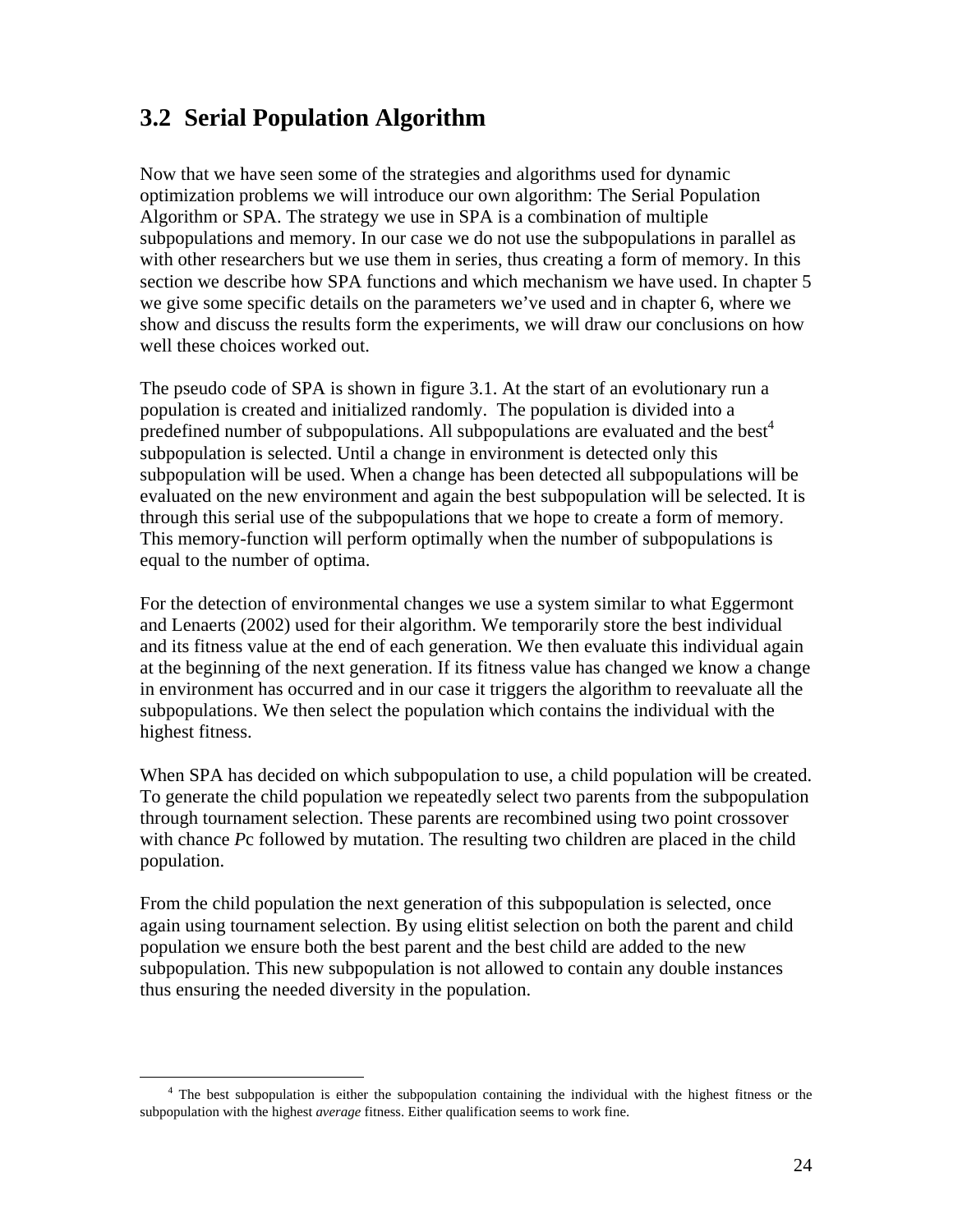| <b>until</b> maximum number of generations:                       |
|-------------------------------------------------------------------|
| <b>if</b> change detected                                         |
| evaluate total population;                                        |
| choose best subpopulation;                                        |
| end                                                               |
| <b>else</b> continue with same subpopulation;                     |
| <b>until</b> child population is full:                            |
| select two parents with tournament selection;                     |
| perform:                                                          |
| crossover with chance Pc;                                         |
| mutation;                                                         |
| add kids to child population;                                     |
| end                                                               |
| add the best parent and the best child to new subpopulation;      |
| <b>until</b> new subpopulation is full:                           |
| select child with tournament selection;                           |
| add child to new subpopulation;                                   |
| remove any double instances;                                      |
| end                                                               |
| replace the old subpopulation with the new;                       |
| end                                                               |
| $E_{\text{coup}}$ 2.1 $D_{\text{coul}}$ and $f_{\text{coul}}$ CDA |

Figure 3.1 *Pseudo code for SPA*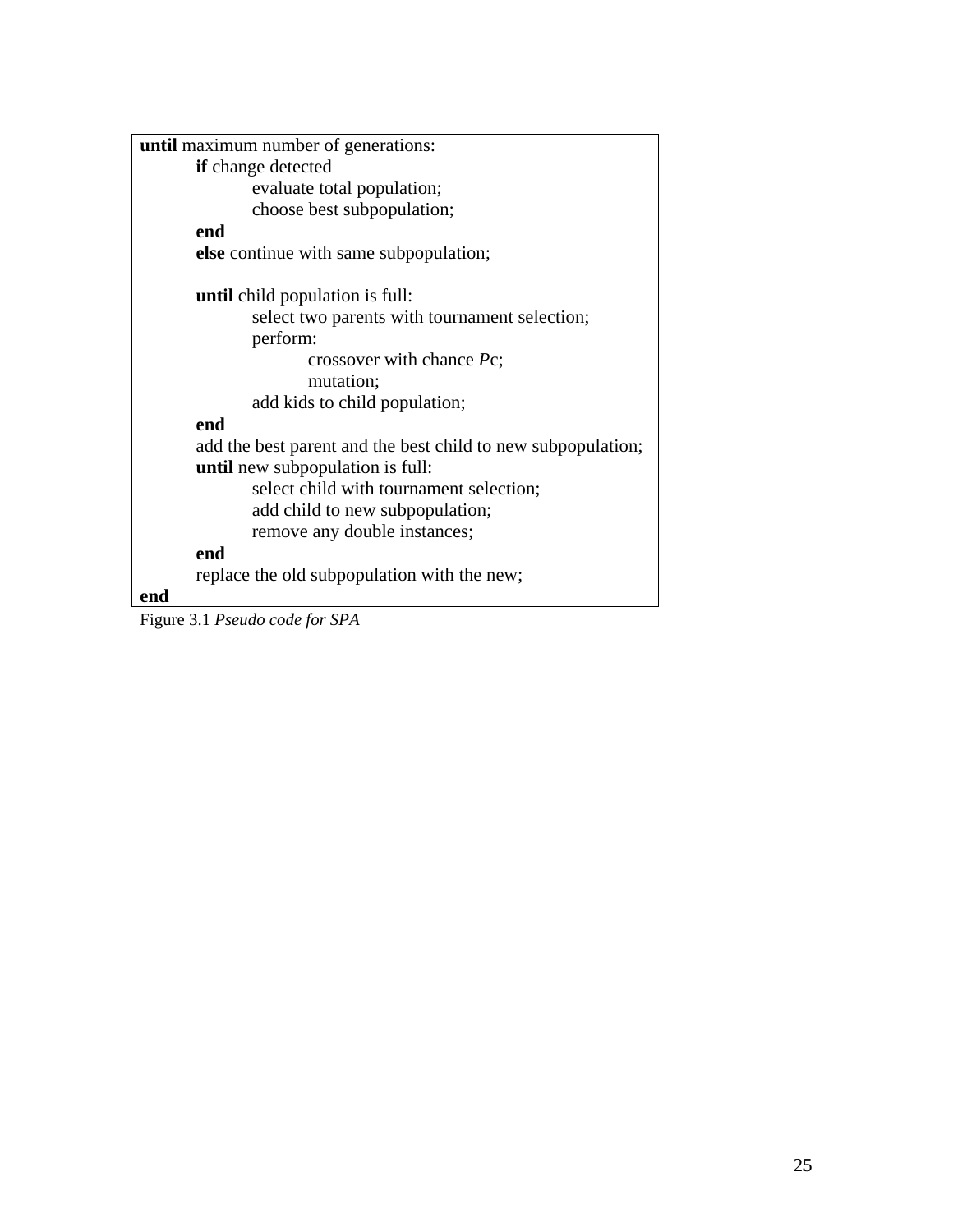# **4. Dynamic Environments**

Dynamic environments come in many different flavors that can have dramatic effects on the functionality of the algorithms used. Therefore it is important one first gets an idea of what the problem looks like and how it behaves before deciding on what algorithm and genetic operators to use. Here we will discuss two important distinctions and two further characteristics of dynamic environments followed by two examples of commonly used dynamic environments.

### **4.1 Characteristics of Dynamic Environments**

We now give two distinctions by which you can characterize the dynamics and we will discuss their consequences for what type EA to use:

| Recurrent  | VS. | Non-recurrent |
|------------|-----|---------------|
| Continuous | VS. | Discontinuous |

Recurrent environments, like all dynamic environments, change their settings during the evolutionary run resulting in having different environments. What makes a recurrent environment different from a non-recurrent environment is that it has a limited number of such settings and these settings are revisited during the evolutionary run. This can happen either periodically/cyclic or a-periodically. If the environment changes periodically the states are visited in a specific, repeating order. If the environment changes a-periodically there is no specific order and any possible repetitions are accidental. In general you could say that a recurrent environment, be it periodic or a-periodic, is well suited for GAs that incorporate some form of memory.

Non-recurrent environments have no states that are revisited or at most merely by accident. Here, applying memory will serve little more function than adding some diversity to the population. GAs that either maintain or introduce diversity seem to have better chances of succeeding.

Continuous environments, in a strict sense, change every timestep by a small margin. They require only small genetic changes to be made to the previous found optimum in order to find the next. Such environments are state dependent functions where the next state is dependent on the previous state. Maintaining diversity throughout the run seems to be a good strategy to handle this problem. If the environment is both *continuous* and *recurrent* the amount of related yet distinct states may be too large for a memory system to be a feasible option (Cobb, 1990).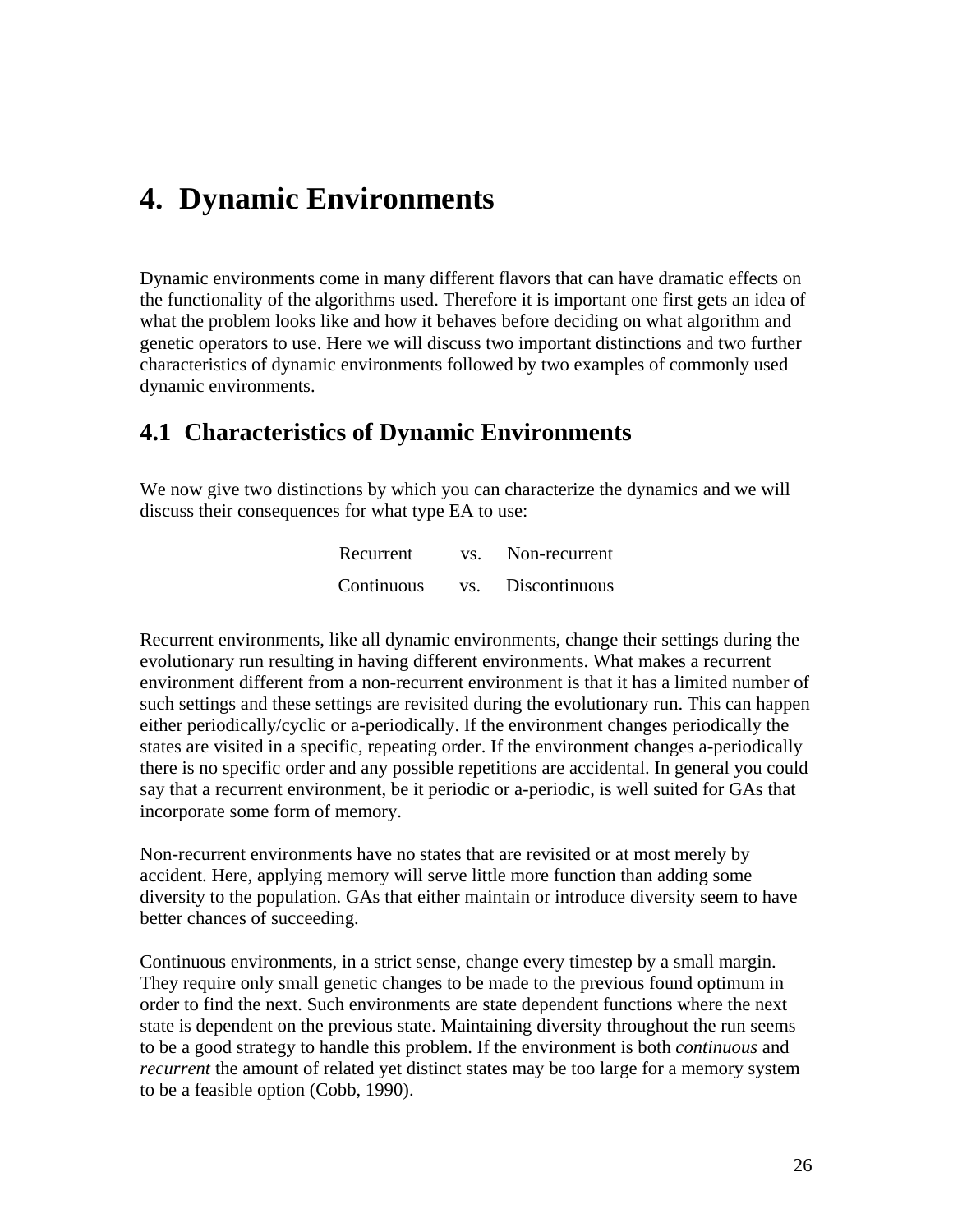Discontinuous environments switch from one state to the next in relatively large steps. This may cause problems for some diversity maintenance GAs and diversity introducing GAs when the adjustments are too big (Grefenstette, 1992). Combined with a recurrent environment the amount of states to be found is likely to be small thus a paradise for memory incorporating GAs including SPA.

Additional to these two distinctions there are two more characteristics to consider:

- Frequency of changes
- Detectable changes

The more frequent the optimum changes the more difficult it will be for the EA to track the optimum. All EAs need several generations to find the optimum. If your goal is not to find the optimum but merely track a good solution EAs are still an option. A diploid GA (Goldberg 1989) for instance, performs better on an environment that switches between two optima every other generation than a standard GA. Although the optima will not be found it will give a smaller average error.

Some algorithms need to detect a change in environment to function. It may be the signal to increase the diversity as with the triggered hypermutation or search for a better subpopulation as with SPA.

Detecting a change is not always as straightforward as it may seem. Commonly, monitoring a possible change in fitness value is used to detect the change but this does not necessarily always work. If, for instance, you compare the fitness value of an individual over two generations you will detect a change if the maximum allowed weight for a knapsack problem is reduced. But, on the other hand, if the allowed weight is increased it may very well go undetected. In addition, a negative change does not necessarily mean a change of environment. It could also mean a temporary loss of fitness during the EA's search. As with most machine learning algorithms, GAs have to find a tradeoff between exploration and exploitation. Staying too long in the exploration phase slows down your speed of learning, doing too much exploitation may cause the algorithm to get stuck in a local optimum. So, to find the global optimum of a problem and not get stuck in a local optimum it is important to search the environment well. This may mean that sometimes you have to take a temporary loss in fitness for granted while moving away from a local optimum to a global optimum. By using elitist selection you can ensure the best individual remains in the population but this may also cause the algorithm to remain on the local optimum. Some researchers therefore use a 'repeated loss of fitness' rule to trigger the algorithm (Cobb 1990). They track the fitness of the current best individual in the population. If this fitness lowers over several generations, say five generations, they conclude a change in the environment has occurred. However, this of course slows down the reaction of the EA thus lowering the average fitness over the entire run and making the algorithm less suitable for frequent changes in environment.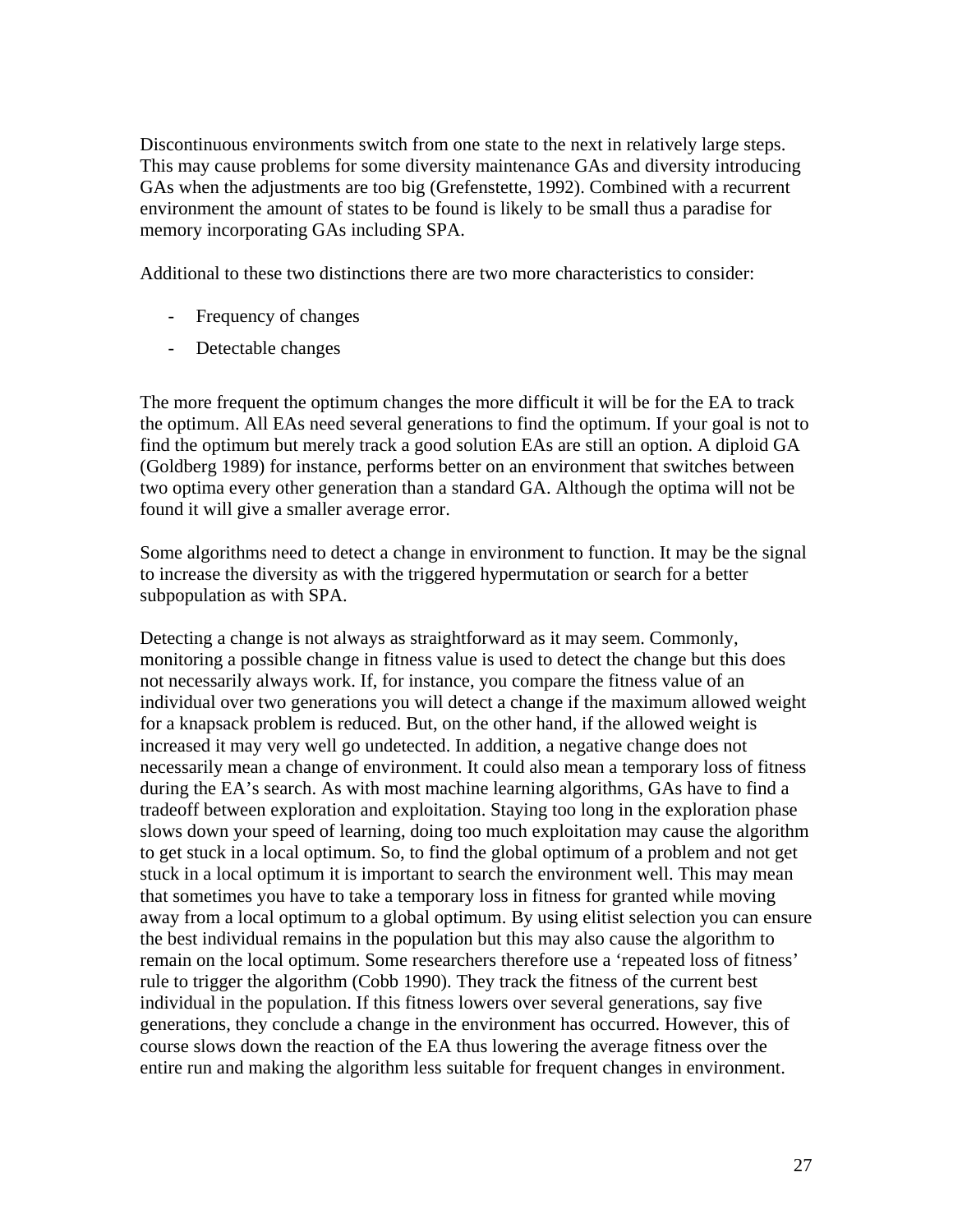### **4.2 Dynamic 0/1 Knapsack Problem**

The Dynamic 0/1 Knapsack Problem is an oscillatory version of the standard 0/1 Knapsack Problem. The task is to fill a 'knapsack' with a subset of items. Each item has both a *weight* and a *value*. The aim is to maximize the value of the content of the knapsack without exceeding the maximum allowed weight *W* . Mathematically, the standard knapsack problem can be described as:

Eq. 4.1 
$$
\max \sum_{i=1}^{n} v_i x_i
$$

Constrained by:

Eq. 4.2 
$$
\sum_{i=1}^{n} w_i x_i < W
$$

Where *v* and  $\vec{w}$  are the value and weight vectors respectively, each of size *n* and *x*  $\rightarrow$  is the genetic representation of '0' and '1' where '1' means 'put the item in the knapsack' and '0' means 'leave the item out'.

The weight constraint is enforced by a penalty function identical to the one used in Smith and Goldberg (1987):

Eq. 4.3 
$$
Pen = C(\Delta W)^2
$$

Where:

 $C = 20$ .  $\Delta W$  = the overweight of the individual: *n*

Eq. 4.4 
$$
\Delta W = \sum_{i=1}^{n} w_i x_i - W \ge 0
$$

So by combining Eq. 4.1 and Eq. 4.3 we end up with the fitness function:

Eq. 4.5 
$$
\sum_{i=1}^{n} v_i x_i - Pen \ge 0
$$

Negative scores on the fitness function are rated as zero.

The equations 4.1 to 4.5 define the *standard* 0/1 knapsack problem. There are several ways to turn this into a *dynamic* 0/1 knapsack problem. The most common way is to alter the maximum allowed weight *W* (Goldberg & Smith, 1987; Smith & Goldberg, 1992; Lewis, et al., 1998; Simões & Costa, 2003b). Another way is to use different sets of items and alternate between them during the evolutionary run (Zwanepol Klinkmeijer, de Jong & Wiering, 2006).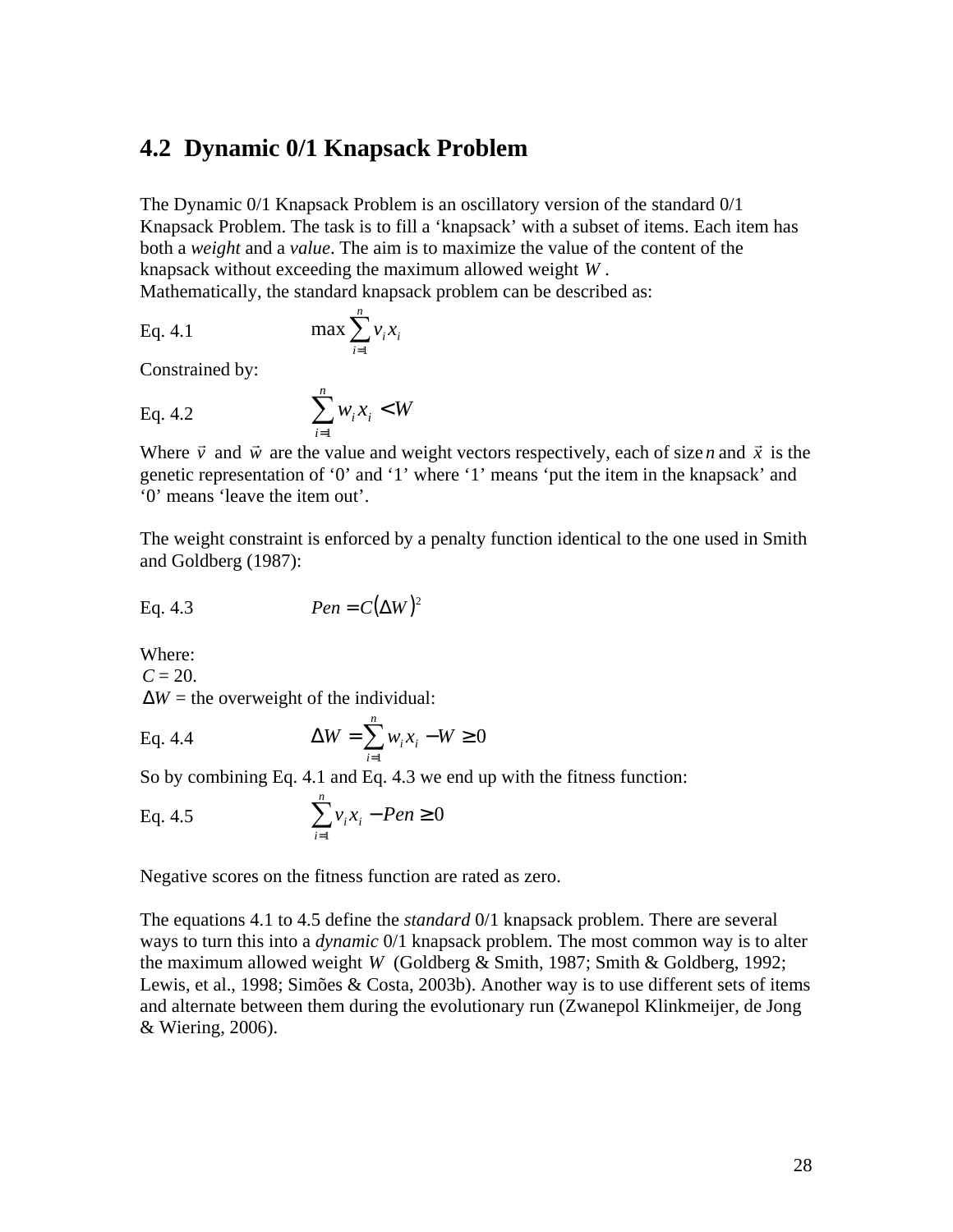# **4.3 Moving Peaks**

In 1999 a dynamic environment was proposed independently by two groups of researchers (Branke, 1999; Morrison, K. de Jong 1999) which Branke refers to as: Moving Peak Benchmark and Morrison as DF-1. It is a multidimensional environment consisting of several peaks. These peaks can be changed in various ways such as their location, height and slope. Furthermore one can choose to add or remove peaks in the environment. The environments have been built with the objective to make them easily expandable so any form of dynamic characteristic can be applied.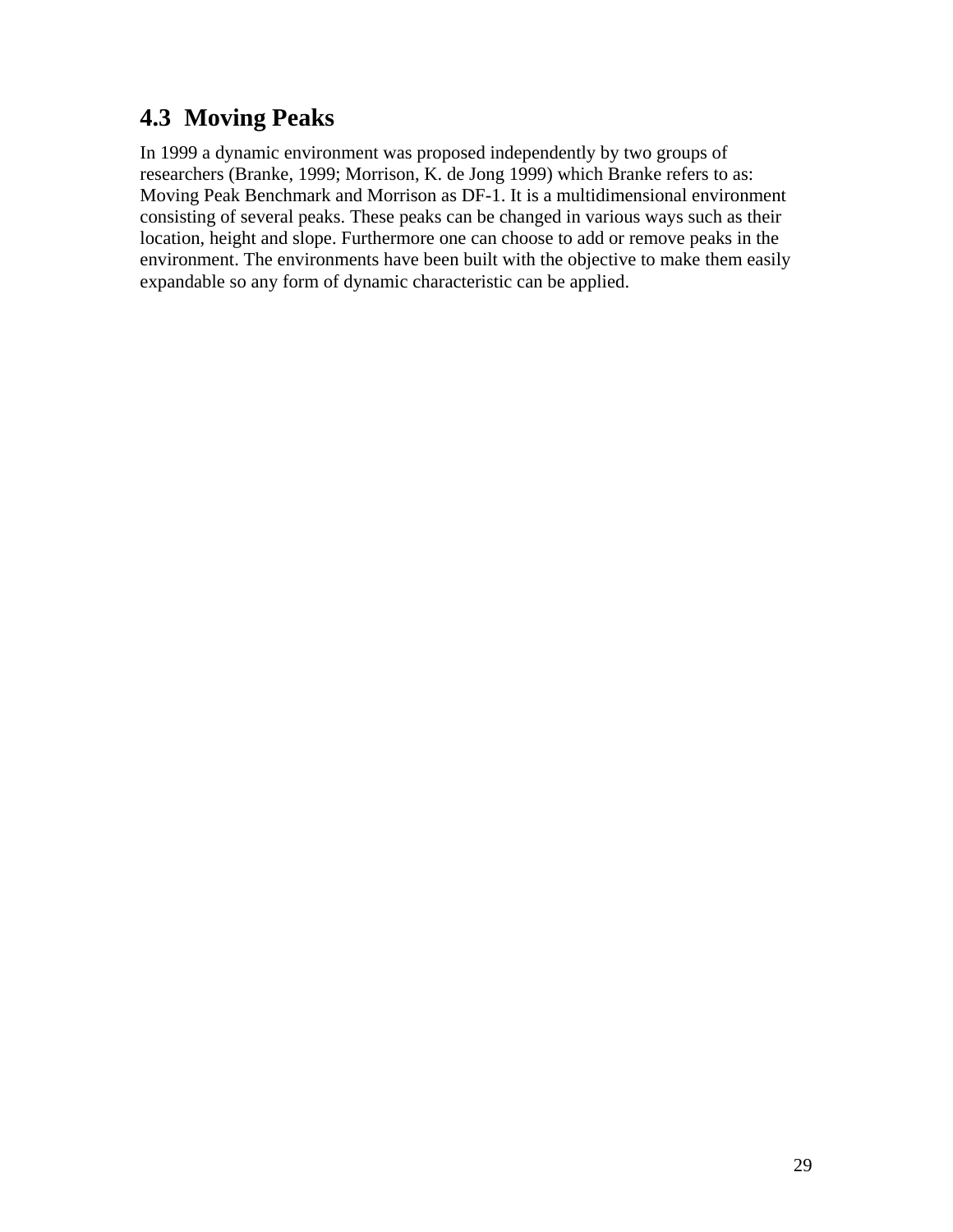# **5. Experimental Setup**

For our experiments we compared three different algorithms: a diploid GA using the triallelic dominance mapping, a Hypermutation GA and our Serial Population Algorithm. We tested these algorithms on several different environments. The environment we used for the bulk of our experiments was a dynamic 0/1 knapsack problem that can be classified as a recurrent, discontinuous optimization problem. Additionally we used a dynamic 0/1 knapsack problem where we swapped two items for a slightly more continuous and non-recurrent environment.

### **5.1 Dynamic 0/1 Knapsack Problem**

In order to investigate SPA's basic characteristics we perform several different experiments using a dynamic knapsack problem. Each experiment consists of ten evolutionary runs lasting for 2000 generations each. For the bulk of our experiments we use three different set *sizes* containing 17, 50 or 150 items. With each set size we altered two conditions:

- The *amount* of sets used; using 2 and 5 sets of items each containing weights and values.
- The *duration* of the *stationary period*;  $P = 10$ ,  $P = 25$  or  $P = 50$  generations.

Additionally we perform experiments using 15 sets with size 50 to see how well the algorithm performs with many optima. These experiments last for 3000 generations and have stationary periods of again;  $P = 10$ ,  $P = 25$  or  $P = 50$  generations. These tasks can be described as recurrent and discontinuous. Furthermore, we perform experiments using only one set with size 50 where we generated a change by swapping two items in the sets. This creates a genotypic difference with a hamming distance<sup>5</sup> of size 2 while leaving the optimal knapsack value unchanged. Our aim is to create a somewhat more continuous environment by having state dependent changes although it is not continuous in the strict sense for it doesn't change every timestep. Again these experiments consist of ten evolutionary runs lasting for 2000 generations with stationary periods of  $P = 10$ ,  $P = 25$ or  $P = 50$  generations. Finally we perform experiments with 5 sets of size 50 but every time we revisit the set we swap two items so the optimum is slightly different each time. These experiments again last for 2000 generations with again stationary periods of  $P =$ 10,  $P = 25$  or  $P = 50$  generations.

 $\overline{a}$ 

 $<sup>5</sup>$  Hamming distance = number of differences between two binary strings.</sup>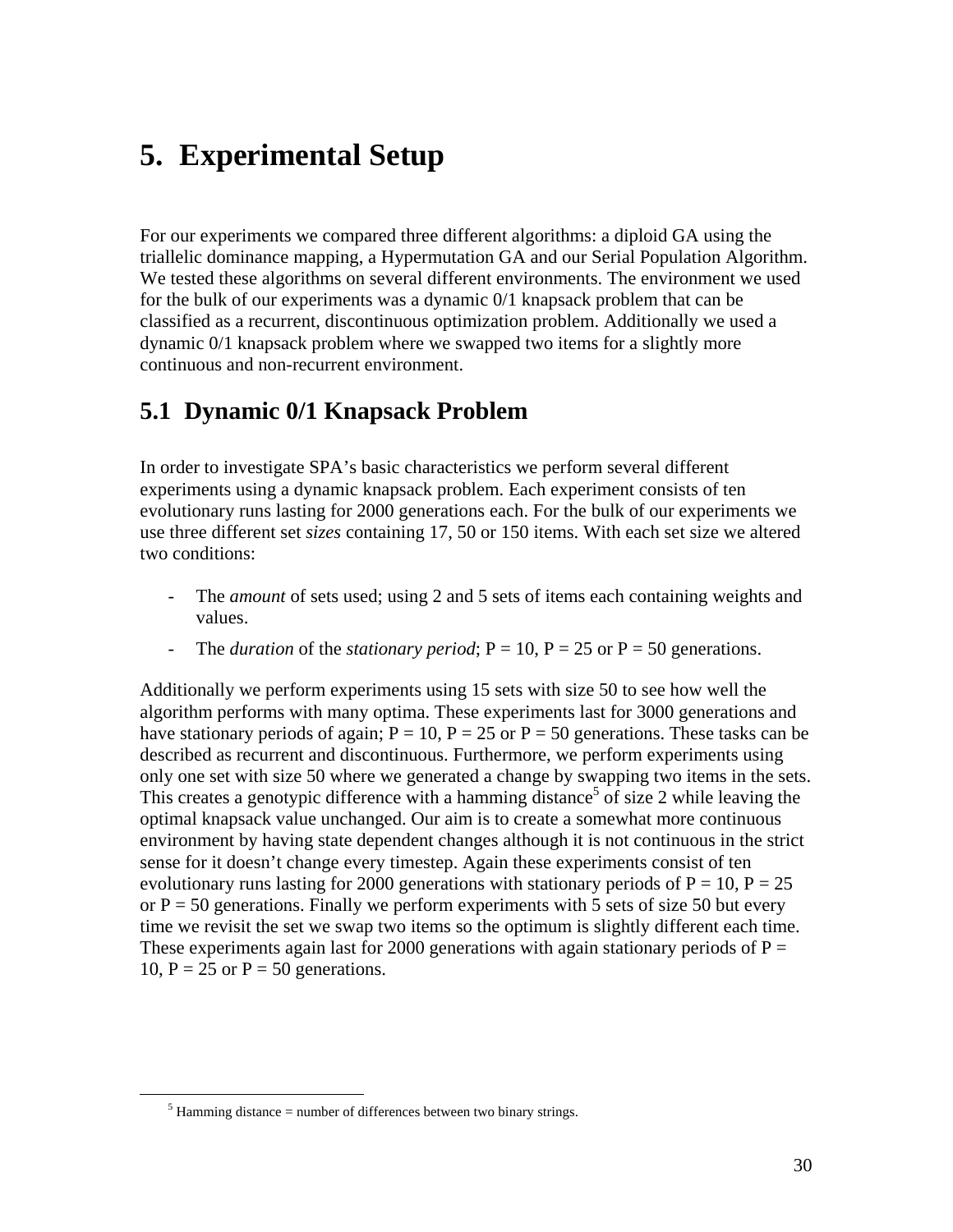# **5.2 The Algorithms**

For each of the three algorithms we use the same genetic operators as much as possible in order to keep things as equal as possible. The only differences are: a triallelic encoding for the diploid algorithm, a hypermutation phase for the Hypermutation algorithm and the use of serial subpopulations for SPA. The parts that are equal are: child- and parent population sizes, tournament sizes, crossover probability, mutation rate, and not allowing multiple instances in the parent population. In the case of five sets with size 50 we also ran an additional 'basis GA' that used only these operators.

#### 5.2.1 GENERAL SETTINGS

We set the following parameters for all algorithms:

- $(sub)$  population size = 50
- child population size  $= 150$
- tournament size:
	- $\circ$  mating selection  $= 4$
	- $\circ$  replacement selection = 8
- crossover probability *P*c = 0.9
- mutation rate  $= 1$ /setsize

These settings were found to give good results on preliminary tests. We do not claim that these settings are optimal for any of the different environments we test the algorithms on. Using these settings it means that if SPA uses five subpopulations, its total population size will be 250. It appears to give SPA a major advantage over the other algorithms but in reality this is limited. As we mentioned in section 2.1 the evaluations usually take the longest time of the entire process, particularly in real world applications. The following three equations give the average number of evaluations per generation for each algorithm:

Eq. 5.1: 
$$
\frac{(S-1)^*I}{P} + 1 + I + C = E
$$
 SPA  
Eq. 5.2:  $1 + I + C = E$  HMGA

Eq. 5.3:  $I + C = E$  Diploid GA

Where:

 $S =$  number of subpopulations used in SPA.

- $I =$  number of individuals in each (sub-) population.
- $C =$  number of individuals in each child population.
- $P =$  duration of stationary period, measured in generations.
- $E =$  average number of evaluations in each generation.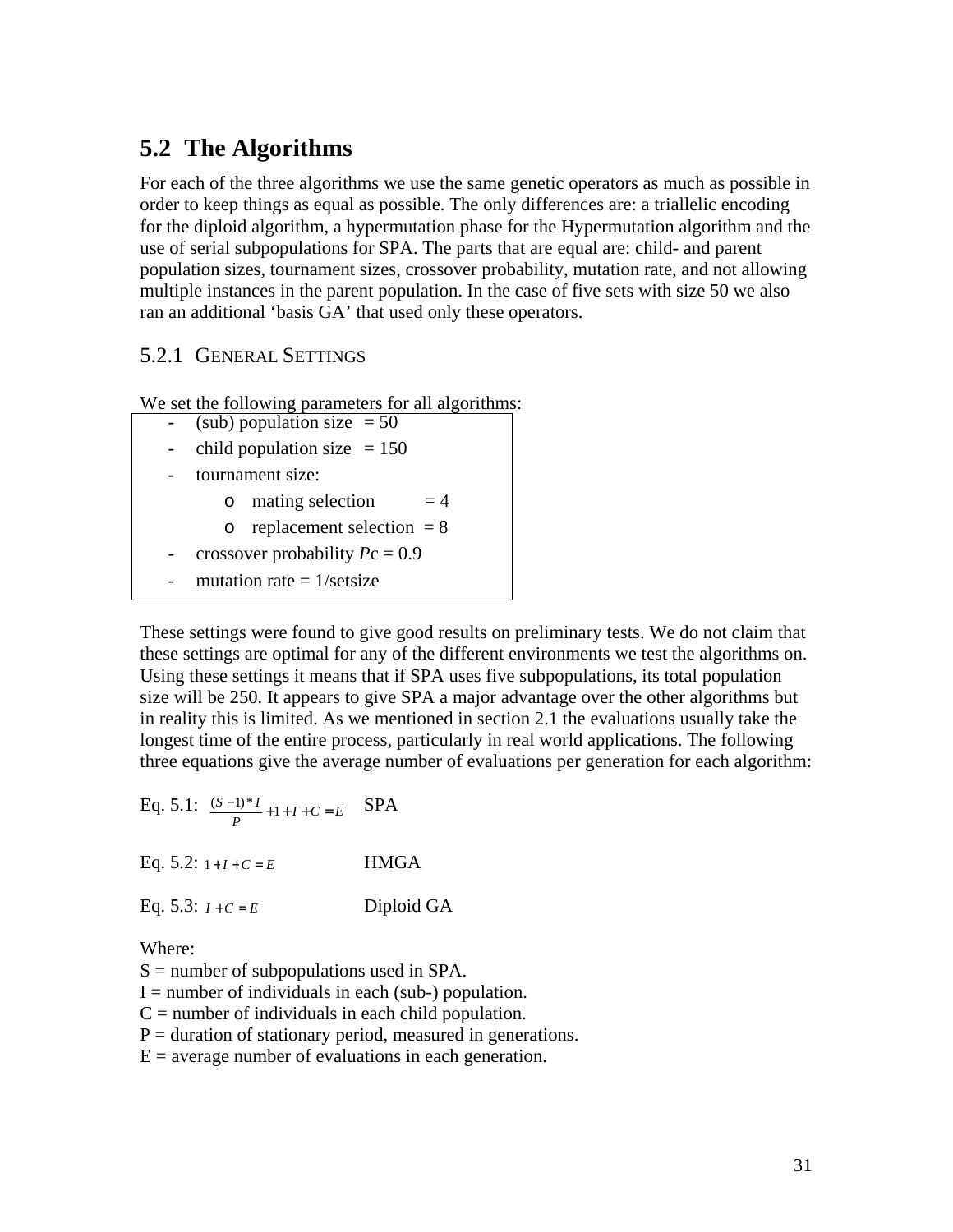After each detected change SPA's entire population will be evaluated. On average this results in Eq. 5.4 evaluations per generation. The detection system itself accounts for one extra evaluation per generation and evaluating the parent- and child populations are equal for all GA's (Eq. 5.3). The Hypermutation Algorithm does not have the subpopulations but it does have the detection system, resulting in Eq. 5.4 fewer evaluations per generation than SPA.

Eq. 5.4: 
$$
\frac{(S-1)*I}{P}
$$

The Diploid GA has no detection system nor does it use the subpopulations resulting in Eq. 5.5 fewer evaluations per generation than SPA.

Eq. 5.5: 
$$
\frac{(S-1)*I}{P} + 1
$$

This means that if SPA uses five subpopulations and the stationary period is fifty generations, it will have four more evaluations than HMGA and five more than the Diploid GA. The number of evaluations per generation will go up either by increasing the number of subpopulations or by increasing the frequency of environmental change. To counterbalance this advantage of SPA we increased the populations of the Hypermutation GA and the Diploid GA by the appropriate numbers. So for this example HMGA would have 54 individuals and the Diploid GA 55.

#### 5.2.2 THE HYPERMUTATION ALGORITHM

We altered the Hypermutation algorithm slightly compared to what is common. Normally, between mutation bursts, HMGA uses a very low base mutation rate and depends mostly on crossover and a large population size to find solutions. In our experiments we used the base rate of 1/L where L is the length of the chromosome. Because our population is smaller than normally used in hypermutation experiments the extra mutation is needed to compensate the loss of variation due to the population size. The mutation burst is set to be roughly 35%. This is comparable to the burst size used in Lewis et al. (1998) and to the theory that high frequencies require high mutation rates (Morrison, K. de Jong, 2000). The burst is followed by a period of linear decay. Two generations after the initial burst the mutation rate is back on the base rate. Also the detection system is different than the one used by Cobb. Our detection system has a 100% chance of detecting a change in environment. This is in part caused by the way we change our environment. If we would have altered the maximal allowed weight there would have been a chance that the change would go unnoticed. For these experiments we used the same detection system as SPA that we described earlier.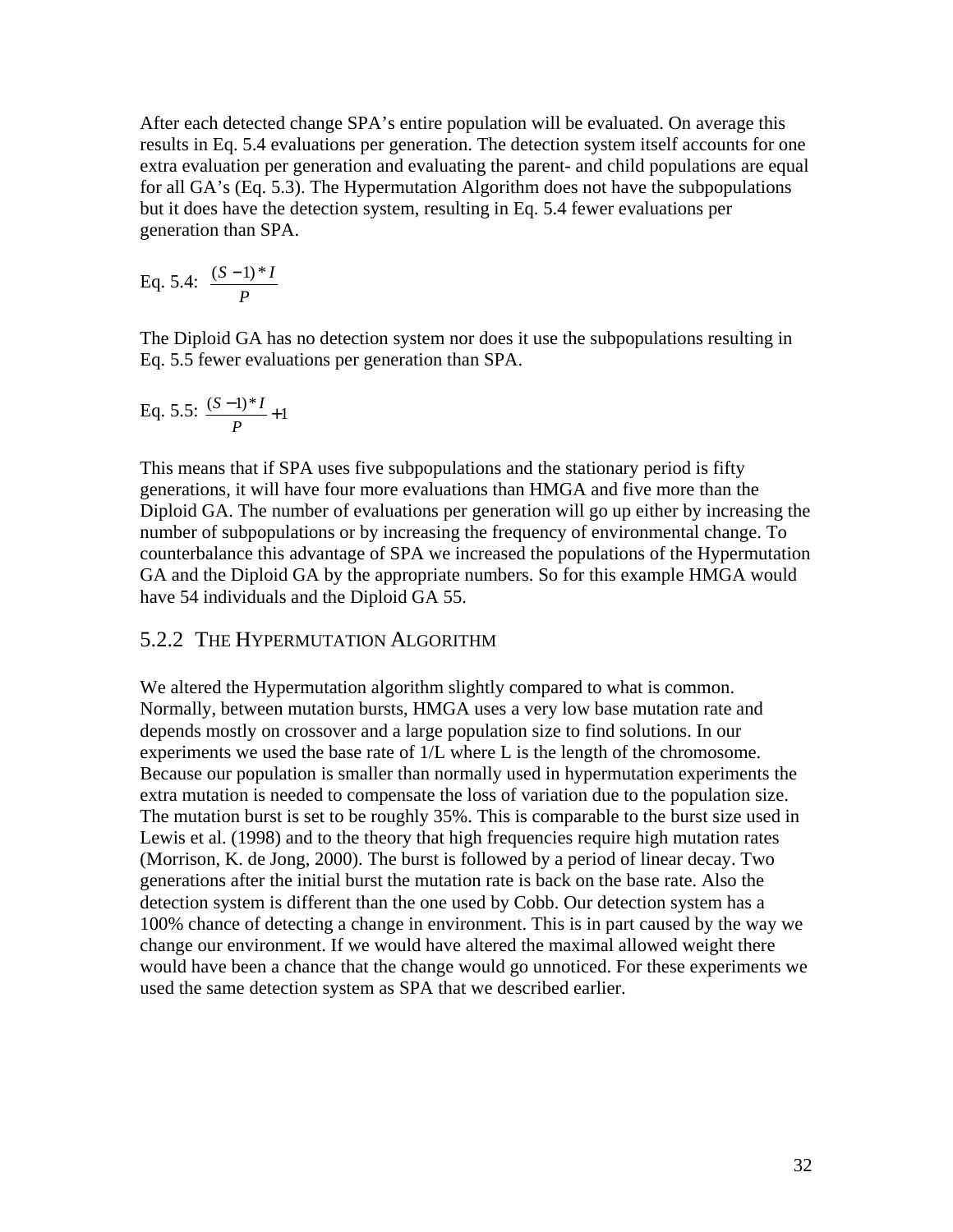#### 5.2.3 THE DIPLOID GENETIC ALGORITHM

The diploid genetic algorithm uses Hollstein's triallelic dominance scheme as described earlier. Apart from this and the fact it doesn't use any subpopulations the algorithm is the same as SPA.

### **5.3 The Performance Measures**

We use two criteria to measure the performances of the algorithms; Accuracy (Acc) and Adaptability (Ada) as described by Simões & Costa (2003a & 2003b) but with a slight alteration. Accuracy measures the difference between the optimal value of that period and the best individual in the last generation before the change. We altered this slightly by taking this difference as a percentage of the optimum. This is especially useful when comparing results of tests with large differences in set size what can result in large differences in optimal values.

$$
\text{Acc: } \frac{1}{R} \sum_{i=1}^{R} \left[ \frac{1}{K} \sum_{c=1}^{K} E_c \right]
$$

Where: *c p*  $c^*p$  *c*  $\partial$  *c*  $\partial$  *c*  $\partial$ *c optimum optimum best E* \*  $E_c = \frac{V \cdot \mu \mu \mu \mu}{I}$ − =

 $p =$  the number of generations between each change.

 $K =$  the number of changes in each evolutionary run.

 $R =$  the number of evolutionary runs per experiment.

Adaptability is similar to what is commonly known as the mean fitness error. We measure the difference between the best individual of each generation with the optimum value of that period. It gives us an indication of the speed of recovery of the algorithm. These two measurements should be as close to zero as possible. The values that are shown in the tables are the averages over 10 evolutionary runs per experiment.

$$
Ada: \frac{1}{R}\sum_{j=1}^{R}\left[\frac{1}{g}\sum_{i=1}^{g}E_i\right]
$$

Where: *i*  $\mu_i = \frac{\text{op}_{i} \mu_i}{\text{op}_{i} \mu_i}$  $E_i = \frac{optimum_i - best}{i}$ 

 $g =$  the number of generations in each evolutionary run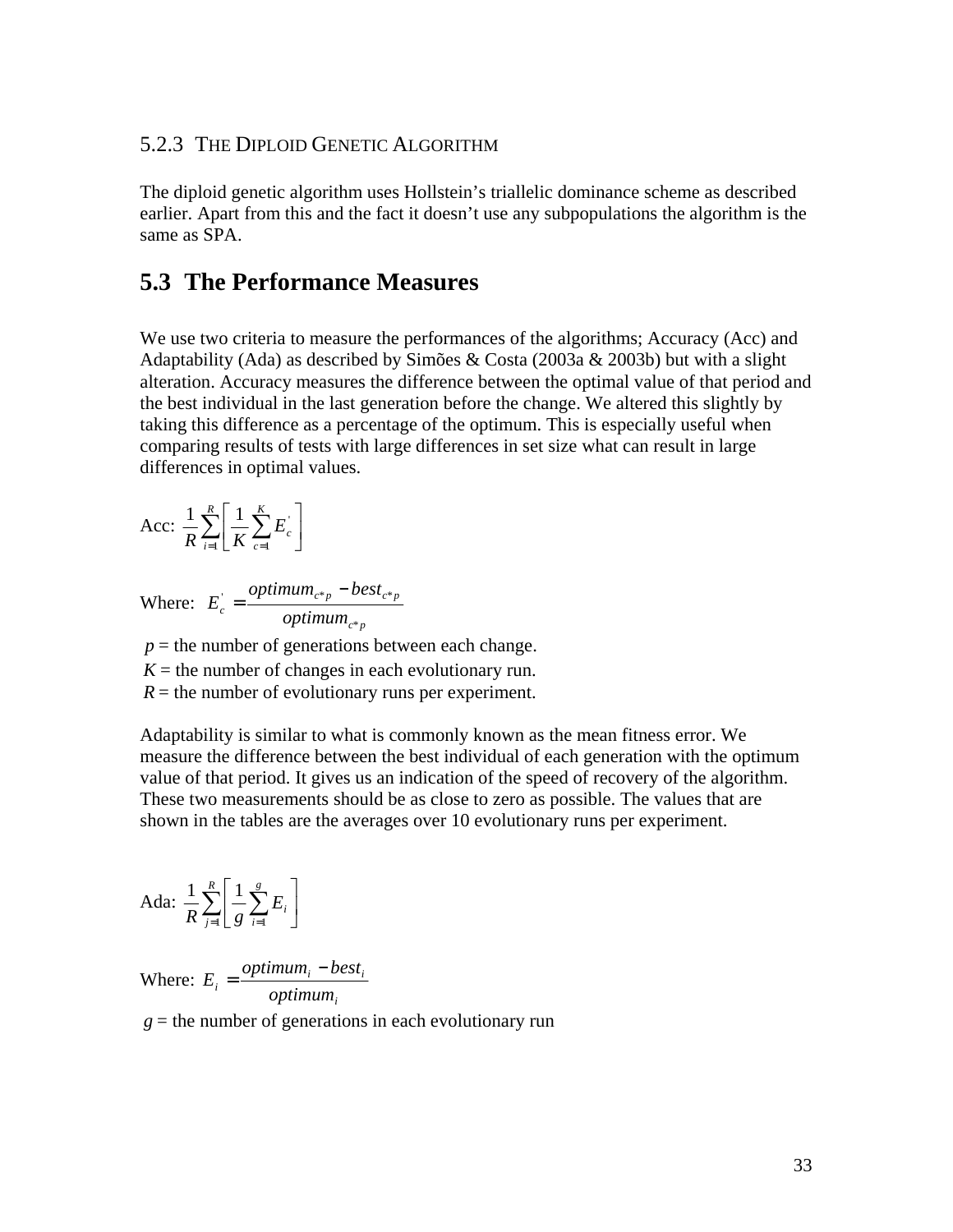# **6. Results**

Until now we have seen what the algorithms we use look like, what type of environments we use and the performance measures. In this chapter we discuss the results of our experiments and draw our conclusions from them for our Serial Population Algorithm on how it functions on such tasks. The tables which we refer to are given in the appendix.

### **6.1 Recurrent, discontinuous tasks with set size 17**

The results for these experiments are shown in tables 2, 3, 11, 12. The optimization problem with set size 17 is apparently rather easy to find for both HMGA and SPA. In all cases the accuracy is either zero or near zero. In table 3 we see that SPA has a small error with P=50 where HMGA does not. Here SPA was not able to find one of the optima on one run. An error of 0.009% is hardly significant. The Diploid algorithm on the other hand even has significant problems finding this simple solution. It has an incredibly low adaptability, resulting in a low accuracy. Probably the main reason for this lies in the redundancy in its genetic code. If we look in figure 6.1 at the lines for the best individual and the average of the population we notice that even though all individuals in the population are genetically unique, they still are able to have the same phenotype. The redundancy in the triallelic mapping allows for many different genotypes to have the same phenotype. This means that all individuals are located on the same location in the search space, thereby loosing the power to search the space in parallel. This may be resolved by using a much larger population but that would result in doing many more evaluations. It does not mean that triallelic diploid algorithms are useless. They may have potential where evaluation time is hardly an issue and where population sizes can be large and where genetic diversity combined with phenotypic singularity is needed. But in our case, where the number of evaluations and the speed of adaptation do matter, they seem to be misplaced.

Probably the most noticeable result of the experiments with set size 17 can be seen in table 12 where SPA scored worse on the longest period than on the two shorter periods. Because this is, of all the experiments we've done, the only occasion this occurs we feel that we can say that it was an exception on the rule.

### **6.2 Recurrent, discontinuous tasks with set size 50**

The results for these experiments are shown in tables 4, 5, 13, 14.

For the optimization problem with set size 50 we performed experiments with one extra algorithm. This 'basis GA' is not to be confused with Holland's GA, using proportionate selection etc. (see chapter 2) but this algorithm forms the basis for all other algorithms we used. So it basically is SPA without the subpopulations or the HMGA without a hypermutation burst or the Diploid GA with a haploid representation. By comparing the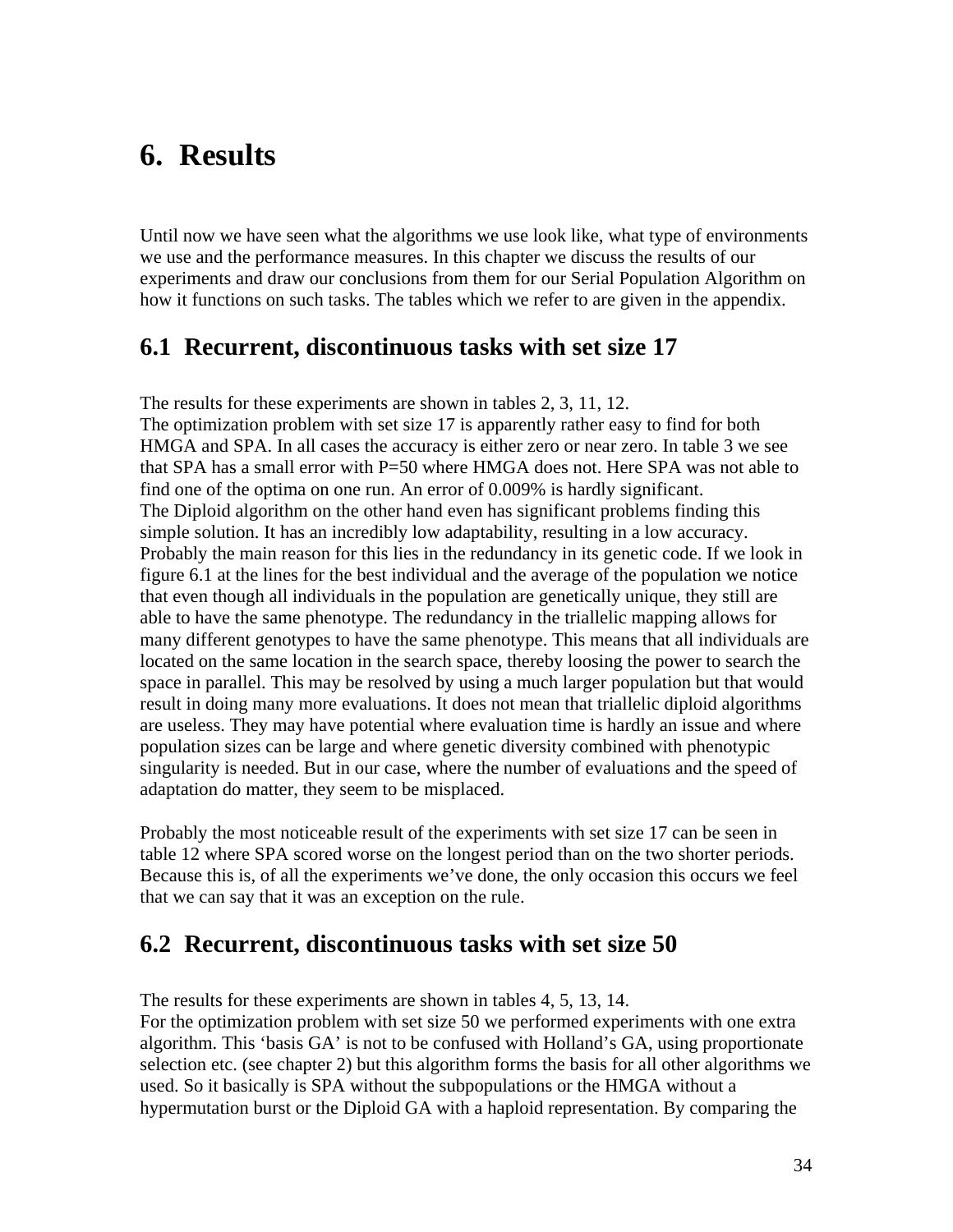results of this 'basis GA' with the others we get some more insight in the effects of the add-ons of the other GAs. Both SPA and HMGA improve over the 'basis GA' but the diploid encoding makes it perform worse.

For this problem SPA outperforms the HMGA significantly on almost all fronts. It is only that the HMGA gets a near perfect score on the  $P = 50$  that we see a small difference. It is interesting to notice that the HMGA's score hardly varies whether we use two optima or five. Any change for the HMGA is equally disrupting and neither the adaptability score nor the accuracy is really affected by the number of optima. SPA on the other hand does show a strong difference. The more optima are to be found and the more subpopulations there are, the longer it takes for SPA to stabilize. More often one subpopulation will be used for different optima before settling for one single optimum as illustrated in figure 6.2.

## **6.3 Recurrent, discontinuous tasks with set size 150**

The results for these experiments are shown in tables 6, 7, 15, 16 The HMGA makes a remarkable jump in adaptability when we compare the  $P=50$  with the other two periods. A possible answer is that the algorithm starts to reach the optimum somewhere after 25 generations thus lowering the adaptability considerably. Once the optimum is found there is nothing to adapt to anymore. Again we can see that SPA's performance improves when the problem has only two optima unlike HMGA adaptability which is not affected by the number of optima.

## **6.4 Non-recurrent, small changes**

The results for these experiments are shown in tables 8, 17.

The HMGA performs much better on this task than on the tasks with large jumps. SPA still performs well although it is worse than when we compare it to the results from our discontinuous changing environment. As we can see from figure 6.3 SPA uses in this case only one subpopulation. Apparently the changes are not big enough to force the algorithm to use multiple subpopulations. This means that SPA performs equal to the Basis GA on this task. Because no multiple subpopulations are used, which is SPA's identifying feature, SPA becomes useless for this case. Any additional subpopulation only increases the number of evaluations that need to be performed without adding any functionality.

A small caution is in place here when considering the performance differences between the algorithms. The performance of all algorithms can be improved upon when the different settings of the algorithms are better tuned to the problem. All algorithms used the same settings in the small changes task as with the discontinuous tasks. Adding the hypermutation phase here apparently worsened the performance as we know that in this case the Basis GA performs exactly the same as SPA. Adjusting the duration of the hypermutation phase and the height of the mutation rate may cause the algorithm to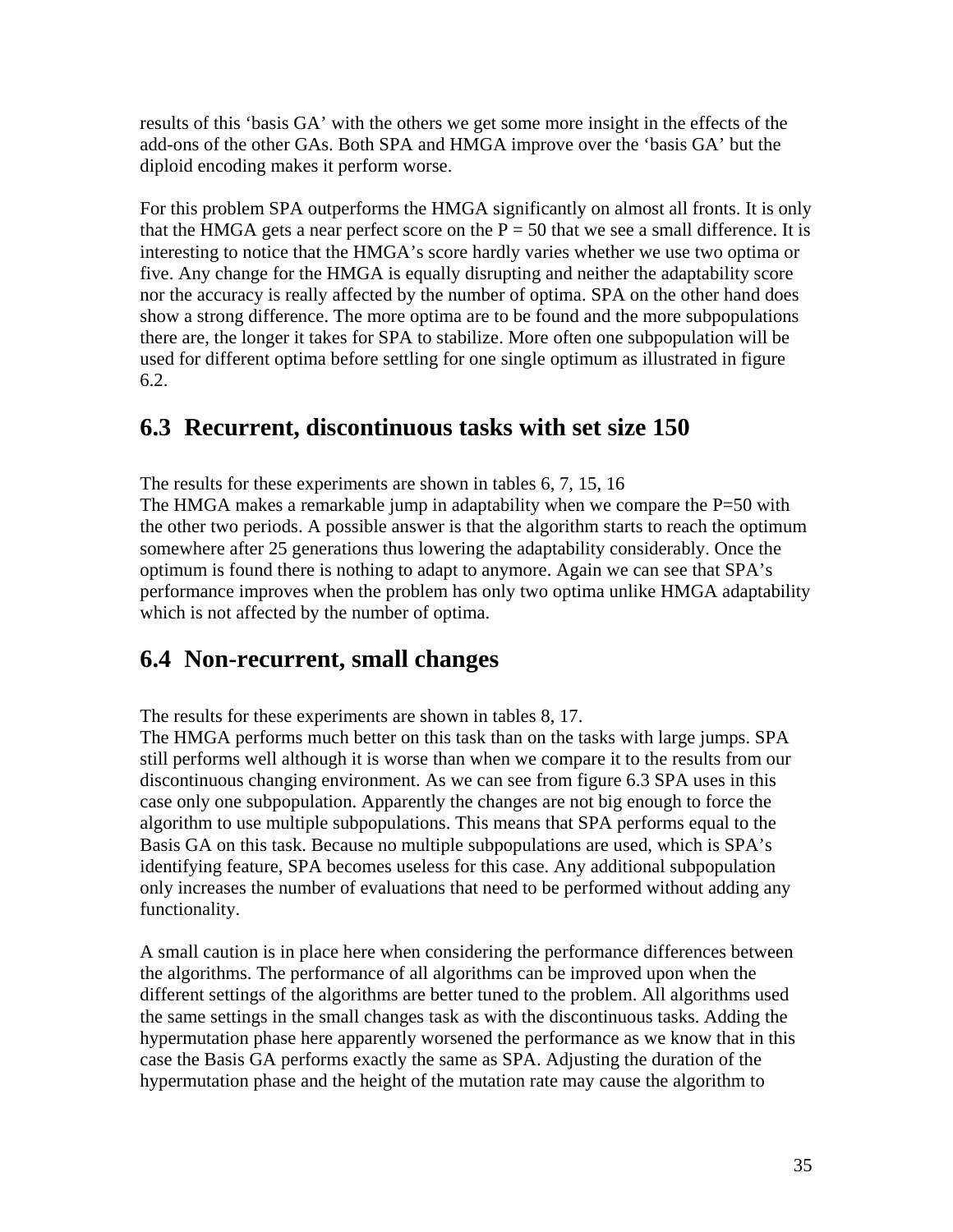improve beyond the basis GA performance. But we can still safely say that SPA performs much better on the discontinuous task than either of the other two algorithms we tested.

#### **6.5 Recurrent, discontinuous tasks with set size 50 with small changes**

The results for these experiments are shown in tables 9, 18.

SPA is still able to stabilize and attach its subpopulations to the different optima although in some cases this linkage is sometime disturbed after a stable period. (see figures 6.4 and 6.5) This is something that is expected when we consider the findings of SPA's behaviour on our regular discontinuous tasks and the small changes task. The fact that SPA is capable of finding the old optimum even when the old optimum is changed slightly is probably more caused by the fact that all individuals are unique. This is a powerful method which keeps the diversity high while keeping the number of individuals, thus also the number of evaluations, low.

#### **6.6 Recurrent, discontinuous tasks with set size 50 using 15 sets**

The results for these experiments are shown in tables 10, 19.

Even with fifteen different sets the SPA algorithm does remarkably well. This is mainly due to the fact that some of the subpopulations do converge to a single optimum. This already gives a big improvement on the performance because their accuracy is (near) perfect.



Figure 6.1 *A close-up of an evolutionary run with the Diploid GA. The average of the population (depicted by the red dots) often has the same fitness as the best individual (green crosses)*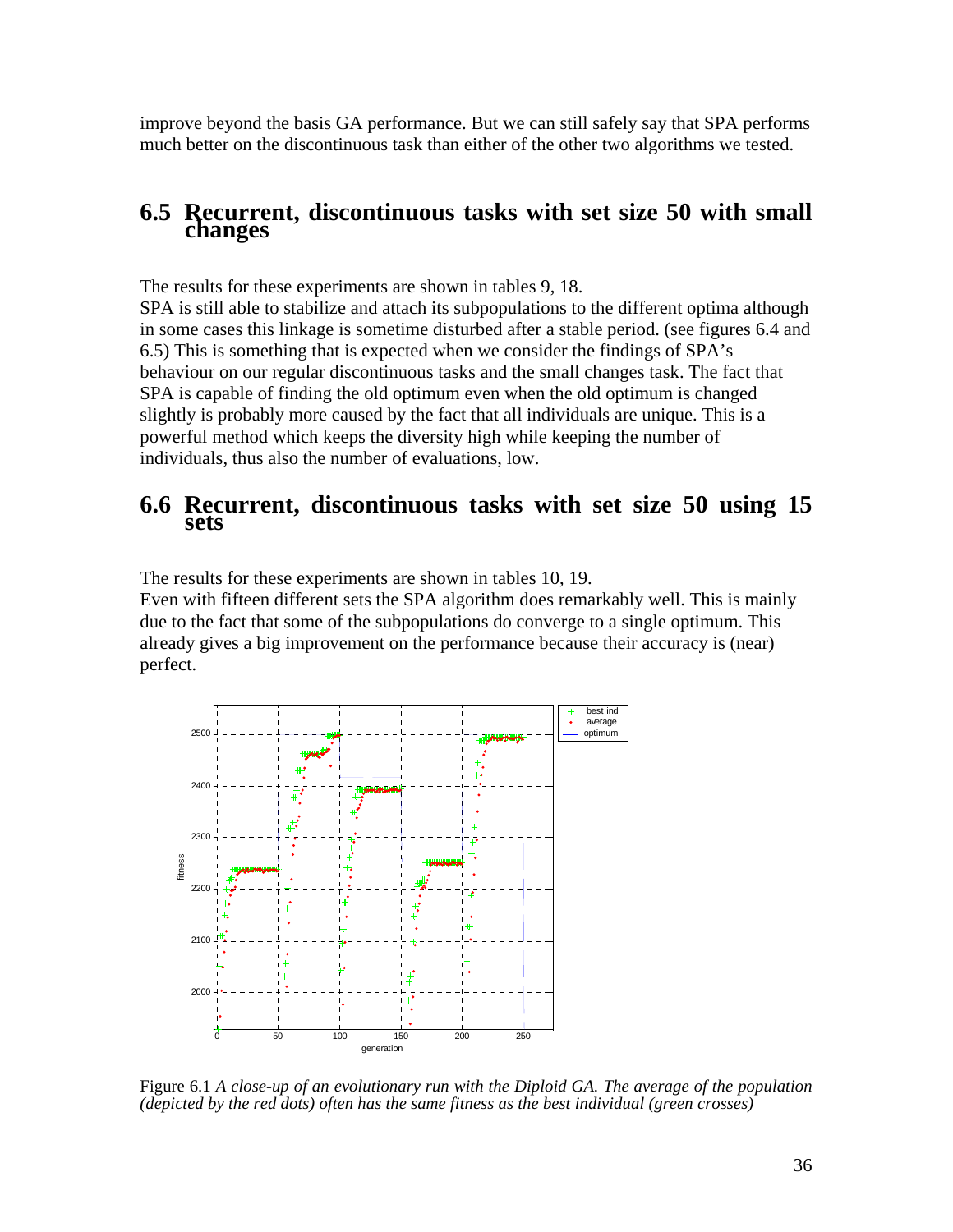

Figure 6.2 *SPA finding the different optima. The green crosses depict the current best individual. The dashed blue line shows where the optimum lies. The remaining circle, stars etc. show the subpopulations' average fitness*.



Figure 6.3 *When the optimum changes by a only small margin SPA always uses the same subpopulation.*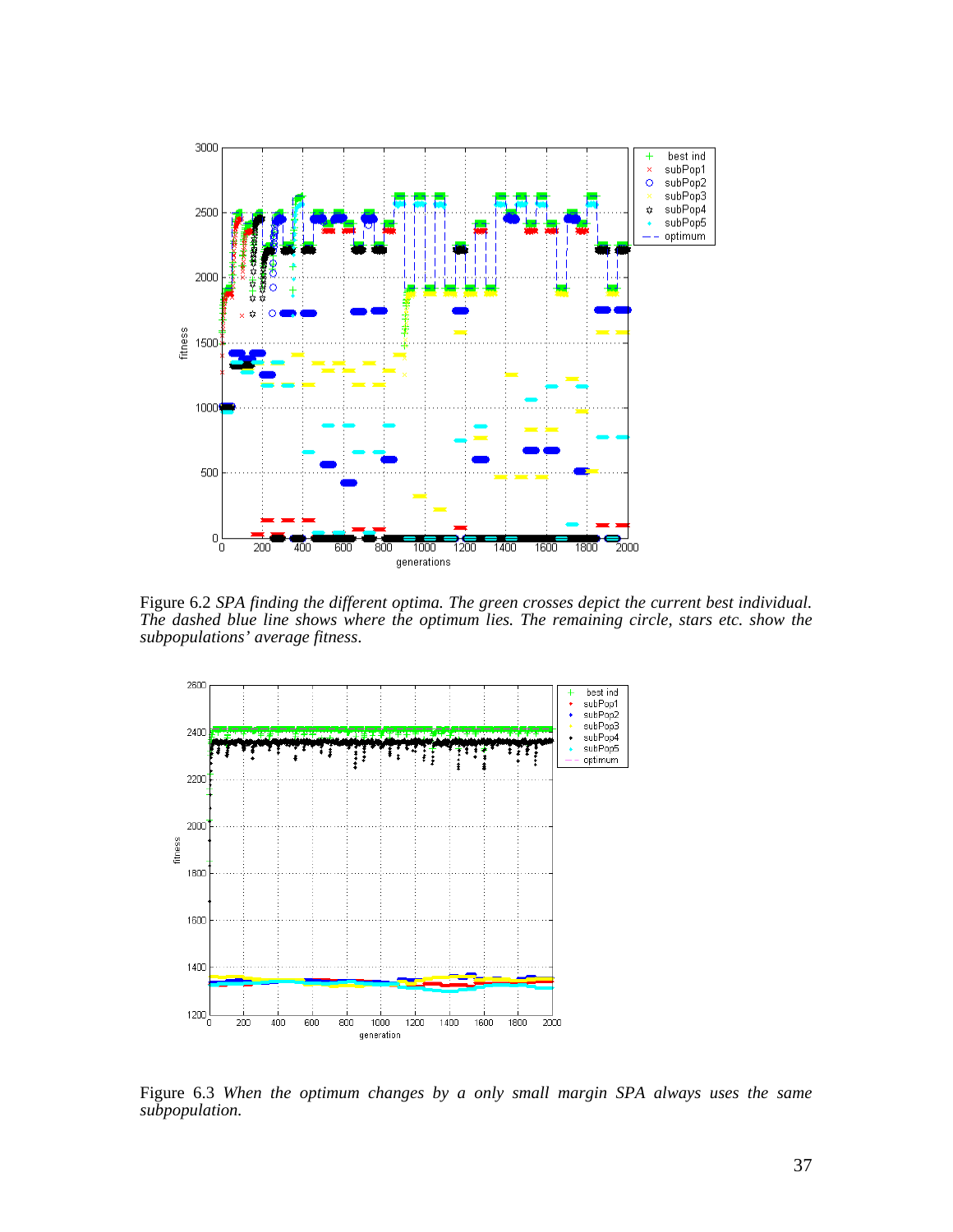*The figures 6.1 – 6.5 are best viewed in color*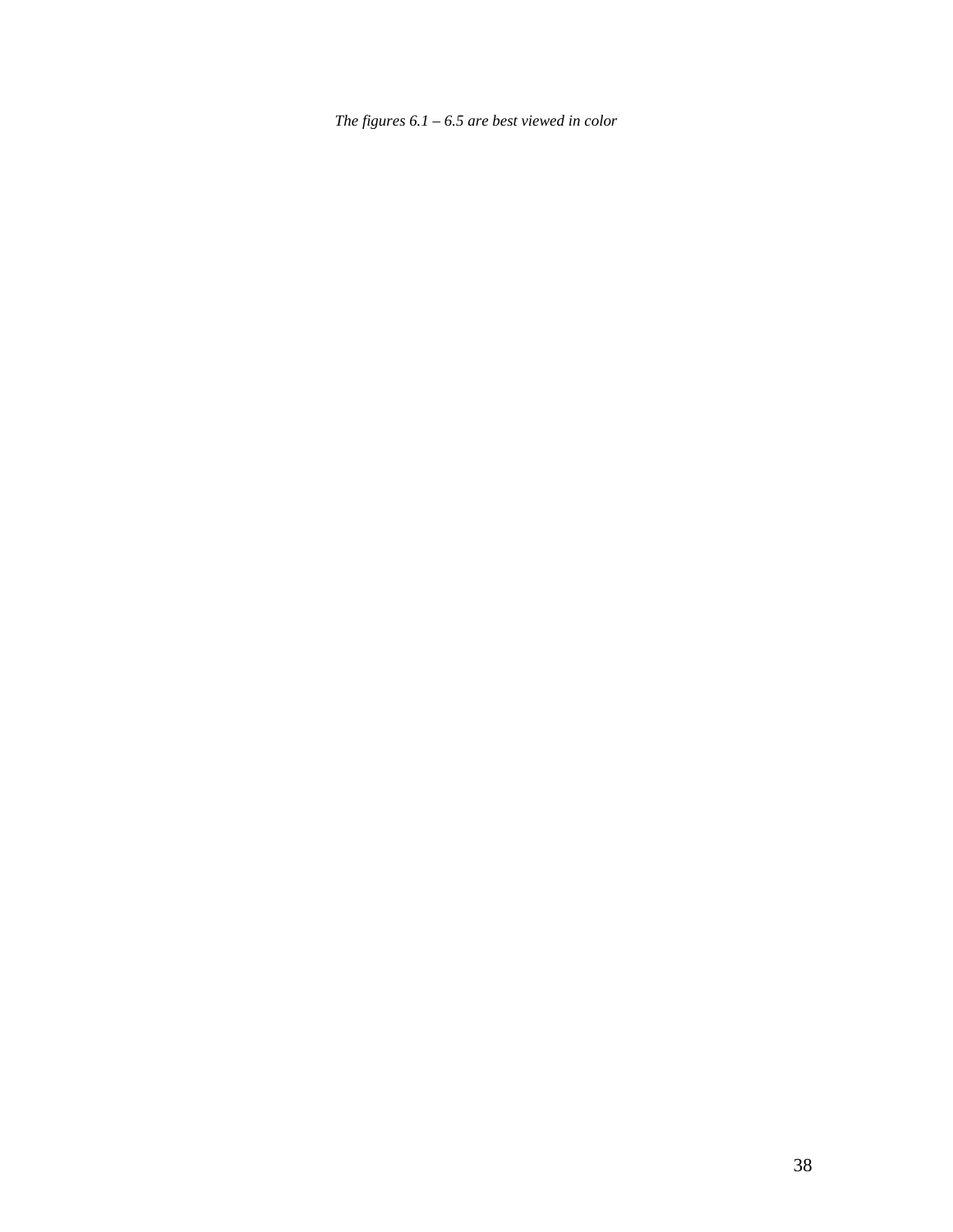

Figure 6.4 *The optima are slightly different each time they are revisited. This causes extra adaptations.* 



Figure 6.5 *The small changes sometimes can cause SPA to become unstable.*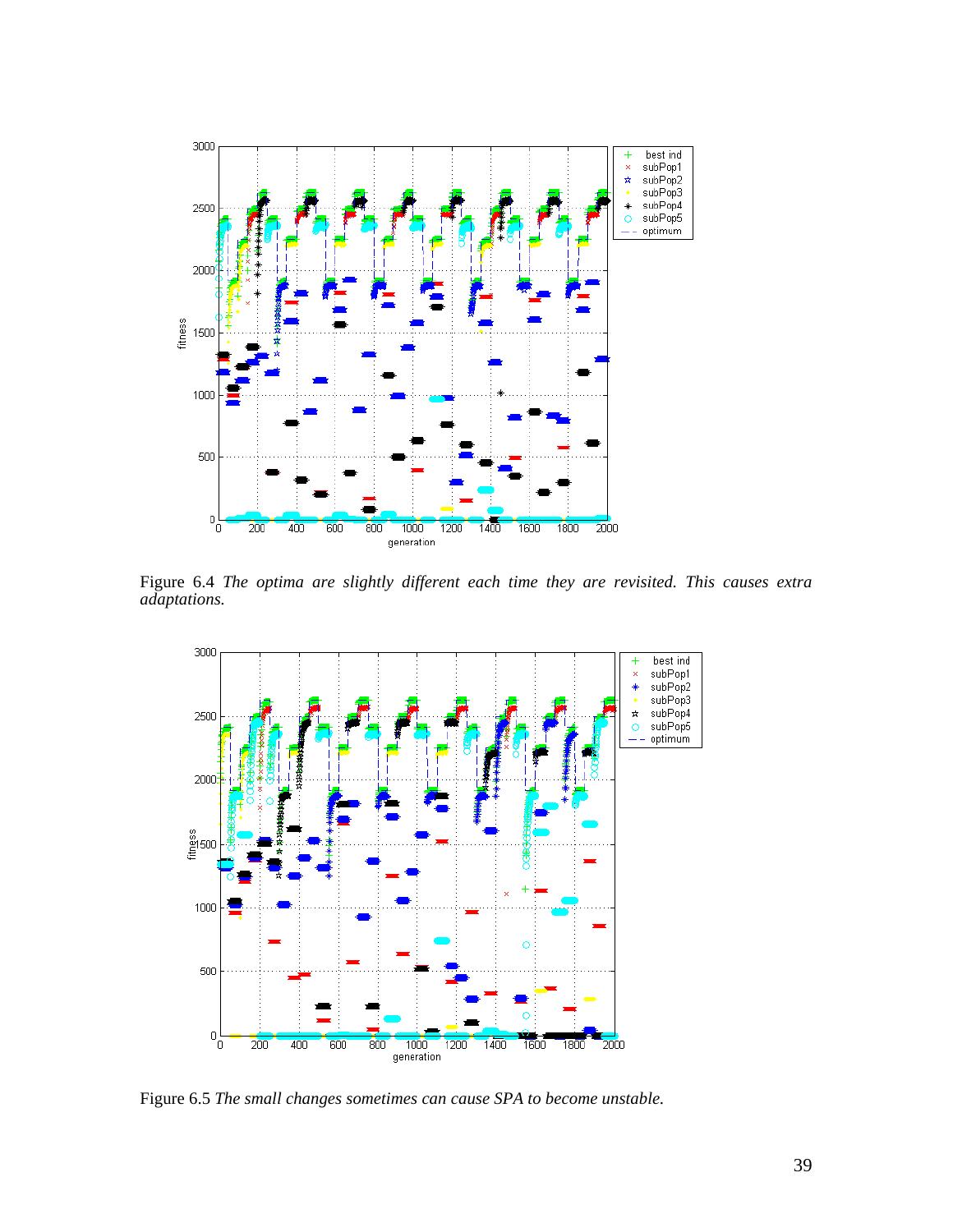# **7. Discussion**

So what can we conclude based upon the results discussed above for the functioning of SPA?

# **7.1 Stabilization Period**

The experiments show that the use of serial subpopulations has the effect of each subpopulation tending to converge toward a single optimum. This enables SPA to quickly regain the former solution in recurrent problems. This linking of a subpopulation with an optimum is not explicitly encoded in the algorithm but results from SPA's inner workings. By using only one subpopulation during a stationary period we cause the subpopulation to converge to that optimum. This convergence increases the likelihood of the subpopulation to contain an individual which is closer to the optimum than any other individual in the entire population. At the same time it reduces the chance that the subpopulation contains an individual which is closer to one of the other optima. Because we select the subpopulation based on the presence of the individual that is nearest to the current optimum, the longer a subpopulation has been used for one optimum the more likely it will be selected next time that optimum comes around. The time between the start of the algorithm and the time each subpopulation is linked with one optimum we call the 'Stabilization Period'. In figure 7.1 you can see subpopulation 1 first being used to search for two different optima before settling for the third and final optima.

The duration of this stabilization period is mainly influenced by the number of sets and subpopulations. As we can see in figure 7.1, when there are many different optima, it is likely some of the subpopulations will be used multiple times for different optima before settling for one optimum. In figure 7.2 there are only two optima and the stabilization period is very short. An additional influence is the amount of time a subpopulation gets to converge to an optimum. If the stationary periods are short, it may not have enough time to learn the specifics of that optimum and it turns out to be the best for a different optimum as well.

# **7.2 Exploitation Period**

After the stabilization period both the adaptability and the accuracy will almost always remain at zero, given a simple recurrent, discontinuous task. All subpopulations are linked with their own unique optimum and the best individual is located at that optimum. It is from this point on that SPA really takes off and the longer an evolutionary run lasts the better its overall performance will be. The continuing exploitation is not guaranteed as the factors which influence the duration of the stabilization period may cause some instability later on.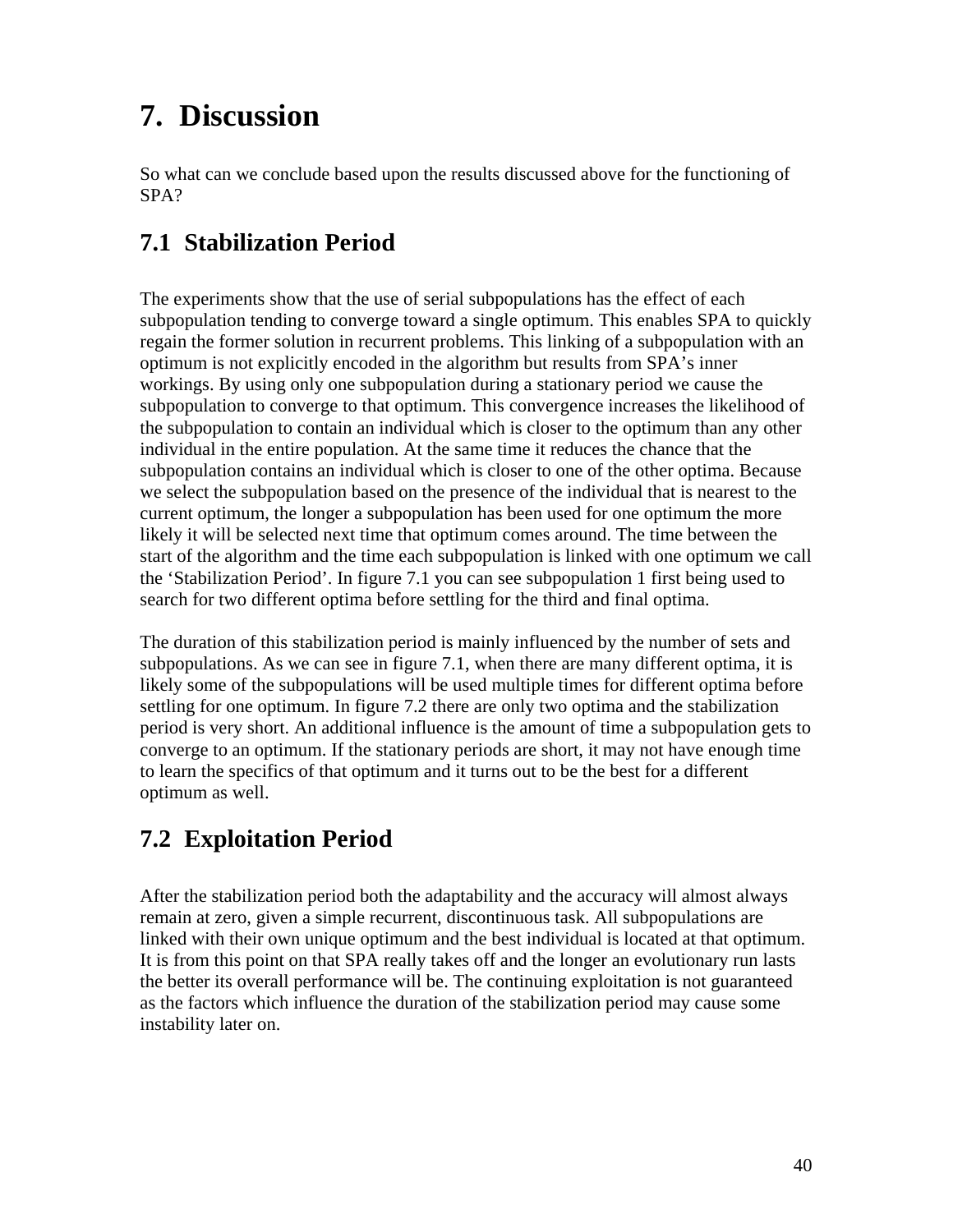# **7.3 Subpopulations and Optima**

When the number of subpopulations is equal to the number of optima the algorithm will end up assigning a single subpopulation to each optimum. When there are more subpopulations than optima these extra subpopulations will not be used. This surplus will not be used for any of the optima as can be seen in figure 7.3. Although it doesn't affect the learning speed of the algorithm it does cause extra evaluations every time the entire population is evaluated. When applying genetic algorithms to real world problems you want to keep the number of evaluations as low as possible because generally the evaluations take up most of the algorithm's time.

When the number of subpopulations is smaller than the number of optima the algorithm becomes less stable. Some of the subpopulations may still be associated to a single optimum but others will switch from one optimum to the next. Figure 7.4 shows you a case where we have four subpopulations and five optima.

# **7.4 The Detection System Revisited**

In chapter 3 we briefly touched upon SPA's detection system. Because of the way we change our optimization task we can see whether a change has occurred simply by checking whether the best individual's fitness (any other individual would do too) has changed. This lets us respond without delay whenever a change occurs. But the success of this detection system is dependent on the way the task is changed. If we would change the maximum allowed weight, like most other researchers have done (Goldberg & Smith, 1987, Simões & Costa, 2003) the lowering of the weight would be detected without many problems. This is because the total weight of the items will very likely be more than the new allowed maximum, thus dropping the fitness. Raising the allowed weight on the other hand won't result in a different fitness because the penalty function does not come into play. It simply allows more room in the knapsack meaning that a different, larger combination of items can be put into the knapsack.

When this detection system is used on the Moving Peaks Benchmark it will detect a change when the peak has relocated or changed its height. But when the old best peak stays the same while another peak grows and becomes the highest point in the fitness landscape, this change will not be detected.

If the fitness function or environment is very noisy, the detection system will no longer function properly. This is because it needs an individual to always have the same fitness in the same environment. If this is not the case, as with noisy environments, it will falsely detect a change and have SPA evaluate its entire population.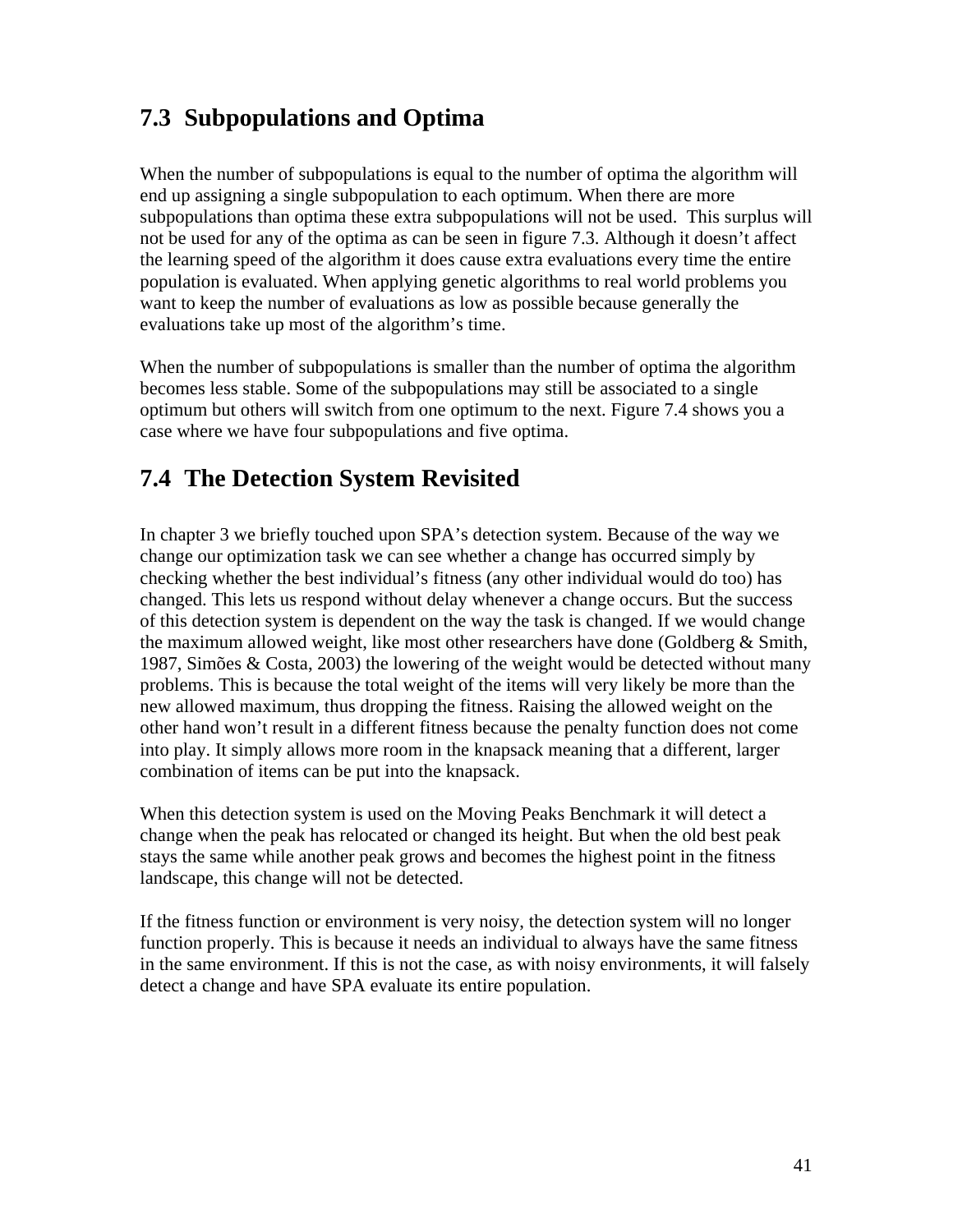### **7.5 Expandable Core Value**

The real core value of SPA is the serial use of the subpopulations. They serve as the memory of the algorithm. By trying to use them for one optimum only we ensure good memory and later exploitation. Another good thing about using serial populations is that it can easily be expanded with other methods. It can be used in combination with diversity maintenance methods such as crowding and fitness sharing or in combination with a diploid encoding. Where you should be hesitant is using it in combination with diversity introducing methods, especially hypermutation. The reason is that diversity introducing methods disturb the memory function of the algorithm.



Figure 7.1 *close-up of SPA's stabilization period.*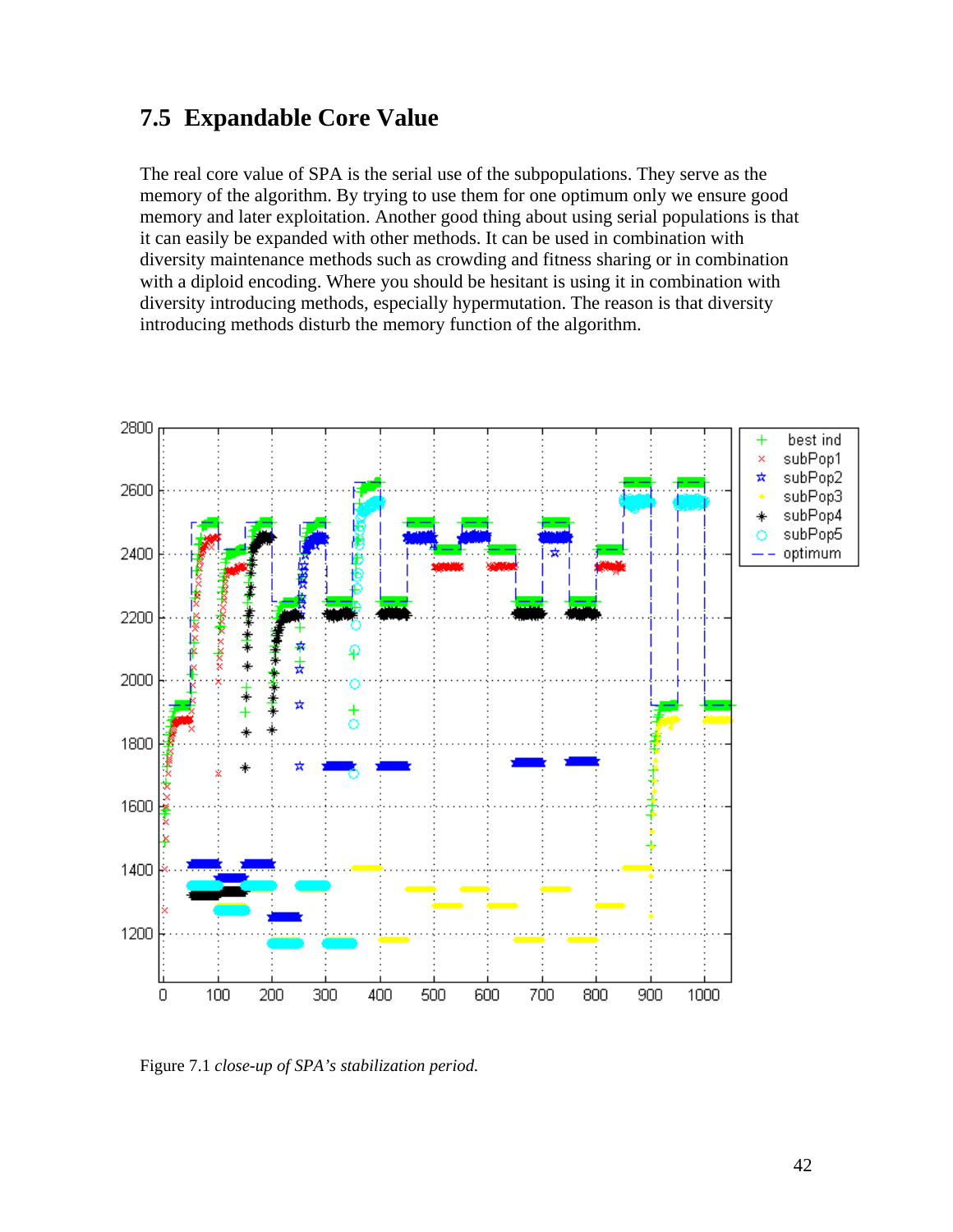

Figure 7.2 *a close-up of an evolutionary run using SPA with two subpopulations and two optima* 



Figure 7.3 *SPA with two optima and five subpopulations*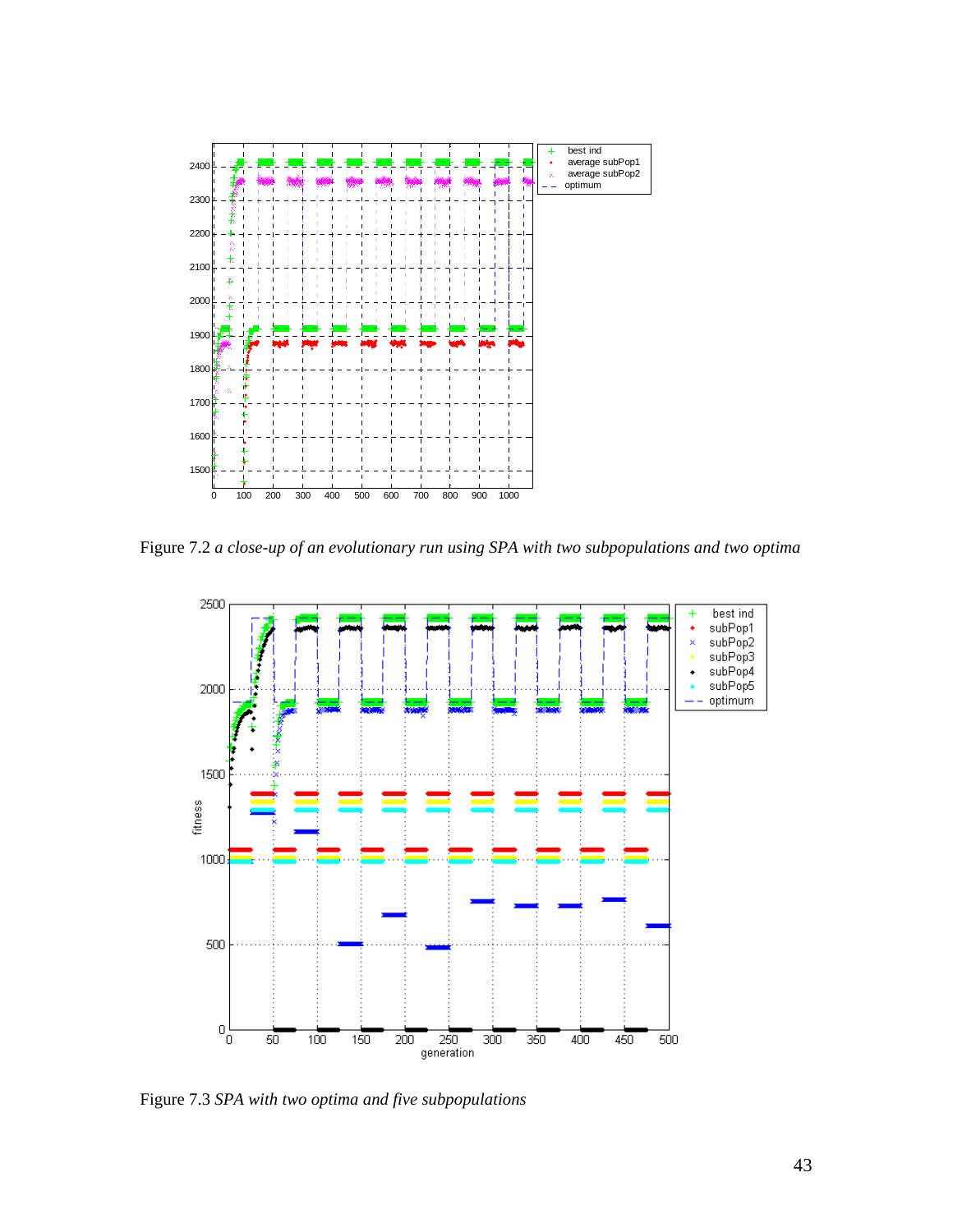*The figures 7.1 – 7.4 are best viewed in color*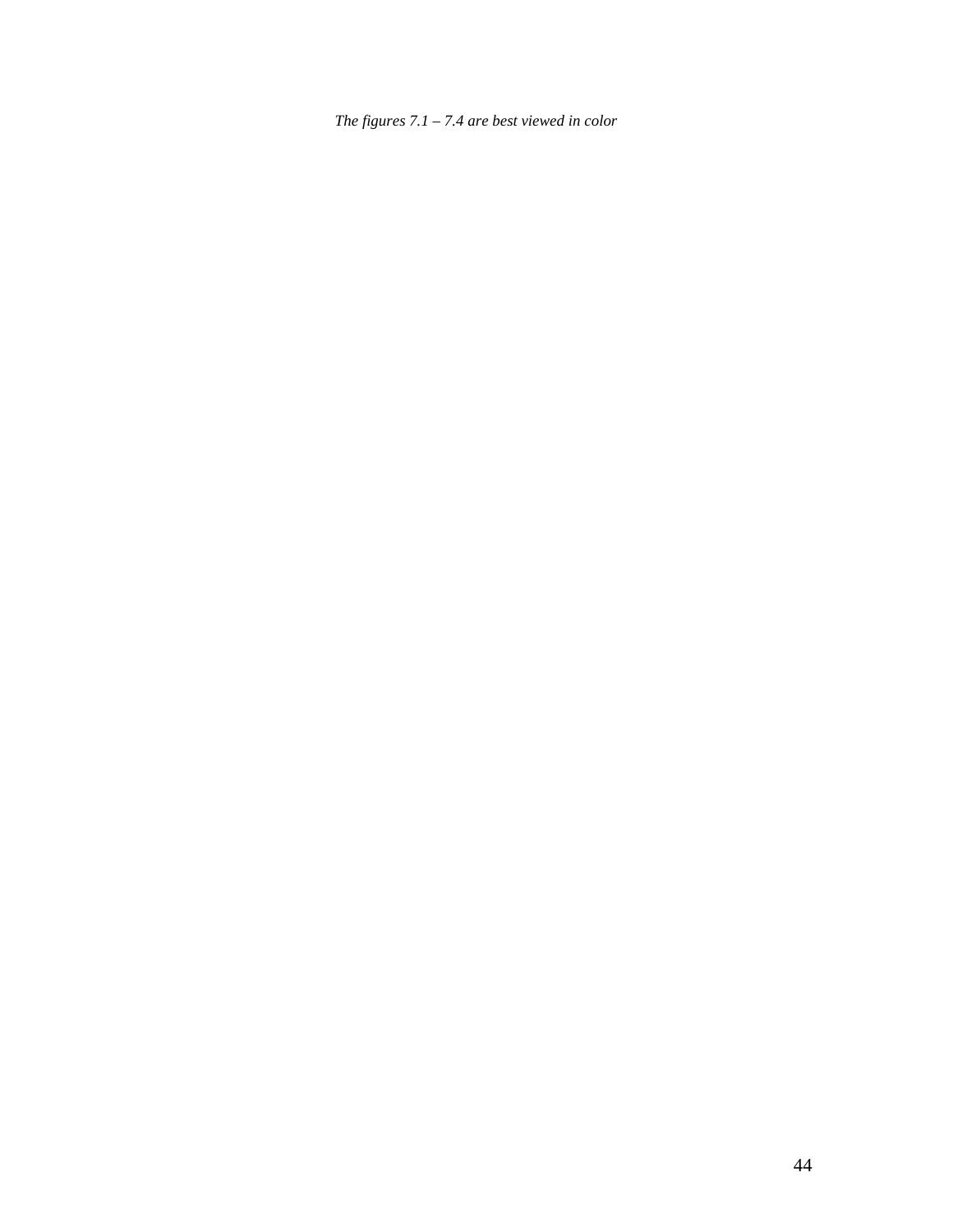

Figure 7.4 *SPA with five optima and four subpopulations.*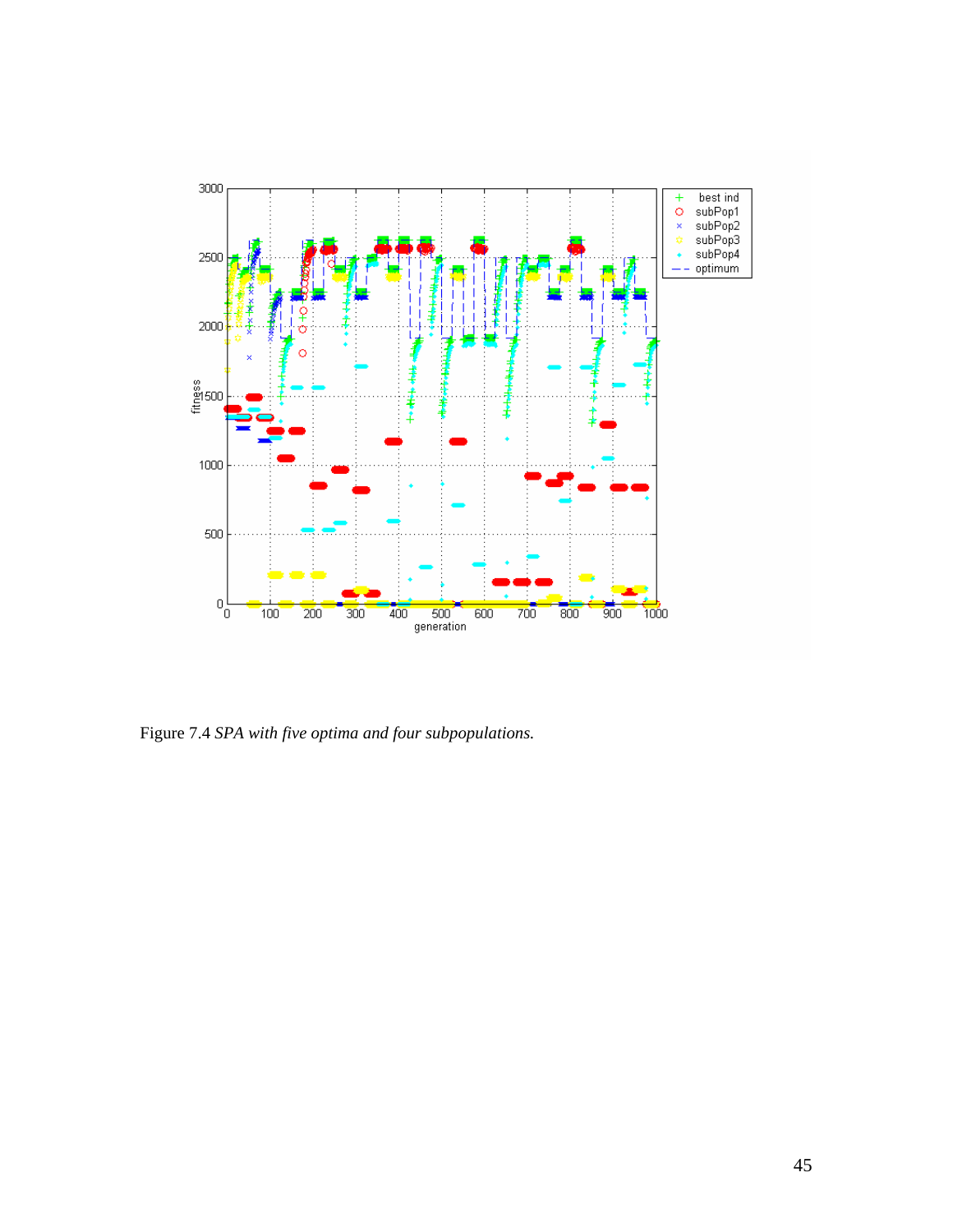# **8. Conclusions**

### **8.1 Summary**

For this thesis we set out to develop a new Genetic Algorithm which can handle dynamic optimization problems, specifically problems that change in a recurrent, discontinuous fashion. We tested our new algorithm, dubbed Serial Population Algorithm (SPA), on a dynamic knapsack problem with several different settings. The settings differed among others in speed of change and size of the search space. SPA's performance was compared to two other genetic algorithms: a hypermutation algorithm and a diploid algorithm which used a triallelic dominance mapping. SPA showed very good results on these tests and outperformed the other two algorithms on nearly all tasks. We will end this thesis with a list of strengths and weaknesses of SPA, look at how its weaknesses can be overcome and suggest some future work.

### **8.2 Strengths and Weaknesses of SPA**

Strengths:

- The dedication of a single subpopulation to an optimum has very positive effects on both the accuracy and the adaptability measures. Because little information gets lost, there is less adaptation needed as with other algorithms, something that rubs off on the accuracy of the algorithm.
- The way SPA uses multiple subpopulations is not limited to GA only, most other classes of EAs can benefit from this system too in cases of discontinuous, periodic environments.
- The way SPA uses multiple subpopulations is expandable with other evolutionary methods like fitness sharing.

Weaknesses:

- Higher frequency of change causes an increase in the average number of evaluations per generation.
- Larger numbers of subpopulations cause an increase in the average number of evaluations per generation.
- Fitness landscapes which are very similar may make it more difficult to link one subpopulation to one optimum.
- The efficiency of SPA is dependent on whether the number of optima and subpopulations match.
- The detection mechanism has limitations on two types of environments it can functionally be used on.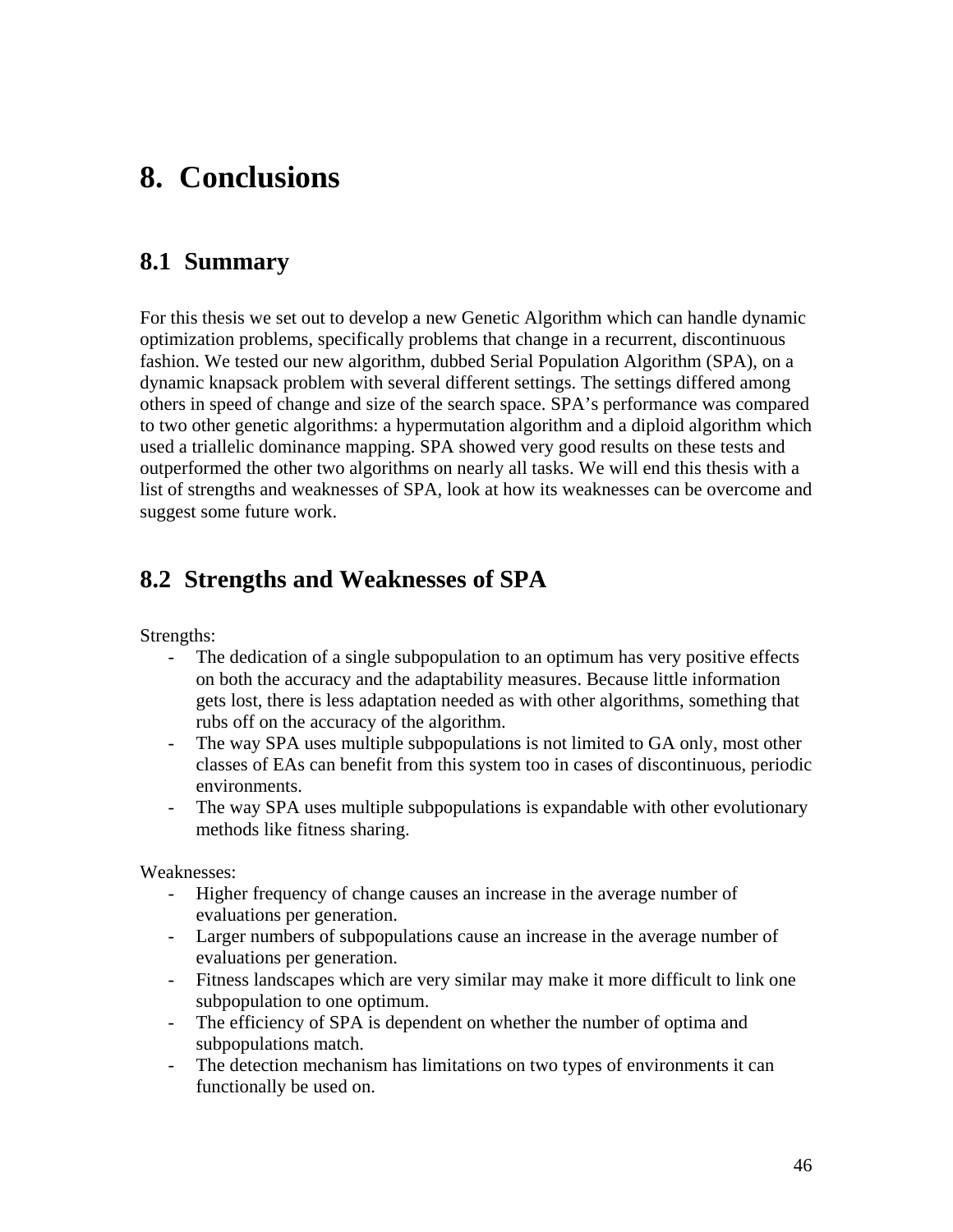# **8.3 Countermeasures to SPA's Weaknesses**

To reduce the number of evaluations after a change has been detected you could sample the subpopulations instead of evaluating them entirely. The probable effects are that there is a higher chance you don't pick the best subpopulation. But by sorting the subpopulation at the end of each generation on their fitness you could take the top  $X$ %, ensuring the previous best are selected. If you take their average you still may improve the chances of picking the best subpopulation.

Fitness landscapes which are difficult to distinguish can cause the stabilization period to last longer. A countermeasure may be to have the population spread out less over the representations space. This could be done by allowing multiple instances of individuals in the population or by simply using smaller populations. This will make it less likely that the subpopulations contain individuals that are good solutions for other optima but at the cost of making it harder to find a good solution at all due to the lack of diversity.

The biggest problem SPA faces is the fact you need to know in advance the number of optima you will encounter during the evolutionary run. This is in many cases not possible. To counter this we propose an expansion of SPA in the future work section.

# **8.4 Future Work**

If one doesn't know the number of optima in advance so one can match the number of subpopulations, SPA will become less effective. As future work we will give a description for an expansion of SPA with an explicit memory function.

At the beginning we create only one (sub) population and a memory vector.

At the start of each generation, except for the first generation, we test for changes in the environment using our detection system.

If no change is detected we continue to use the same subpopulation, just as with SPA.

At the end of the generation we store the best individual and its fitness as a tuple in the memory vector, *replacing* the former best individual of that subpopulation.

If a change *is* detected we evaluate all the individuals in the memory vector on the changed environment. If none of the individuals stored in the memory vector come close to their old fitness value, say score less than 80% of their former fitness, a new subpopulation is created together with an extra space in the memory vector. This new subpopulation will be used until a change is detected.

At the end of each generation the best individual and its fitness are stored in the memory vector.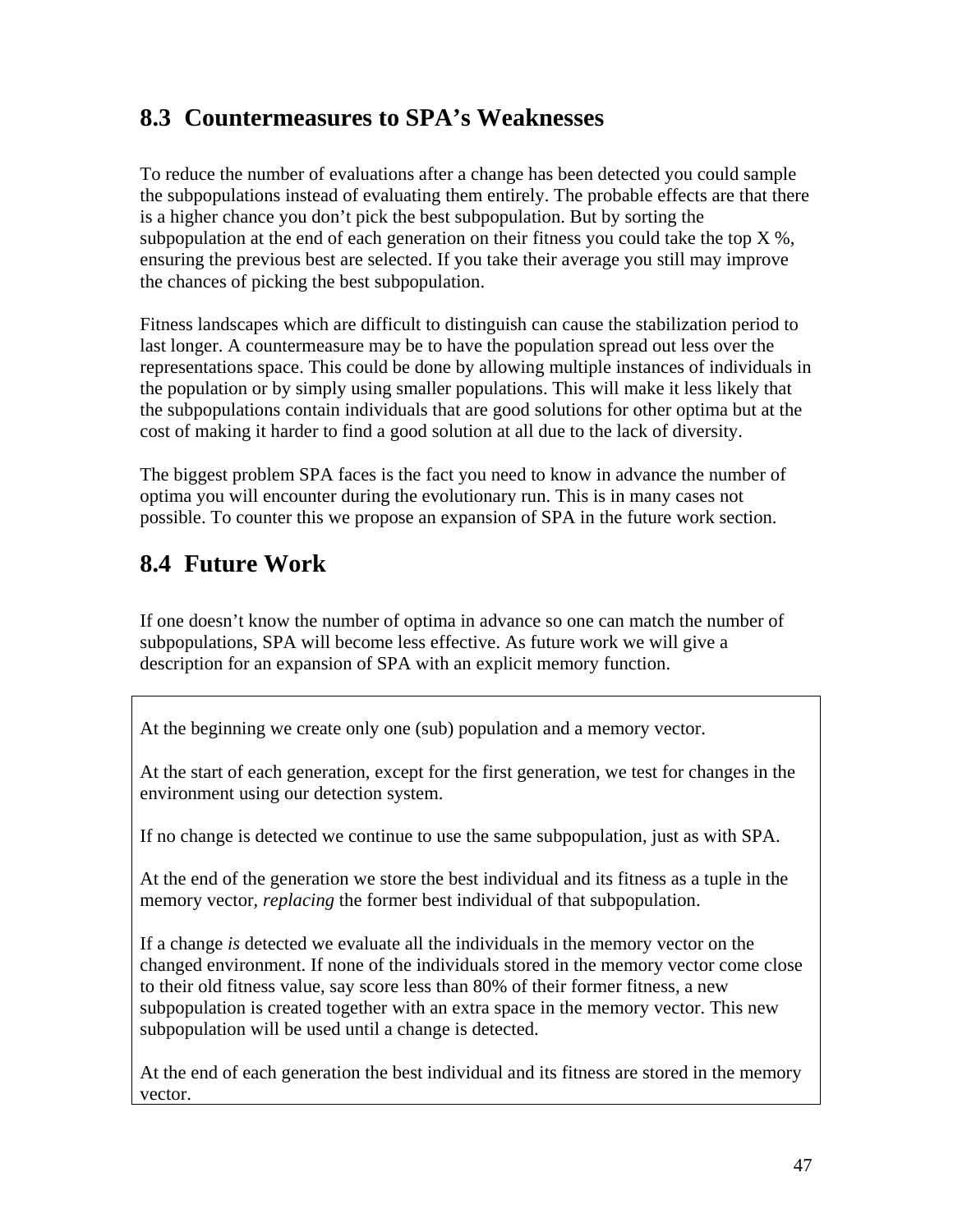So to be clear: the memory vector stores the last best individual of each subpopulation. So if there are S subpopulations the memory vector will contain S tuples.

This algorithm is as yet untested but we can make some predictions based on our experiments with SPA. The serial uses of the populations will very likely stay intact. So those advantages will remain. But now, because after each change we only evaluate the memory vector instead of the entire population, we greatly reduce the number of evaluations. Where SPA has on average *P*  $(S-1)*I$  more evaluations per generation than the hypermutation GA, the memory enhanced SPA has only *P*  $\frac{(S-1)}{S}$  which is an enormous reduction. This allows the memory enhanced SPA to handle many more optima, much shorter stationary periods and larger subpopulation sizes.

#### **Acknowledgements**

I would like to thank Marco Wiering and Edwin de Jong for their many good comments. They steered this research into a direction that took it to the level it is now. Also I would like to thank Albert Visser for taking the time to be the third supervisor. Finally I would like to thank Walter de Back and Tijn van der Zant for it was from our many discussions, our cooperation and our friendship that I learned the most.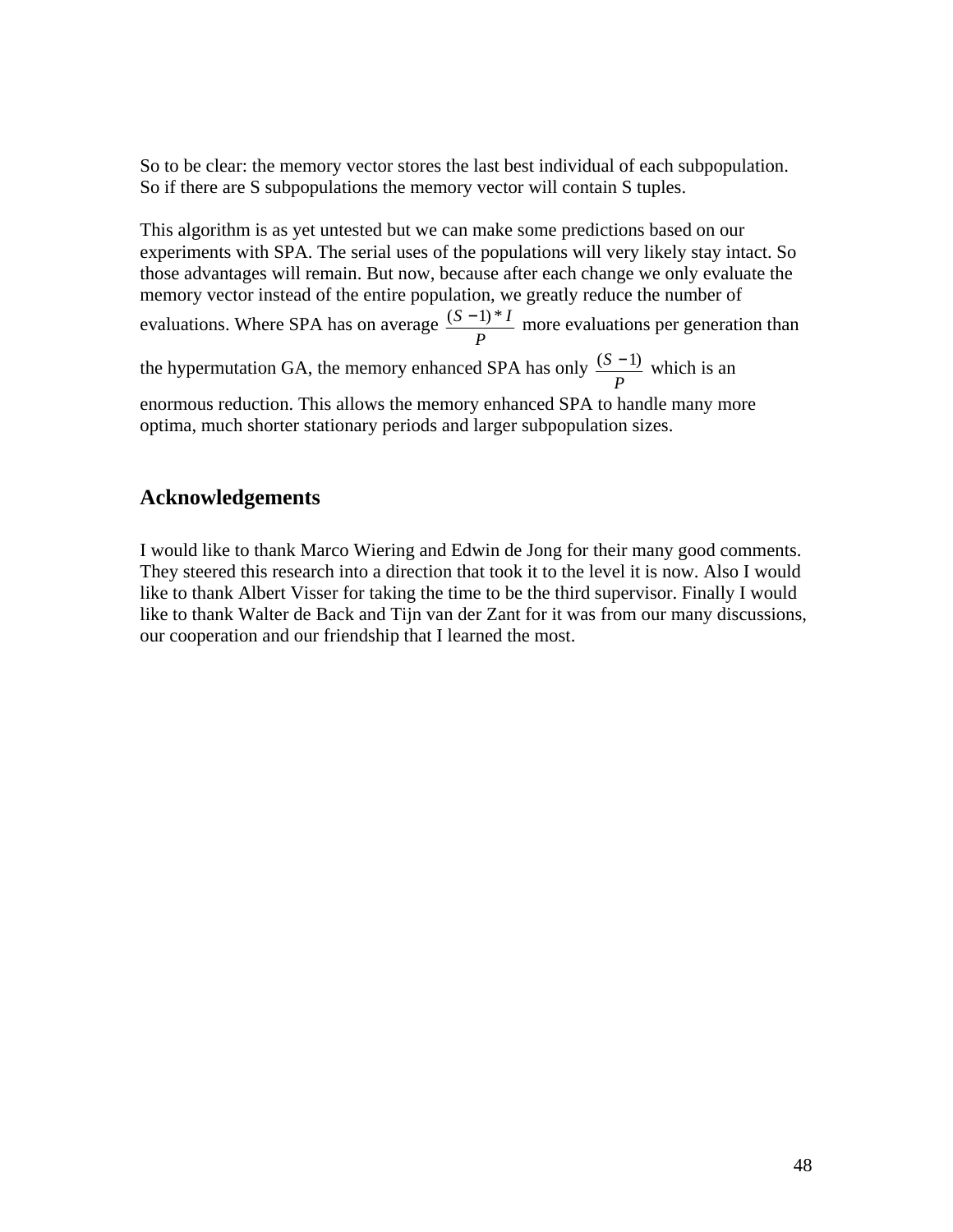#### **References**

- Bäck T., Fogel D.B., Michalewicz Z. (eds) (1997). Handbook of Evolutionary Computation. Oxford University Press, NewYork.
- Bendtsen, C. N. and Krink, T. (2002). Dynamic memory model for non-stationary optimization. In *Congress on Evolutionary Computation*, pages 145-150. IEEE.
- Branke, J. (2003). Evolutionary approaches to dynamic optimization problems introduction and recent trends. In J. Branke, editor, *GECCO Workshop on Evolutionary Algorithms for Dynamic Optimization Problems*, pages 2-4.
- Branke, J., Kaußler, T., Schmidt, C. & Schmeck, H. (2000). A multi-population approach to dynamic optimization problems. In *Adaptive Computing in Design and Manufacturing 2000*. Springer.
- Calabretta, R., Galbiati, R., Nolfi, S. & Parisi, D. (1996) Two is better than one: A diploid genotype for neural networks, in *Neural Processing Letters, Volume 4, Issue 3,* Pages 149 – 155.
- Cobb, H. G. (1990). An investigation into the use of hypermutation as an adaptive operator in genetic algorithms having continuous, time-dependent nonstationary environments. Technical Report AIC-90- 001, Naval Research Laboratory, Washington, USA.
- Eggermont, J. & Lenaerts, T. (2002) Dynamic Optimization using Evolutionary Algorithms with a Casebased Memory. In *Proceedings of the 14th Belgium Netherlands Artificial Intelligence Conference (BNAIC'02)*
- Fraser, A. S. (1957). Simulation of Genetic Systems by Automatic Digital Computers. I. Introduction. In *Australian Journal of Biological Sciences.* Vol 10 pages 484-491
- Friedman, G. J. (1956). Selective Feedback Computers for Engineering Synthesis and Nervous System Analogy. *Master's Thesis UCLA*
- Giraldez, R., Aguilar-Ruiz, J. & Riquelme, J. (2003). Natural coding: A more efficient representation for evolutionary learning, In *GECCO 2003*: Springer-Verlag Berlin Heidelberg, pages. 979–990.
- Goldberg, D. E. & Smith, R. E. (1987). Nonstationary function optimization using genetic algorithms with dominance and diploidy. In J. J. Grefenstette, editor, *International Conference on Genetic Algorithms*, pages 59-68. Lawrence Erlbaum Associates.
- Goldberg, D. E. (1989). Genetic Algorithms in Search, Optimization and Machine Learning. Addison-Westey, Reading Massachusetts.
- Grefenstette, J. J. (1992). Genetic algorithms for changing environments. In R. Maenner and B. Manderick, editors, *Parallel Problem Solving from Nature 2*, pages 137-144. North Holland.
- Hill, S., Newell, J. & O'Riordan C. (2004). Analyzing the effects of Combining Fitness Scaling and Inversion in Genetic Algorithms. In ICCTAI'04 pages 380-387
- Holland, John H. (1975 reprint 1992). Adaptation in natural and artificial systems.
- Jones, J. (2005) Court ruling on Intelligent Design: Kitzmiller v Dover Area School District http://www.pamd.uscourts.gov/kitzmiller/kitzmiller\_342.pdf
- Lewis, J., Hart, E. & Ritchie. G. (1998). A comparison of dominance mechanisms and simple mutation on non-stationary problems. In A. E. Eiben, T. Bäck, M. Schoenauer, and H.-P. Schwefel, editors, *Parallel Problem Solving from Nature*, number 1498 in LNCS, pages 139-148. Springer.
- Morrison, R. W. and DeJong, K. A. (1999). A test problem generator for non-stationary environments. In *Congress on Evolutionary Computation*, volume 3, pages 2047-2053. IEEE.

http://www.cs.uwyo.edu/~wspears/morrison/DF1-MatlabCode.txt

Morrison, R. W. & De Jong, K. A. (2000). Triggered hypermutation revisited. In *Congress on Evolutionary Computation*, pages 1025-1032.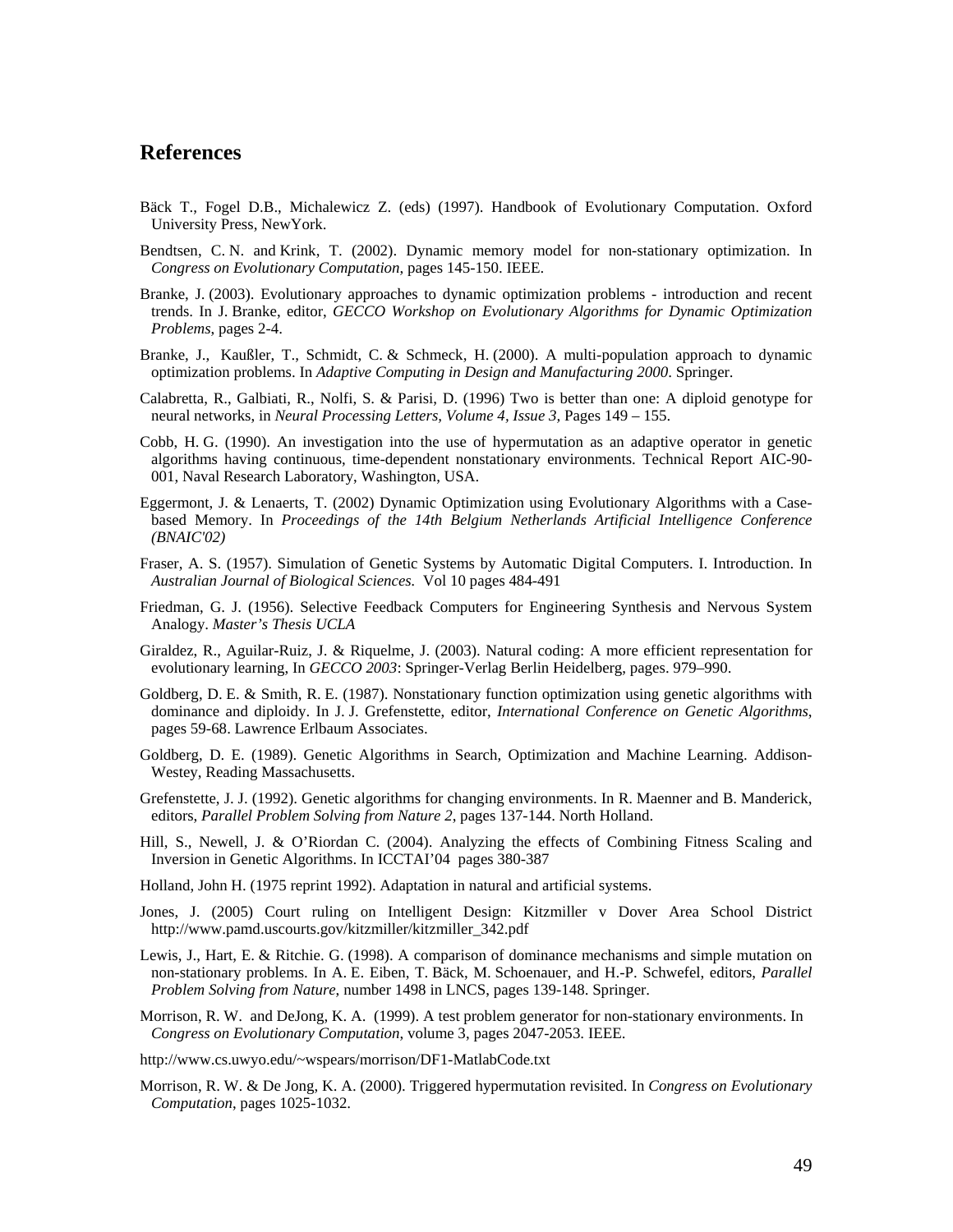- Ng, K. P. & Wong, K. C. (1995). A new diploid scheme and dominance change mechanism for nonstationary function optimization. In *Proceedings of the Sixth International Conference on Genetic Algorithms*, pages 159-166. Morgan Kaufmann.
- Simões, A. & Costa, E. (2003a). An immune system-based genetic algorithm to deal with dynamic environments: Diversity and memory. In D. W. Pearson, N. C. Steele, and R. Albrecht, editors, *Proceedings of the Sixth international conference on neural networks and genetic algorithms (ICANNGA03)*, pages 168-174. Springer.
- Simões, A. & Costa, E. (2003b). A comparative study using genetic algorithms to deal with dynamic environments. In D. W. Pearson, N. C. Steele, and R. Albrecht, editors, *Proceedings of the sixth international conference on neural networks and genetic algorithms (ICANNGA03)*, pages 203-209. Springer.
- Smith, R. E. & Goldberg, D. E. (1992). Diploidy and Dominance in Artificial Genetic Search. In *Complex Systems*, Vol. 6, pages. 251-285.
- Thompson, A. (1997). An evolved circuit, intrinsic in silicon, entwined with physics. In Higuchi, T and Iwata, M. and Weixin, L. editors *Proceedings of the first International Conference on Evolvable Systems ICES '96.* pages 390-405, Springer-verlag.
- Ursem, R. K. (2000). Multinational GA optimization techniques in dynamic environments. In D. Whitley, D. Goldberg, E. Cantu-Paz, L. Spector, I. Parmee, and H.-G. Beyer, editors, *Genetic and Evolutionary Computation Conference*, pages 19-26. Morgan Kaufmann.
- Vavak, F., Jukes, K. A. & Fogarty, T. C. (1998). Performance of a genetic algorithm with variable local search range relative to frequency for the environmental changes. In Koza et al., editor, *International Conference on Genetic Programming*. Morgan Kaufmann.
- Zwanepol Klinkmeijer, L., de Jong, E. D. & Wiering, M. A. (2006) A Serial Population Population Genetic Algorithm for Dynamic Optimization Problems, *In proceedings of the fifteenth annual machine learning conference of Belgium and The Netherlands.* pages 41-48.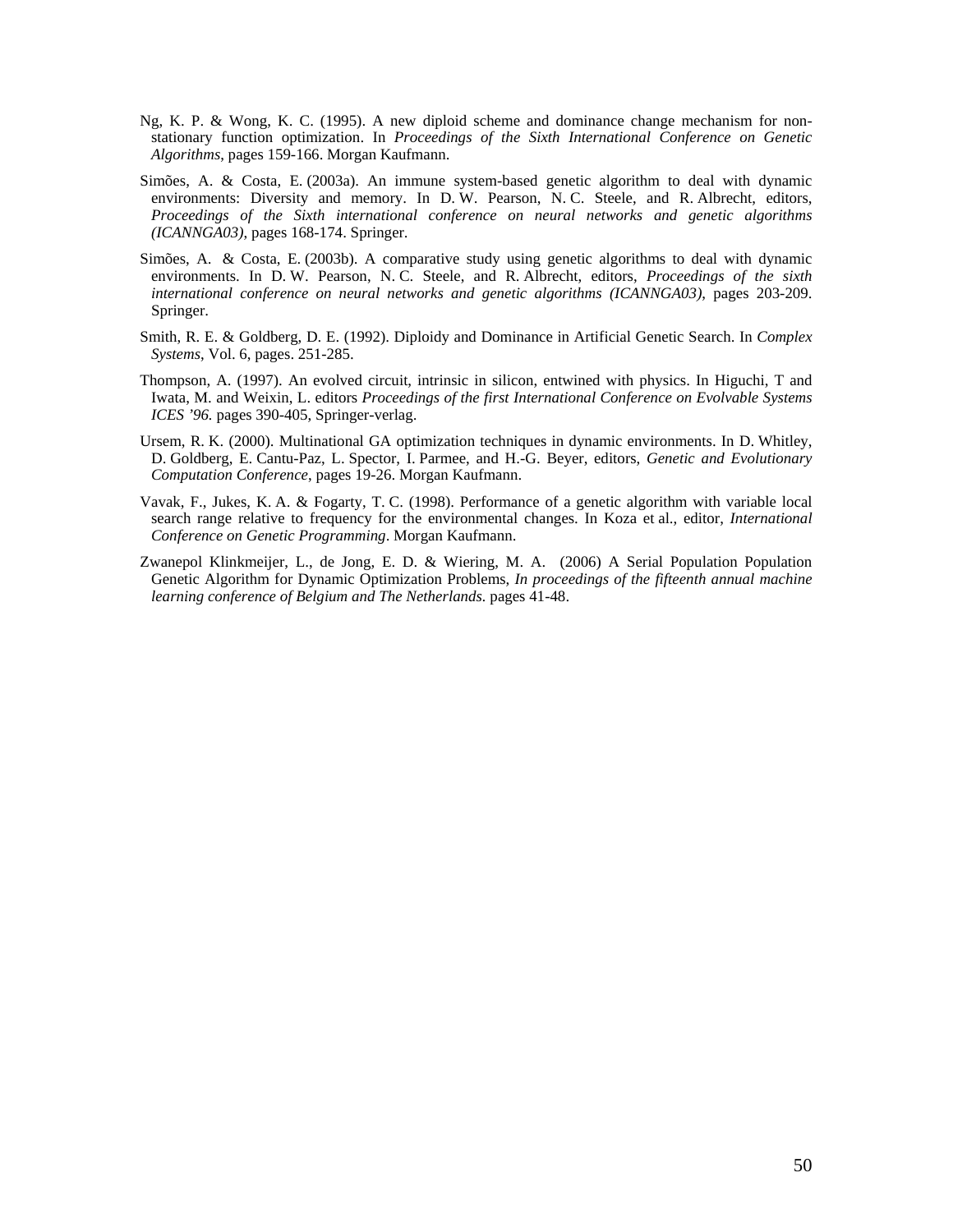### **Appendix**

#### **Accuracy:**

*Table 2.* Accuracy (%) on 5 sets of size 17

|             | $P = 10$ | $P = 25$ | $P = 50$ |
|-------------|----------|----------|----------|
| Diploid     | 0.8515   | 0.5484   | 0.3646   |
| <b>HMGA</b> | 0.1087   | 0.0010   | 0.0000   |
| <b>SPA</b>  | 0.0222   | 0.0011   | 0.0355   |

*Table 3.* Accuracy (%) on 2 sets of size 17

|             | $P = 10$ | $P = 25$ | $P = 50$ |
|-------------|----------|----------|----------|
| Diploid     | 1.1878   | 0.3108   | 0.1261   |
| <b>HMGA</b> | 0.0128   |          |          |
| SPA         | 0.0021   |          | 0.009    |

*Table 4.* Accuracy (%) on 5 sets of size 50

|             | $P = 10$ | $P = 25$ | $P = 50$ |
|-------------|----------|----------|----------|
| Diploid     | 7.988    | 1.8547   | 0.7381   |
| <b>HMGA</b> | 3.65     | 0.2609   | 0.0151   |
| <b>SPA</b>  | 0.305    | 0.045    | 0.0059   |
| Basis GA    | 5.701    | 0.40087  | 0.0354   |

*Table 5.* Accuracy (%) on 2 sets of size 50

|             | $P = 10$ | $P = 25$ | $P = 50$ |
|-------------|----------|----------|----------|
| Diploid     | 6.4238   | 2.0139   | 0.8077   |
| <b>HMGA</b> | 4.0406   | 0.2884   | 0.0151   |
| <b>SPA</b>  | 0.0565   | 0.0122   | 0.0015   |

|  |  | Table 6. Accuracy (%) on 5 sets of size 150 |  |
|--|--|---------------------------------------------|--|
|  |  |                                             |  |

|             | $P = 10$ | $P = 25$ | $P = 50$ |
|-------------|----------|----------|----------|
| Diploid     | 21.414   | 8.333    | 3.440    |
| <b>HMGA</b> | 9.985    | 3.985    | 2.020    |
| <b>SPA</b>  | 1.789    | 1.194    | 0.688    |

*Table 7.* Accuracy (%) on 2 sets of size 150

| 2 optima    | $P = 10$ | $P = 25$ | $P = 50$ |
|-------------|----------|----------|----------|
| Diploid     | 15.1685  | 4.1251   | 2.1364   |
| <b>HMGA</b> | 9.6863   | 3.5759   | 1.8728   |
| <b>SPA</b>  | 0.6822   | 0.4651   | 0.3254   |

|  | Table 8. Accuracy (%) for small changes on size 50 |  |  |  |
|--|----------------------------------------------------|--|--|--|
|--|----------------------------------------------------|--|--|--|

|             | $P = 10$ | $P = 25$ | $P = 50$ |
|-------------|----------|----------|----------|
| <b>HMGA</b> | 0.6907   | 0.0347   | 0.0048   |
| <b>SPA</b>  | 0.3108   | 0.0246   | 0.0021   |

#### **Adaptability**:

|             | $\cdots$ |          |          |
|-------------|----------|----------|----------|
|             | $P = 10$ | $P = 25$ | $P = 50$ |
| Diploid     | 11.6612  | 5.8761   | 3.4162   |
| <b>HMGA</b> | 4.6372   | 1.8022   | 1.0003   |
| <b>SPA</b>  | 0.3821   | 0.2250   | 0.2233   |

*Table 12.* Adaptability (%) on 2 sets of size 17

|             | $P = 10$ | $P = 25$ | $P = 50$ |
|-------------|----------|----------|----------|
| Diploid     | 9.3527   | 5.2123   | 2.9160   |
| <b>HMGA</b> | 3.7169   | 1.5001   | 0.7430   |
| <b>SPA</b>  | 0.0586   | 0.0523   | 0.0785   |

*Table 13.* Adaptability (%) on 5 sets of size 50

|             | $P = 10$ | $P = 25$ | $P = 50$ |
|-------------|----------|----------|----------|
| Diploid     | 19.16    | 15.56    | 9.37     |
| <b>HMGA</b> | 13.56    | 6.73     | 3.45     |
| <b>SPA</b>  | 0.73     | 0.60     | 0.48     |
| basis GA    | 15.26    | 5.29     | 5.28     |

*Table 14.* Adaptability (%) on 2 sets of size 50

|             | $P = 10$ | $P = 25$ | $P = 50$ |
|-------------|----------|----------|----------|
| Diploid     | 19.33    | 16.91    | 10.96    |
| <b>HMGA</b> | 15.28    | 7.30     | 3.71     |
| <b>SPA</b>  | 0.15     | 0.16     | 0.17     |

|  | Table 15. Adaptability (%) on 5 sets of size 150 |  |
|--|--------------------------------------------------|--|
|  |                                                  |  |

|             | $P = 10$ | $P = 25$ | $P = 50$ |
|-------------|----------|----------|----------|
| Diploid     | 23.3179  | 24.039   | 21.8521  |
| <b>HMGA</b> | 10.8078  | 10.2988  | 7.2905   |
| <b>SPA</b>  | 1.9312   | 1.9982   | 1.7655   |

*Table 16.* Adaptability (%) on 2 sets of size 150

|             | $P = 10$                                                        | $P = 25$     | $P = 50$ |
|-------------|-----------------------------------------------------------------|--------------|----------|
| Diploid     | 15.7225                                                         | 15.7520      | 17.1179  |
| <b>HMGA</b> | 10.5597                                                         | 9.7956       | 6.9827   |
| <b>SPA</b>  | 0.7167                                                          | 0.7323       | 0.6807   |
| $-11$       | $\mathbf{r}$ and $\mathbf{r}$ and $\mathbf{r}$ and $\mathbf{r}$ | $\mathbf{v}$ |          |

*Table 17* Adaptability (%) *small changes* on size 50

|             | $P = 10$ | $P = 25$ | $P = 50$ |
|-------------|----------|----------|----------|
| <b>HMGA</b> | 1.3635   | 0.5520   | 0.3275   |
| <b>SPA</b>  | 0.7235   | 0.3234   | 0.1813   |